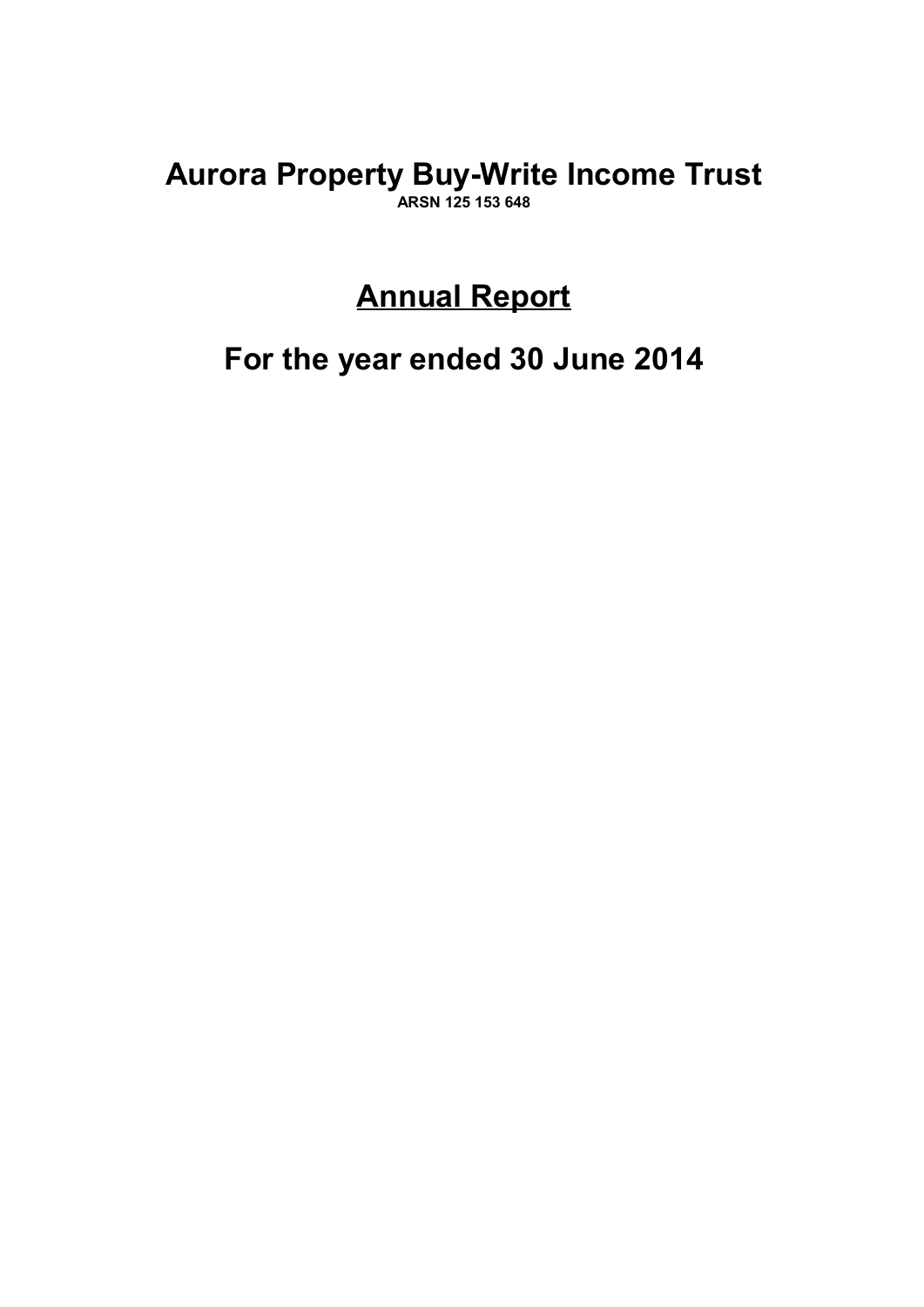| <b>Contents</b>                                            | Page            |
|------------------------------------------------------------|-----------------|
| Corporate Directory                                        | 1               |
| Directors' report                                          | 2               |
| Corporate Governance Statement                             | 7               |
| Auditor's independence declaration                         | 9               |
| Statement of Profit or Loss and Other Comprehensive Income | 10              |
| <b>Statement of Financial Position</b>                     | 11              |
| Statement of Changes in Equity                             | 12 <sup>2</sup> |
| <b>Statement of Cash Flows</b>                             | 13              |
| Notes to the Financial Statements                          | 14              |
| Directors' declaration                                     | 35              |
| Additional information                                     | 36              |
| Unitholder information                                     | 37              |
| Independent auditor's report to the unitholders            | 38              |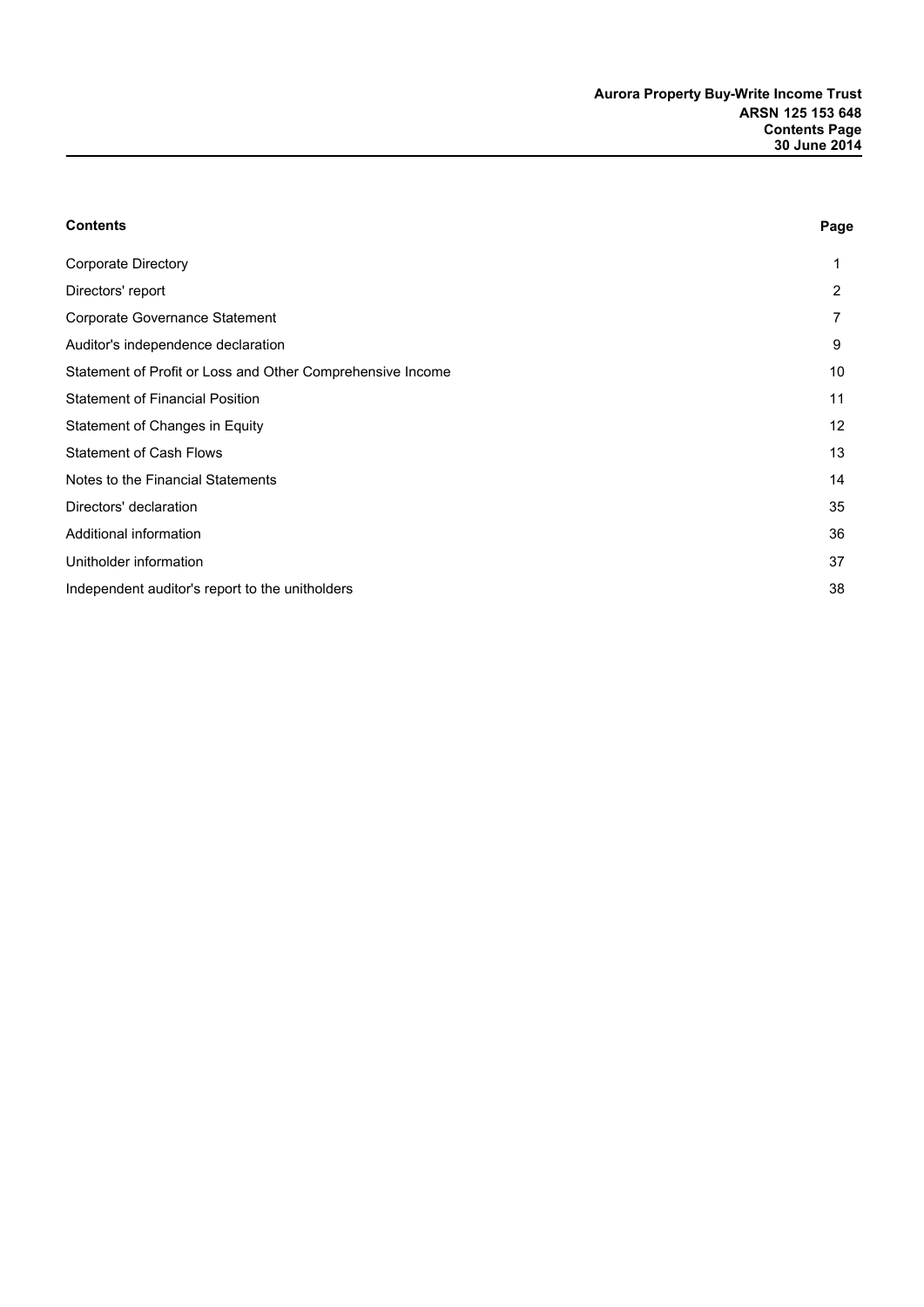## **Corporate Directory**

| Directors of Responsible Entity             | Aurora Funds Management Limited<br>John Corr                                                                          |
|---------------------------------------------|-----------------------------------------------------------------------------------------------------------------------|
|                                             | Simon Lindsay                                                                                                         |
|                                             | Oliver Morgan                                                                                                         |
|                                             | <b>Steuart Roe</b>                                                                                                    |
| <b>Company Secretary</b>                    | <b>Betty Poon</b>                                                                                                     |
| Principal Registered Office in<br>Australia | Level 4, 1 Alfred Street<br>Sydney, NSW 2000<br>(02) 9080 2377                                                        |
| Share register                              | <b>Registry Direct</b><br>Level 2, Professional Chambers<br>120 Collins Street East<br>Melbourne, VIC, Australia 3000 |
| Auditor                                     | Deloitte Touche Tohmatsu<br><b>Grosvenor Place</b><br>225 George Street<br>Sydney NSW 2000                            |
| Solicitors                                  | Baker & McKenzie<br>Level 27, AMP Centre<br>50 Bridge Street<br>Sydney NSW 2000                                       |
| <b>Custodian and Administrator</b>          | JP Morgan Nominees Australia Limited<br>85 Castlereagh Street<br>Sydney NSW 2000                                      |
| Website address                             | www.aurorafunds.com.au                                                                                                |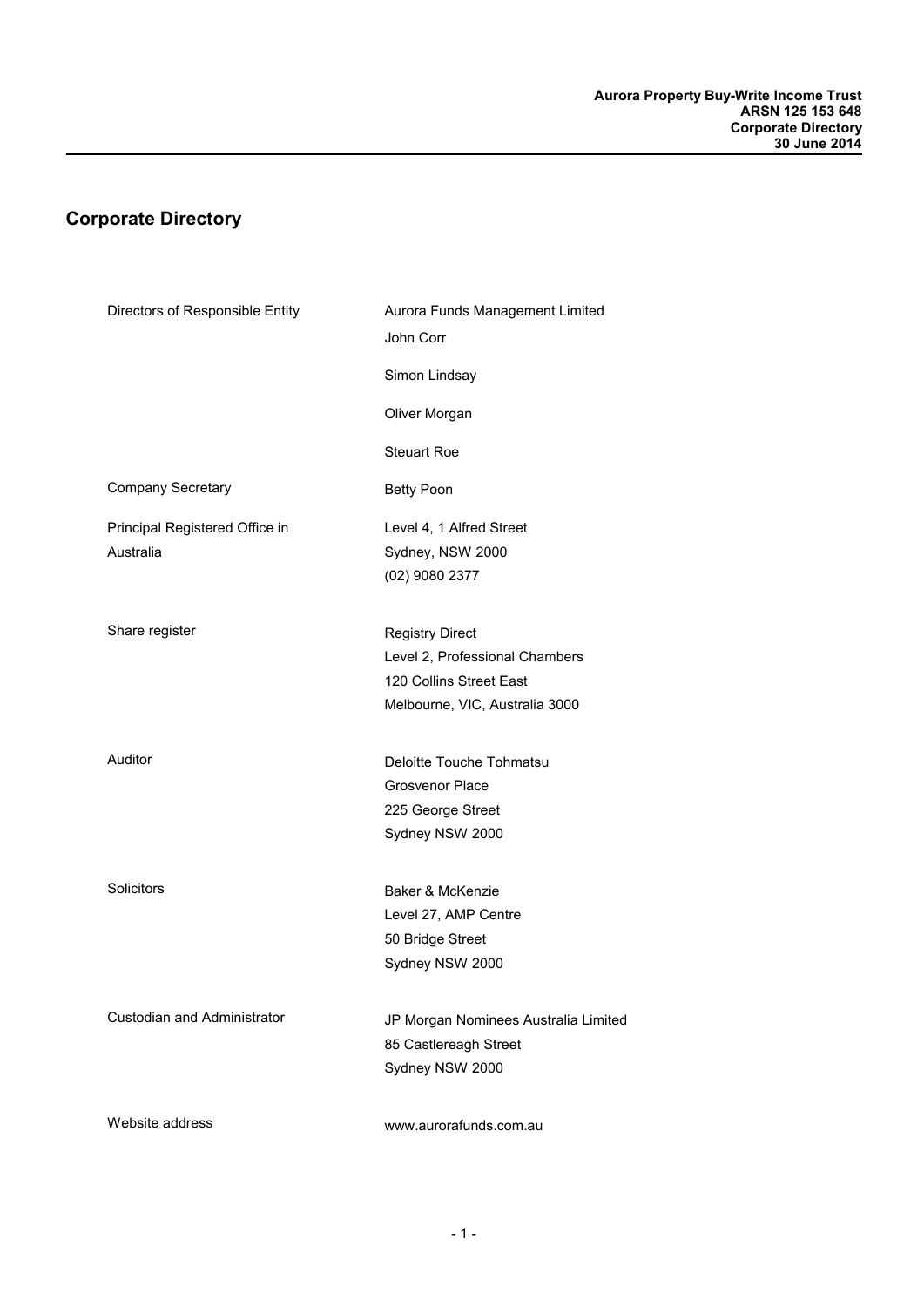## **Directors' report**

The directors of Aurora Funds Management Limited (ABN 69 092 626 885), ("the Responsible Entity") of Aurora Property Buy-Write Income Trust ("the Trust"), present their report together with the financial statements of the Trust for the financial year ended 30 June 2014.

#### **Principal activities**

The Trust continues to invest in equities and index derivatives in accordance with the provision of the Trust Constitution and the current Product Disclosure Statement (PDS).

The Trust did not have any employees during the year.

There were no significant changes in the nature of the Trust's activities during the year.

The Trust is currently listed on the Australian Securities Exchange (ASX).

The Responsible Entity's Australian Financial Services Licence permits it to facilitate the Trust investing in itself (via 'Treasury Units') in order to provide trading liquidity. The Responsible Entity manages a market making service for the Trust, and offers units for sale and bids to purchase units. Treasury unit trading is conducted to facilitate applications and redemptions through the ASX platform.

#### **Directors**

The following persons held office as directors of Aurora Funds Management Limited during the year or since the end of the year and up to the date of this report:

John Corr Alastair Davidson (resigned 12 March 2014) Simon Lindsay Oliver Morgan (appointed 4 February 2014) Steuart Roe

#### **Review and results of operations**

During the year, the Trust continued to invest in accordance with target asset allocations as set out in the governing documents of the Trust and in accordance with the provisions of the Trust Constitution.

#### **Financial results for the year**

The performance of the Trust, as represented by the results of its operations, was as follows:

|                                                                                                                                                                                                              | Year ended                              |                                           |
|--------------------------------------------------------------------------------------------------------------------------------------------------------------------------------------------------------------|-----------------------------------------|-------------------------------------------|
|                                                                                                                                                                                                              | 30 June<br>2014<br>\$'000               | 30 June<br>2013<br>\$'000                 |
| Operating profit before finance costs attributable to unitholders                                                                                                                                            | 980                                     | 1.712                                     |
| Distributions paid and payable<br>Distribution (cents per unit) 30 September<br>Distribution (cents per unit) 31 December<br>Distribution (cents per unit) 31 March<br>Distribution (cents per unit) 30 June | 972<br>10.80<br>10.90<br>10.60<br>10.57 | 1.015<br>10.20<br>10.40<br>10.80<br>10.90 |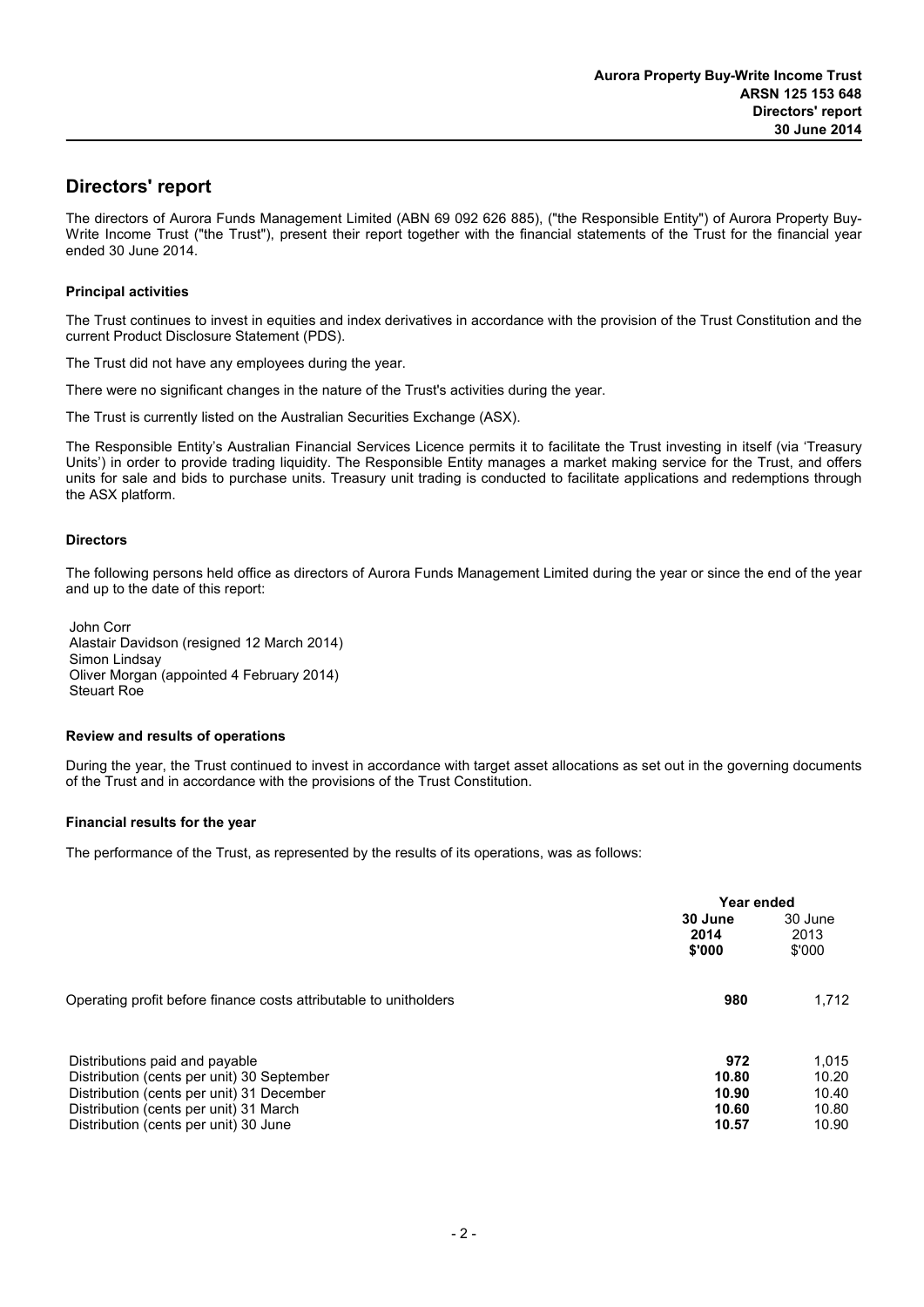#### **Financial Position**

#### *Net Tangible Assets per unit as disclosed to the Australian Securities Exchange (ASX)*

Net Tangible Assets (NTA) per unit as disclosed to the ASX are shown as follows:

|                    | 30 June<br>2014<br>\$ | 30 June<br>2013<br>\$ |
|--------------------|-----------------------|-----------------------|
| At 30 June         | 5.390                 | 5.505                 |
| High during period | 5.467                 | 5.635                 |
| Low during period  | 5.276                 | 5.210                 |

#### **Reconciliation of net assets for unit pricing and financial reporting purposes**

The key differences between net assets for unit pricing purposes and net assets as reported in the financial statements prepared under Australian Accounting Standards have been outlined below:

|                                                                                                                                           | 30 June<br>2014<br>\$'000 | 30 June<br>2013<br>\$'000 |
|-------------------------------------------------------------------------------------------------------------------------------------------|---------------------------|---------------------------|
| Net assets for unit pricing purposes (at Cum)<br>Difference between net assets for unit pricing and fair value (for financial statements, | 12.152                    | 12,873                    |
| in accordance with AASB 13) of financial assets held at fair value through profit or loss                                                 | (105)                     | (179)                     |
| Distribution payable                                                                                                                      | (247)                     | (285)                     |
| Net assets under Australian Accounting Standards                                                                                          | 11,800                    | 12,409                    |

#### **Information on Underlying Performance**

The performance of the Trust is subject to the performance of the Trust's underlying portfolio. There has been no change to the investment strategy of the Trust during the year, and the Trust continues to invest in accordance with target asset allocations as set out in the governing documents of the Trust and in accordance with the provisions of the Trust Constitution.

#### **Strategy and Future Outlook**

The Trust is predominately invested in listed equities, with a focus on Australian equity securities. This is expected to continue. As markets are subject to fluctuations, it is imprudent to provide a detailed outlook statement or statement of expected results of operations. The Trust provides regular updates, including monthly NTA announcements, which can be found in the announcement section of the ASX website.

The Trust will continue to be managed in accordance with the investment objectives and guidelines as set out in the governing documents of the Trust and in accordance with the provisions of the Trust Constitution.

The results of the Trust's operations will be affected by a number of factors, including the performance of investment markets in which the Trust invests. Investment performance is not guaranteed and future returns may differ from past returns. As investment conditions change over time, past returns should not be used to predict future returns.

Further information on likely developments in the operations of the Trust and the expected results of those operations have not been included in this report because the Responsible Entity believes it would be likely to result in unreasonable prejudice to the Trust.

#### **Significant changes in state of affairs**

In the opinion of the directors, other than the matters already referred to in this report, there were no significant changes in the state of affairs of the Trust that occurred during the financial year.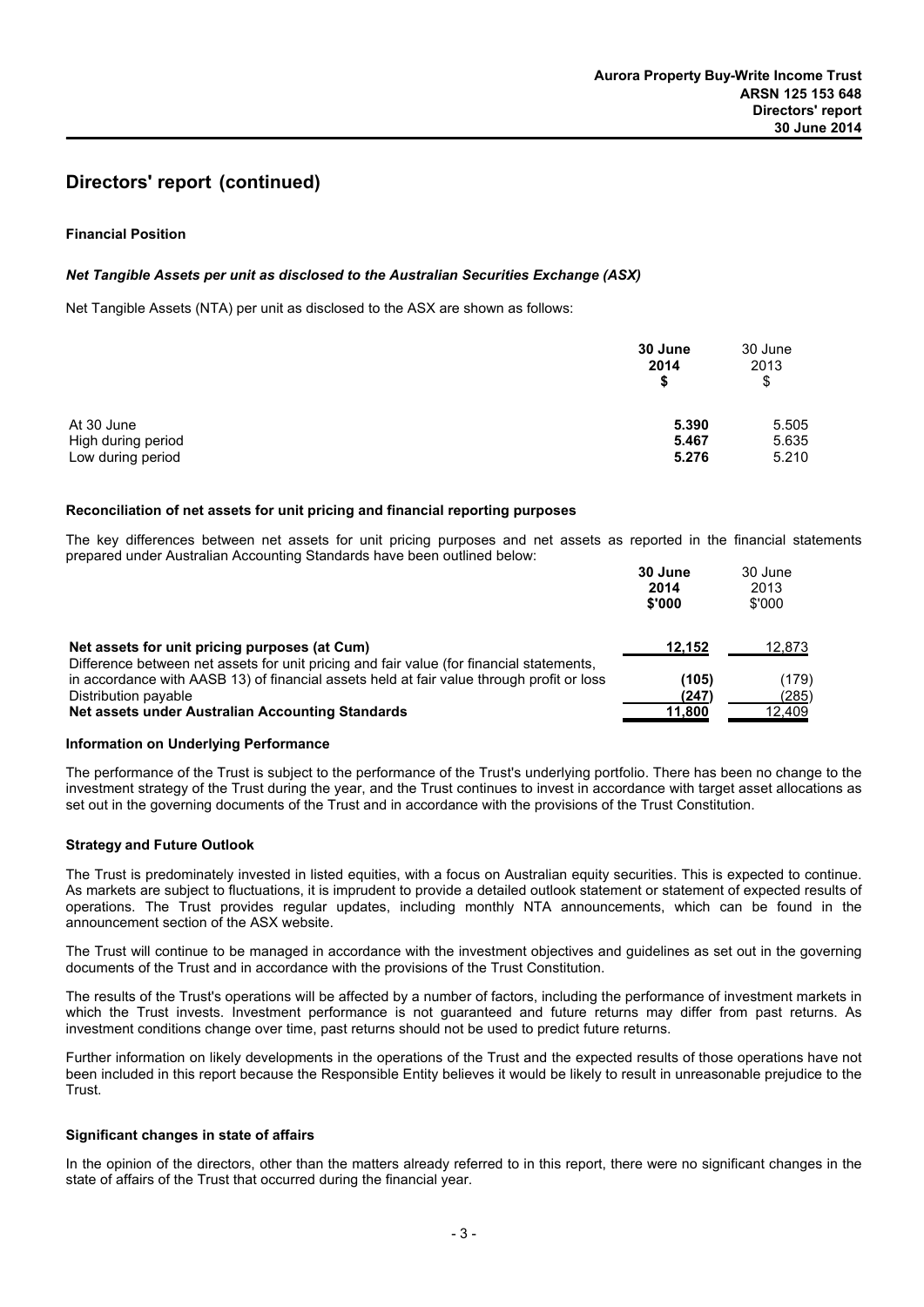#### **Matters subsequent to the end of the financial year**

No matter or circumstance has arisen since 30 June 2014 that has significantly affected, or may significantly affect:

- (i) the operations of the Trust in future financial years, or
- (ii) the results of those operations in future financial years, or
- (iii) the state of affairs of the Trust in future financial years.

#### **Indemnity and insurance of Aurora Funds Management Limited**

No insurance premiums are paid for out of the assets of the Trust in regards to insurance cover provided to either the officers of Aurora Funds Management Limited or the auditors of the Trust. So long as the officers of Aurora Funds Management Limited act in accordance with the Trust Constitution and the Law, the officers remain indemnified out of the assets of the Trust against losses incurred while acting on behalf of the Trust.

#### **Indemnity of auditors**

The auditors of the Trust are in no way indemnified out of the assets of the Trust.

#### **Fees paid and interests held in the Trust by the Responsible Entity or its associates**

Fees paid to the Responsible Entity and its associates out of Trust property during the year are disclosed in Note 13 to the financial statements.

No fees were paid out of Trust property to the directors of the Responsible Entity during the year.

The number of interests in the Trust held by the Responsible Entity or its associates as at the end of the financial year are disclosed in Note 13 to the financial statements.

#### **Interests in the Trust**

The movement in units on issue in the Trust during the year is disclosed in Note 7 to the financial statements.

The values of the Trust's assets and liabilities are disclosed on the Statement of Financial Position and derived using the basis set out in Note 2 to the financial statements.

#### **Environmental regulation**

The operations of the Trust are not subject to any particular or significant environmental regulations under a Commonwealth, State or Territory law.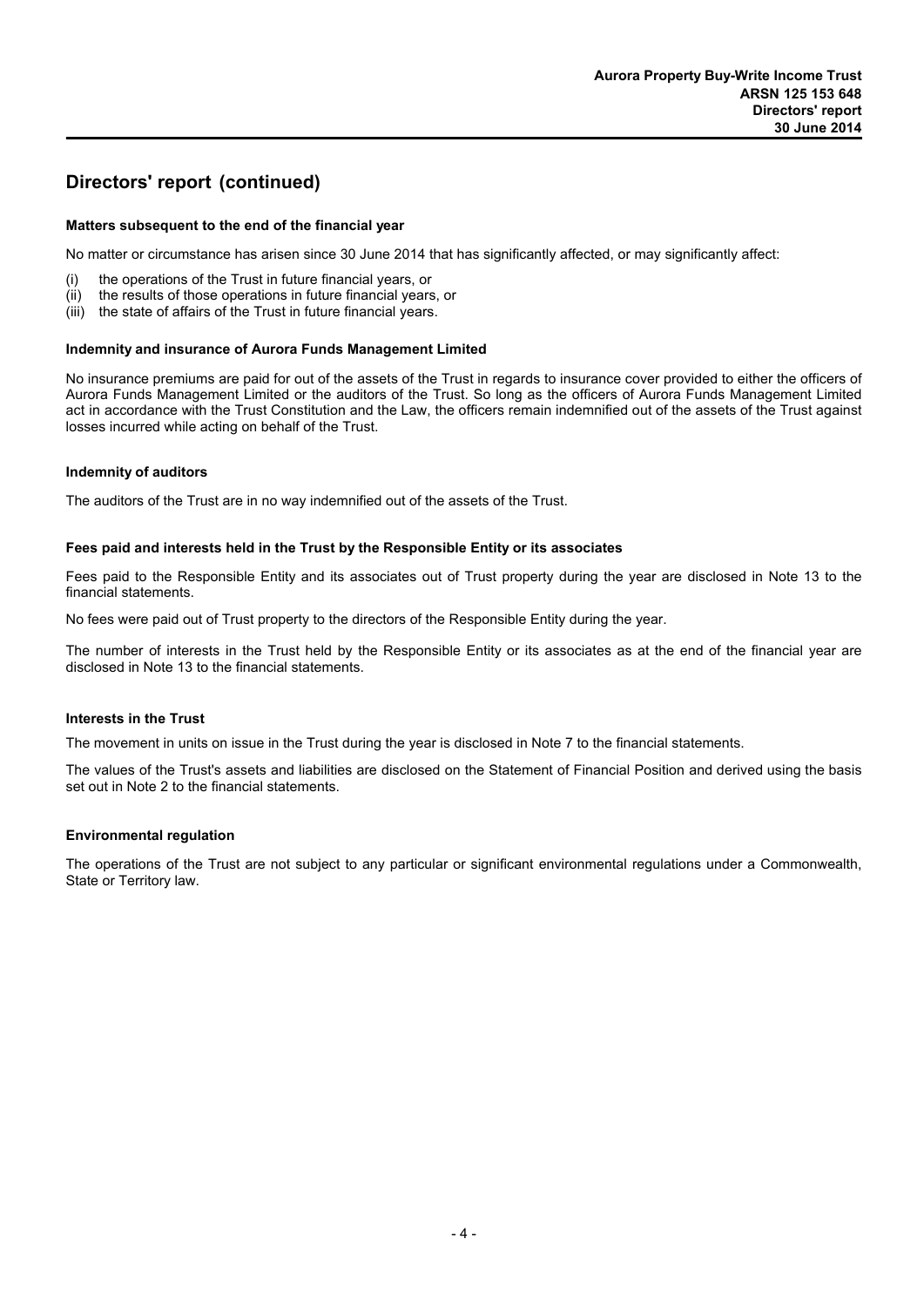#### **Information on directors**

The following persons were directors during the year and were directors of the Responsible Entity during the whole or part of the year and up to the date of this report.

#### **John Corr B Comm**, *Executive Director, Chief Investment Officer, Age 51*

John is the Managing Director and founder of Fortitude Capital Pty Ltd, a related company to the Responsible Entity. John has over 27 years experience in the financial markets. Prior to establishing Fortitude Capital, he was a director at Citigroup Global Markets Australia. He worked in proprietary trading for eight years, trading local and overseas equities and equity derivatives, and was responsible for the management and development of a team of equity proprietary traders. John is responsible for the overall portfolio and risk management of Fortitude's various investment funds.

#### **Alastair Davidson B.Sc Economics (Hons) CA**, *Executive Director, Head of Institutional Business, Age 56*

Alastair is a founding director of Aurora Funds Management Limited. He has over 30 years experience in senior executive roles in the United Kingdom, United States and Australian banking and financial services industries.

Prior to Aurora Funds Management Limited, Alastair was the Head of Investment Banking at Challenger International Limited. There, he was instrumental in developing investment products including hedge funds, hybrids, fixed interest, and venture capital. Previous to that he was co head of the structured product group at Salomon Smith Barney (County NatWest) in Sydney, and specialised in equity derivative based investment products. Alastair is also a director of Australasian Wealth Investment Limited, Chairman of Biotech Capital Limited, and Treasurer of the Centenary Institute of Medical Research. Alastair Davidson resigned as a director on 12 March 2014.

#### **Simon Lindsay B. BUS**, *Executive Director, Head of Distribution, Age 43*

Simon is a founding director of Aurora Funds Management Limited and is responsible for the Australian and New Zealand distribution of Aurora Funds Management Limited's products. He brings to the Company over 20 years experience in financial services, and has an extensive knowledge of the Australian financial planning market from his previous business development experience at both Challenger International Limited and Ord Minnett Limited.

#### **Oliver Morgan B.E. Civil B.A. Accounting, Grad Dip Fin PI**, *Current Independent Non-Executive Chairman of the Board, Age* 69

Oliver is a founder of Aurora Funds Management Limited and is Chairman (Independent Non-Executive Director) of Aurora Funds Management Limited. Oliver has over 40 years experience in stockbroking, corporate banking and funds management. Prior to his appointment as Chairman, Oliver served as an Executive Director of Aurora Funds Management Limited and has held numerous business development roles in stockbroking, local and international banks and financial services companies. Oliver is responsible for the existence of an effective strategic planning program and for the consideration of future development possibilities of the Company. He acts as an advisor for the Managing Director and other members of the Board.

#### **Ian Steuart Roe BSc MAppFin**, *Former Chairman and Managing Director, Age 47*

Prior to founding Sandringham Capital Pty Limited in 2005, a related company to the Responsible Entity. Steuart was Executive Director and Head of Equity Risk Management Products for UBS in Australasia. His responsibilities included the origination, structuring and distribution of equity derivative and cash products to corporate, financial intermediaries and retail clients. From 1992 to 2001 he worked for Citigroup (formerly Salomon Smith Barney and County NatWest) holding numerous roles including, Director and Head of Corporate and Retail Equity Derivative Products, Head of Equity Risk Management, Associate Director and Portfolio Manager Structured investments.

#### **Interests held by the Responsible Entity and Directors**

The number of units in the Trust held by the Responsible Entity and by Directors at the date of this report are disclosed in Note 13 to the financial statements.

#### **Remuneration report**

The Responsible Entity of Aurora Property Buy-Write Income Trust is Aurora Funds Management Limited. Aurora Funds Management Limited is a wholly owned subsidiary of Aurora Funds Limited. The key management remuneration disclosures are provided in the financial statements of Aurora Funds Limited, which are publicly available through the ASX.

#### **Proceedings on behalf of the Trust**

No person has applied for leave of Court to bring proceedings on behalf of the Trust or intervene in any proceedings to which the Trust is a party for the purpose of taking responsibility on behalf of the Trust for all or any part of those proceedings. The Trust was not a party to any such proceedings during the year.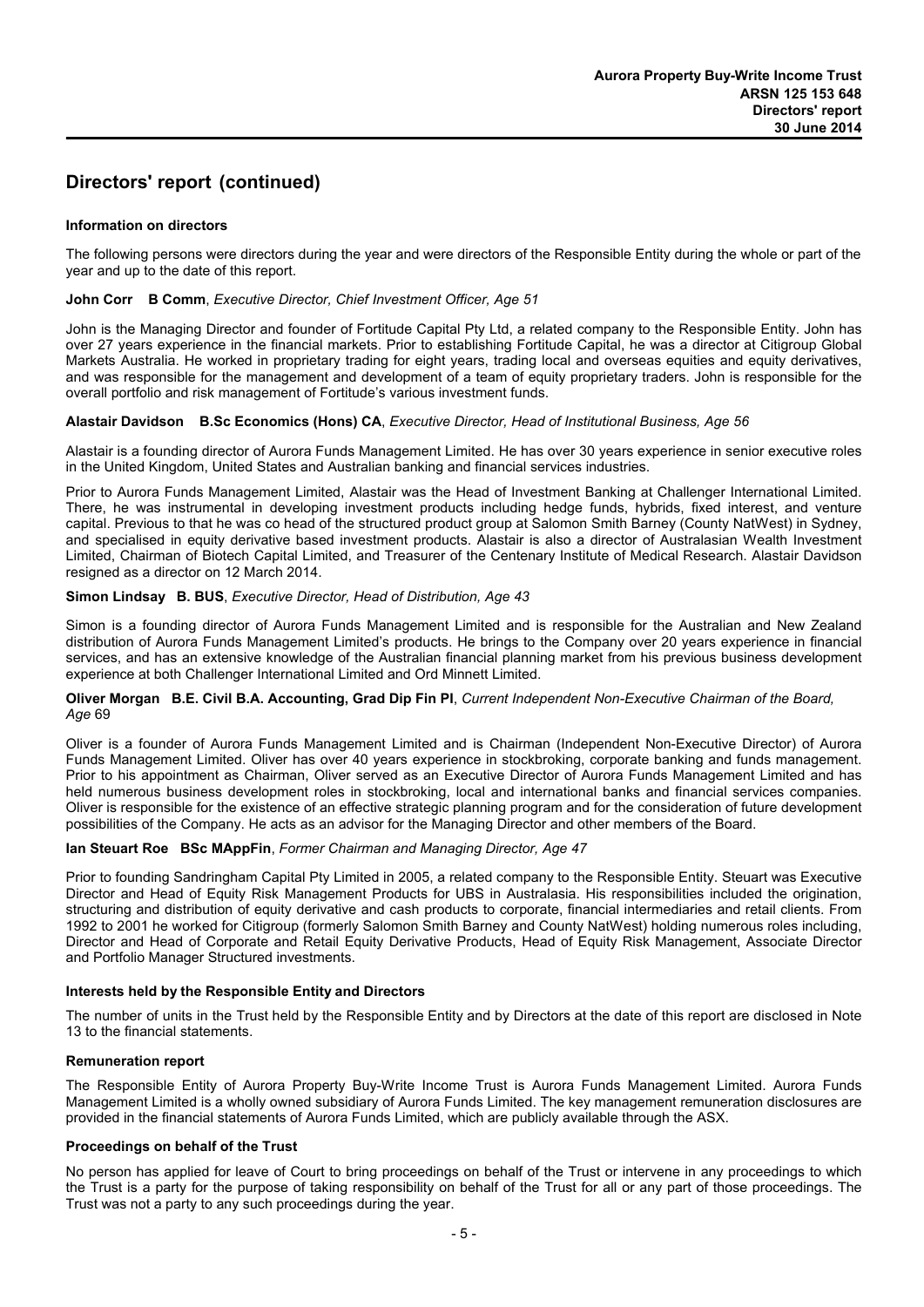#### **Rounding of amounts to the nearest thousand dollars**

The Trust is an entity of the kind referred to in Class Order 98/100 (as amended) issued by ASIC relating to the ''rounding'' of amounts in the directors' report. Amounts in the directors' report have been rounded off to the nearest thousand dollars in accordance with that Class Order, unless otherwise indicated.

#### **Auditor's independence declaration**

A copy of the auditor's independence declaration as required under section 307C of the *Corporations Act 2001* is set out on page 9.

The report is made in accordance with a resolution of the directors.

Stevent Re

Steuart Roe

Director

29 August 2014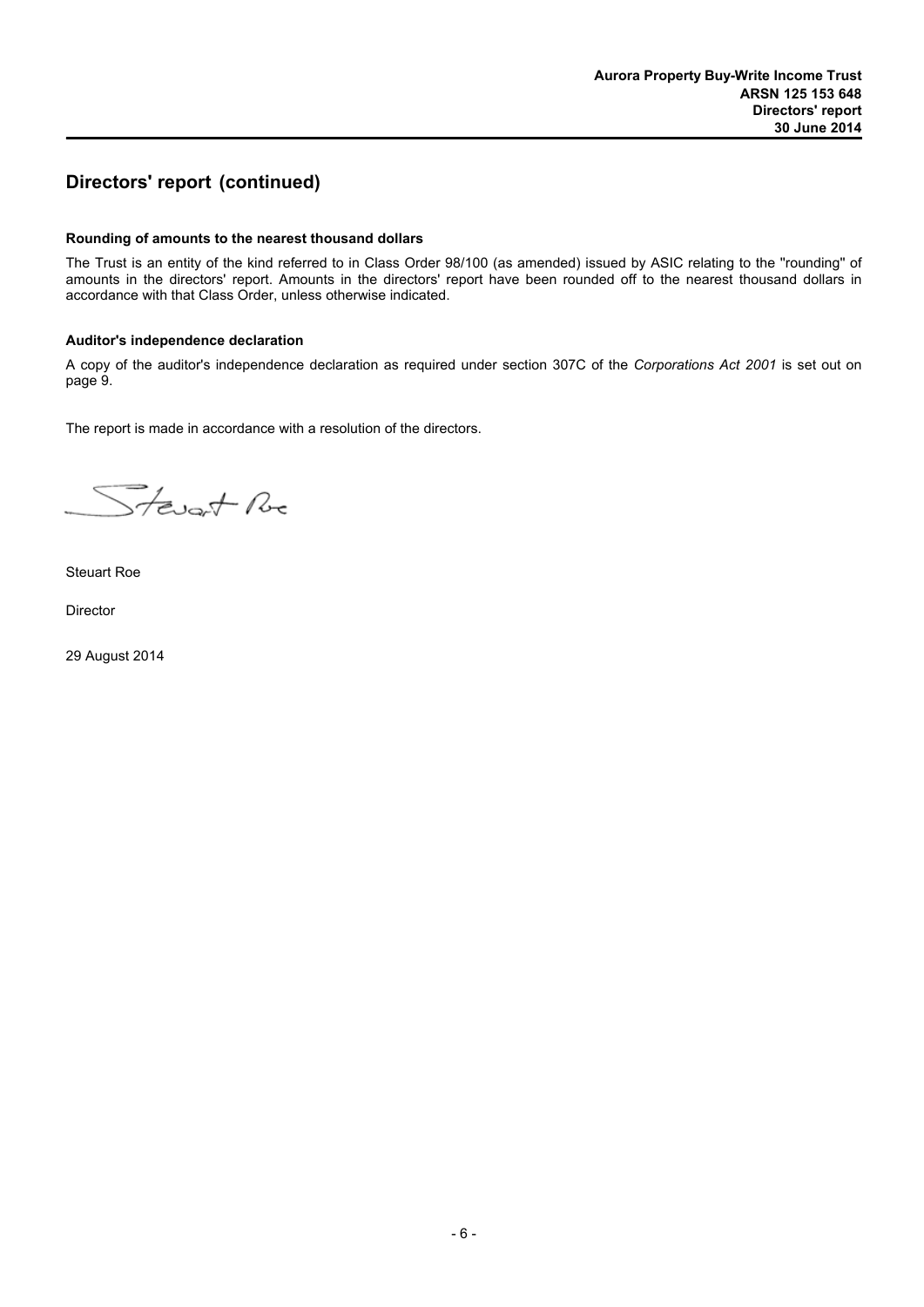## **Corporate Governance Statement**

#### **Corporate Structure**

The Aurora Property Buy-Write Income Trust (the "Trust") is a registered Managed investment scheme under the *Corporations Act 2001,* and Aurora Funds Management Limited ("Aurora") is the Responsible Entity of the Trust.

A Responsible Entity (the "RE") of a scheme must perform the duties detailed in the Constitution of the Trust and those regulated by the *Corporations Act 2001*. The duties of the RE include, amongst other things:

- Acting honestly
- Exercising a duty of care and diligence
- Act in the best interest of unitholders
- Treat unitholders equally where they hold the same class
- Treat unitholders fairly where they hold different classes
- Make sure the Trust property is valued at regular intervals
- Ensure that all payments from the Trust are in accordance with the Constitution
- Report any breaches that may have a material adverse impact on the interests of unitholders
- Make sure that information acquired through being the RE is not used to gain advantage for the RE or used to harm the interests of unitholders.

#### **The Board**

The Board of Aurora Funds Management Limited is responsible for ensuring that the best corporate governance standards are applied. The names of the directors are set out in the Directors' Report. These directors each have a number of years of experience in the funds management industry, the duties of the RE and in the Trust. The independence obligations of the Board are fulfilled by the Compliance Committee. The Board considers all relevant circumstances in determining whether a Compliance Committee member (detailed below) is independent, including the following:

- company shares owned directly or indirectly by the committee member;
- employment by the company (or its associates) of the committee member (or a family member) either currently, or in the past;
- business relationship between the company (or associates of the committee member (or a family member) or business entity associated with the committee member or with service providers in whom the committee member has an interest;
- any material contractual relationship with the company or its associates other than as a committee member; and
- any other interest or relationship (e.g. as a material supplier or customer) which could interfere with the committee member's ability to act in the best interests of the company.

The RE has an established code of conduct which covers Directors and staff, and is available at Aurora's website at www.aurorafunds.com.au. This code of conduct, together with the Compliance Committee Charter, also covers Aurora's compliance with legal obligations and the interest of other stakeholders.

In addition, the RE operates the Trust as a scheme under the *Corporations Act 2001* and therefore the RE must comply with the Compliance Plan lodged with ASIC prior to units in the Trust being issued. The Corporate Governance of the Trust is regulated by the Compliance Committee, which must have a majority of independent members. The Compliance Committee operates under a Compliance Committee charter, and is responsible for monitoring the RE's compliance with the Compliance Plan and reporting any breaches to the Board of the RE and ASIC. It is also responsible for reviewing the operations on the RE.

#### **The Compliance Committee**

The Compliance Committee for the RE comprises:

- Mr David Lewis (external)
- Mr Mark Hancock (external)

Mr David Lewis is a qualified actuary and has over 42 years experience in financial services, predominantly in administration and consulting to fund management companies. David serves on the compliance committees of a number of Responsible Entities.

Mr Mark Hancock is a qualified actuary and has over 30 years experience in the securities and funds management industry. Mark has significant applied research experience in Australian Equity markets accumulated from a variety of roles over a period of some 20 years. He was previously an equity portfolio manager with NRMA and MMI Insurance.

The external members of the Compliance Committee are nominated and remunerated by the RE. The committee is convened and serviced by Aurora's CFO, Betty Poon. The Compliance Committee Charter is available at Aurora's website www.aurorafunds.com.au.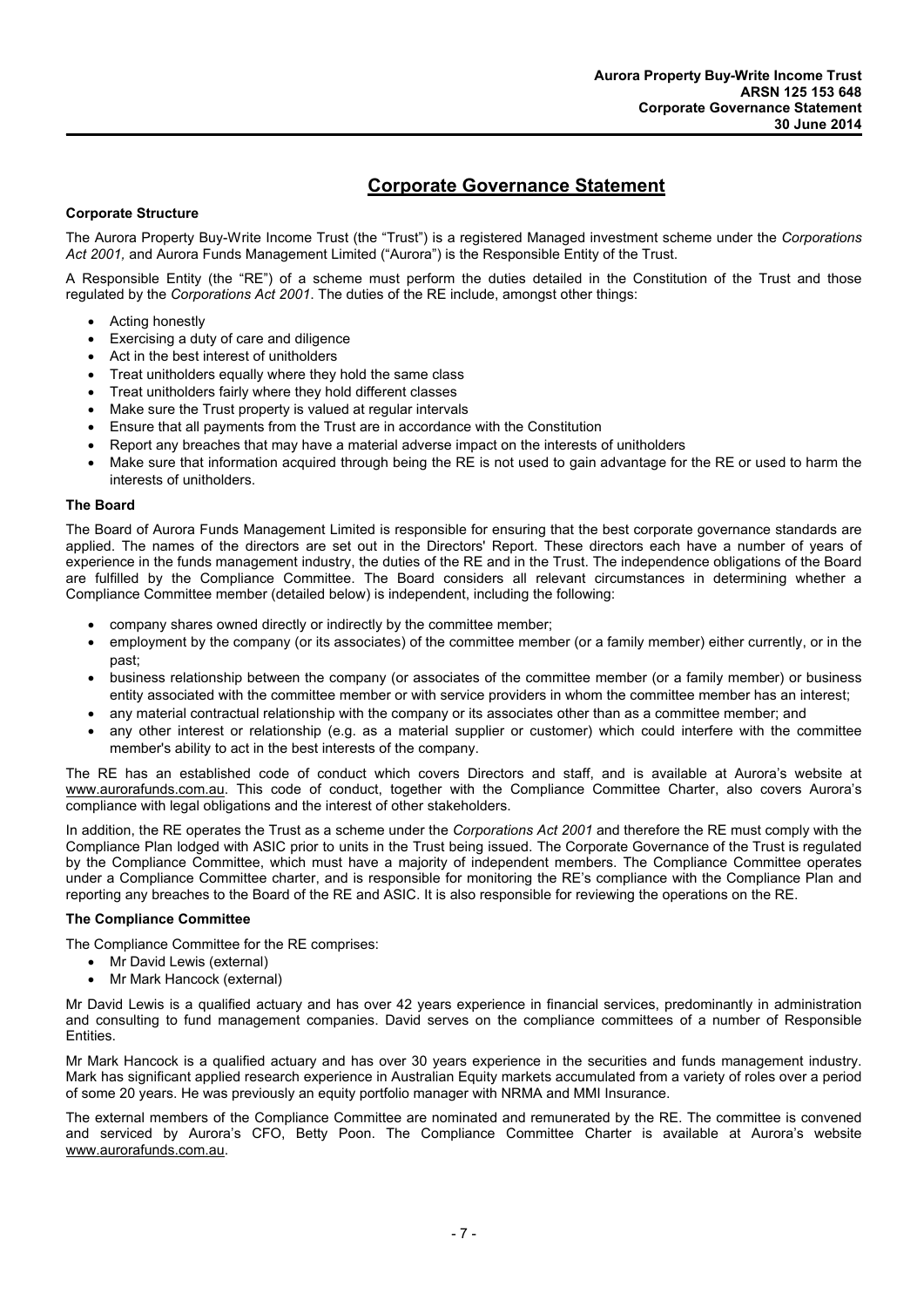#### **The Compliance Committee (continued)**

The Chair of the Compliance Committee rotates amongst the three members. Meetings are held at least quarterly and all members have access:

- to the books and records and any other relevant information on the Trust and the RE, including all the staff of the RE
- the auditors of the RE
- the auditors of the Trusts issued by the RE; and
- the auditor of the Compliance Plan

#### **Financial Reporting**

The auditor of the Compliance Plan must be different from the auditor of the RE and the Trust and both report independently to the Compliance Committee. The CEO and CFO provide written sign off to the board and the compliance committee on the veracity of the financial reporting systems and the risk management procedures outlined below.

The RE Board reviews the results of the external audit process of the Trust and the Compliance Plan to ensure:

- That the Compliance Plan and Trust auditor are appropriately qualified, and legally eligible to act at all times
- That the terms of their appointment are appropriate and accord with the *Corporations Ac*t *2001*
- That the auditors have access to all relevant information as required
- That the auditors conduct all enquiries and provide all reports as required by the *Corporations Act 2001*

The external auditors are invited to attend board and compliance meetings where financial reports and compliance plan audits are discussed.

#### **Public Disclosure**

The Board believes that market sensitive information should be released as quickly as possible and has policies in place to ensure that the Trust meets its disclosure obligations under the ASX Listing Rules.

#### **Rights of Unitholders**

The Constitution of the Trust and the *Corporations Act 2001* governs the rights of unitholders, including their rights to the income and assets of the Trust. The RE is not required to hold an annual general meeting of unitholders, however a meeting may be called by unitholders with at least 5% of the votes that may be cast on a resolution or by 100 unitholders who are entitled to vote. The RE runs an extensive website that provides all publicly available information to unitholders that ensures compliance with the general principles of "good reporting" and compliance with our statutory obligations, under *Corporations Act 2001*, ASIC, and ASX regulations.

#### **Risk Management and Oversight**

The RE manages risks in the Trust through the following methods:

- Appointment of an appropriately qualified external asset manager, reviewed quarterly
- Appointment of appropriately qualified service providers, such as registry, administration and custody
- Compliance with all of ASIC's and ASX's policies and guidelines
- Recording and reporting complaints by unitholders

The Compliance Committee meets and reviews all external service providers on a quarterly basis. The board of the RE reviews the management contracts of external managers and investment advisers, which are publicly available contracts. Key terms are disclosed in the current Product Disclosure Statement which is available at www.aurorafunds.com.au, as well as summarised in this Annual Report.

#### **Corporate Governance Practices of Aurora and the Trust**

The Trust and Aurora have complied with all the Corporate Governance Principles as at 30 June 2014, except where stated below.

Recommendation 8.1: *Process for the performance evaluation of the board and compliance committee members* Aurora does not have a formal process to evaluate the performance of board or compliance committee members. All executive directors and staff are required to complete a minimum amount of continuing professional development each year, which is reviewed by the board each year.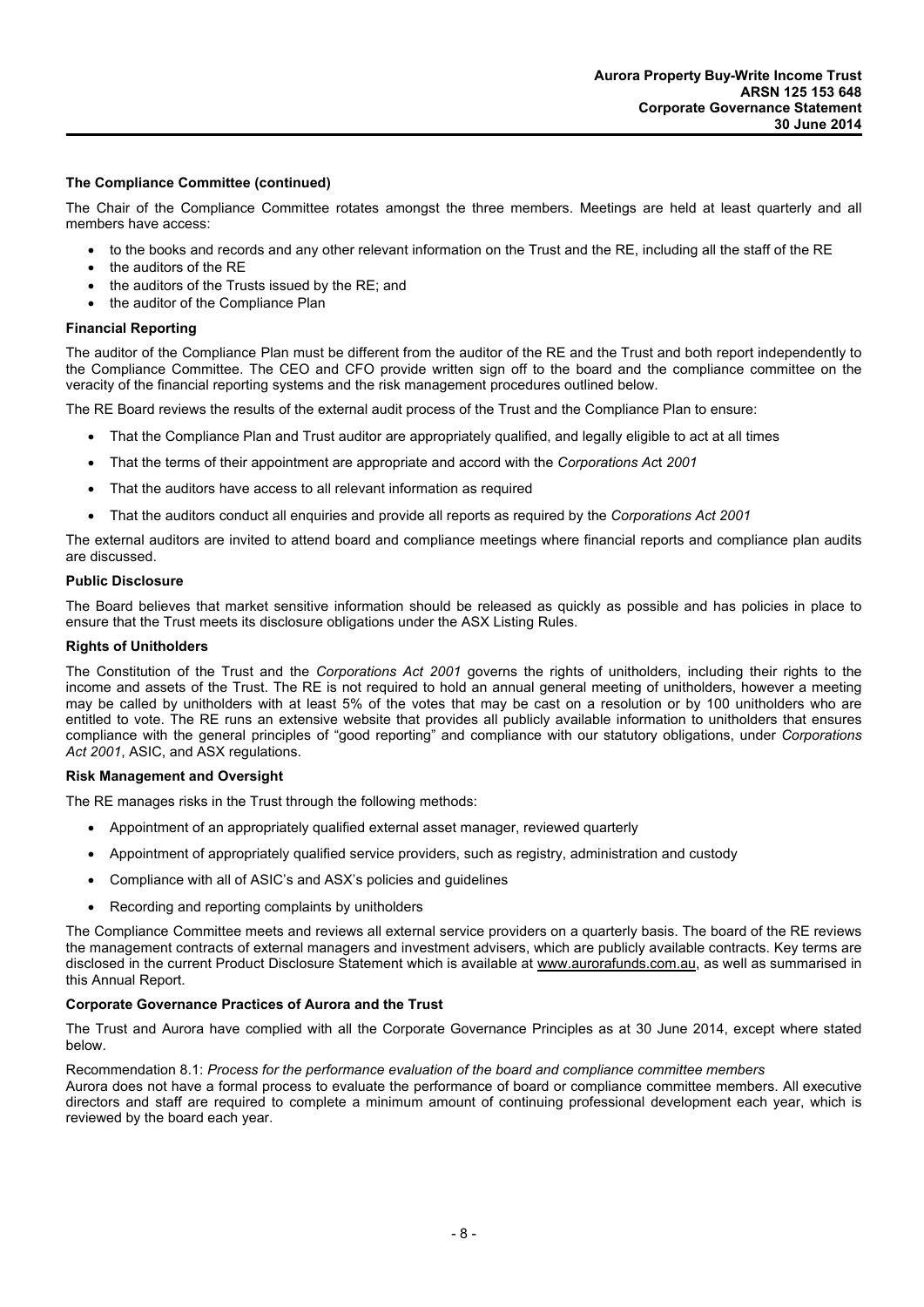

Deloitte Touche Tohmatsu A.B.N. 74 490 121 060

Grosvenor Place 225 George Street Sydney NSW 2000 PO Box N250 Grosvenor Place Sydney NSW 1220 Australia

DX 10307SSE Tel: +61 (0) 2 9322 7000 Fax: +61 (0) 2 9322 7001 www.deloitte.com.au

The Directors Aurora Funds Management Limited Level 4, 1 Alfred Street SYDNEY NSW 2000

29 August 2014

Dear Directors

#### **Independence Declaration – Aurora Property Buy-Write Income Trust**

In accordance with section 307C of the Corporations Act 2001, I am pleased to provide the following declaration of independence to the directors of Aurora Funds Management Limited, the Responsible Entity of Aurora Property Buy-Write Income Trust.

As lead audit partner for the audit of the financial statements of Aurora Property Buy-Write Income Trust for the financial year ended 30 June 2014, I declare that to the best of my knowledge and belief, there have been no contraventions of:

- (i) the auditor independence requirements of the Corporations Act 2001 in relation to the audit; and
- (ii) any applicable code of professional conduct in relation to the audit.

Yours sincerely

Deloite Touche Tohnisters

DELOITTE TOUCHE TOHMATSU

Deden 6 carter

Declan O'Callaghan Partner Chartered Accountants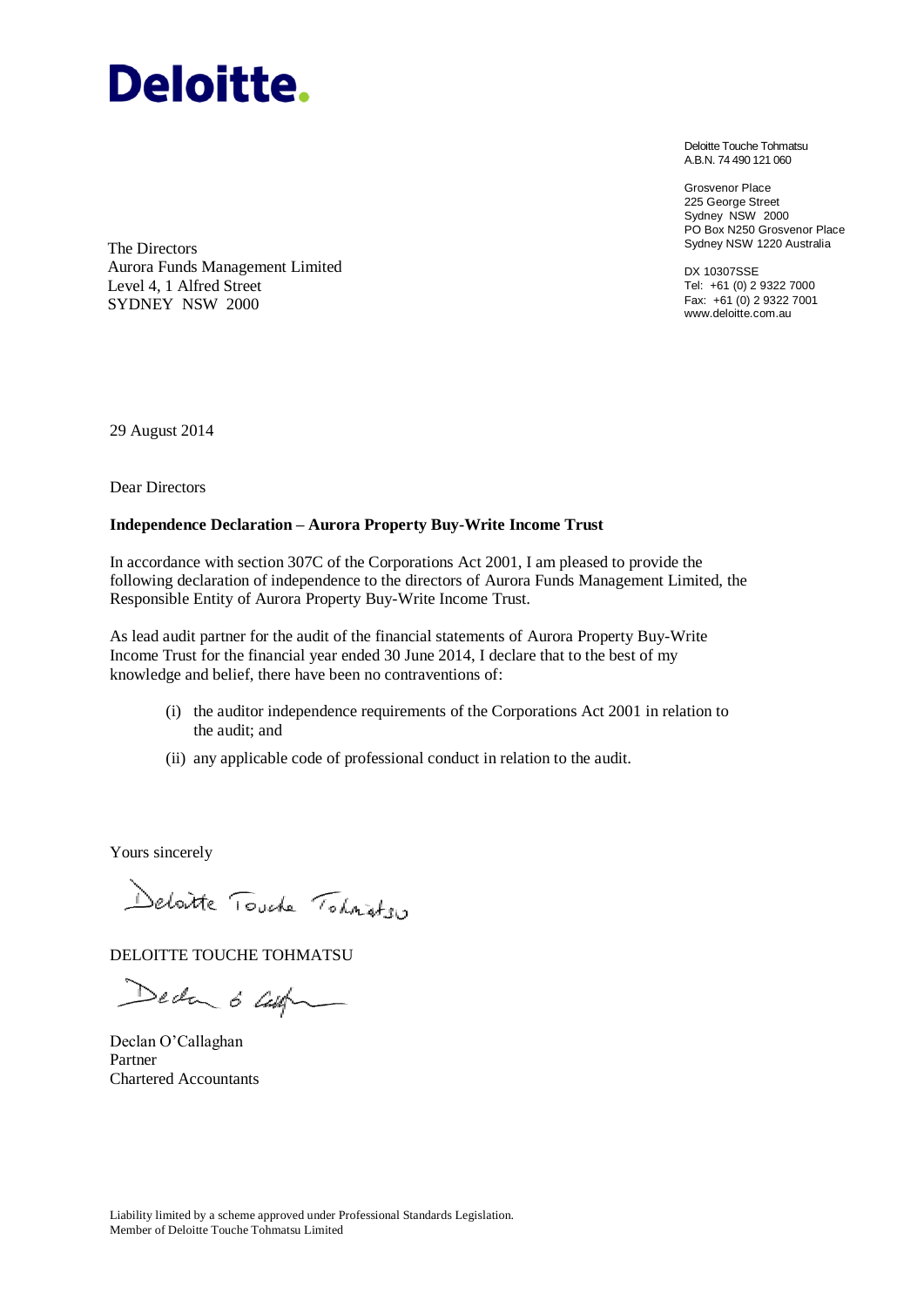## **Statement of Profit or Loss and Other Comprehensive Income**

|                                                               | Year ended     |                        |                        |
|---------------------------------------------------------------|----------------|------------------------|------------------------|
|                                                               | <b>Notes</b>   | 30 June 2014<br>\$'000 | 30 June 2013<br>\$'000 |
| <b>Investment income</b><br>Interest income                   |                | 109                    | 151                    |
| Dividend and distribution income                              |                | 498                    | 582                    |
| Net gains on financial instruments held at fair value through |                |                        |                        |
| profit or loss<br>Other operating income                      | 6              | 737                    | 1,456<br>15            |
| <b>Total net investment income</b>                            |                | 1,345                  | 2,204                  |
| <b>Expenses</b>                                               |                |                        |                        |
| Responsible Entity fees                                       | 13             | 329                    | 451                    |
| <b>Transaction costs</b><br>Other operating expenses          |                | 24<br>12               | 32<br>9                |
| <b>Total operating expenses</b>                               |                | 365                    | 492                    |
| <b>Operating profit</b>                                       |                | 980                    | 1,712                  |
| Finance costs attributable to unitholders                     |                |                        |                        |
| Distributions to unitholders                                  | 8              | (972)                  | (1,015)                |
| (Increase)/decrease in net assets attributable to unitholders | $\overline{7}$ | (8)                    | (697)                  |
| Profit/(loss) for the year                                    |                |                        |                        |
| Other comprehensive income                                    |                |                        |                        |
| Total comprehensive income                                    |                |                        |                        |

*The above Statement of Profit or Loss and Other Comprehensive Income should be read in conjunction with the accompanying notes.*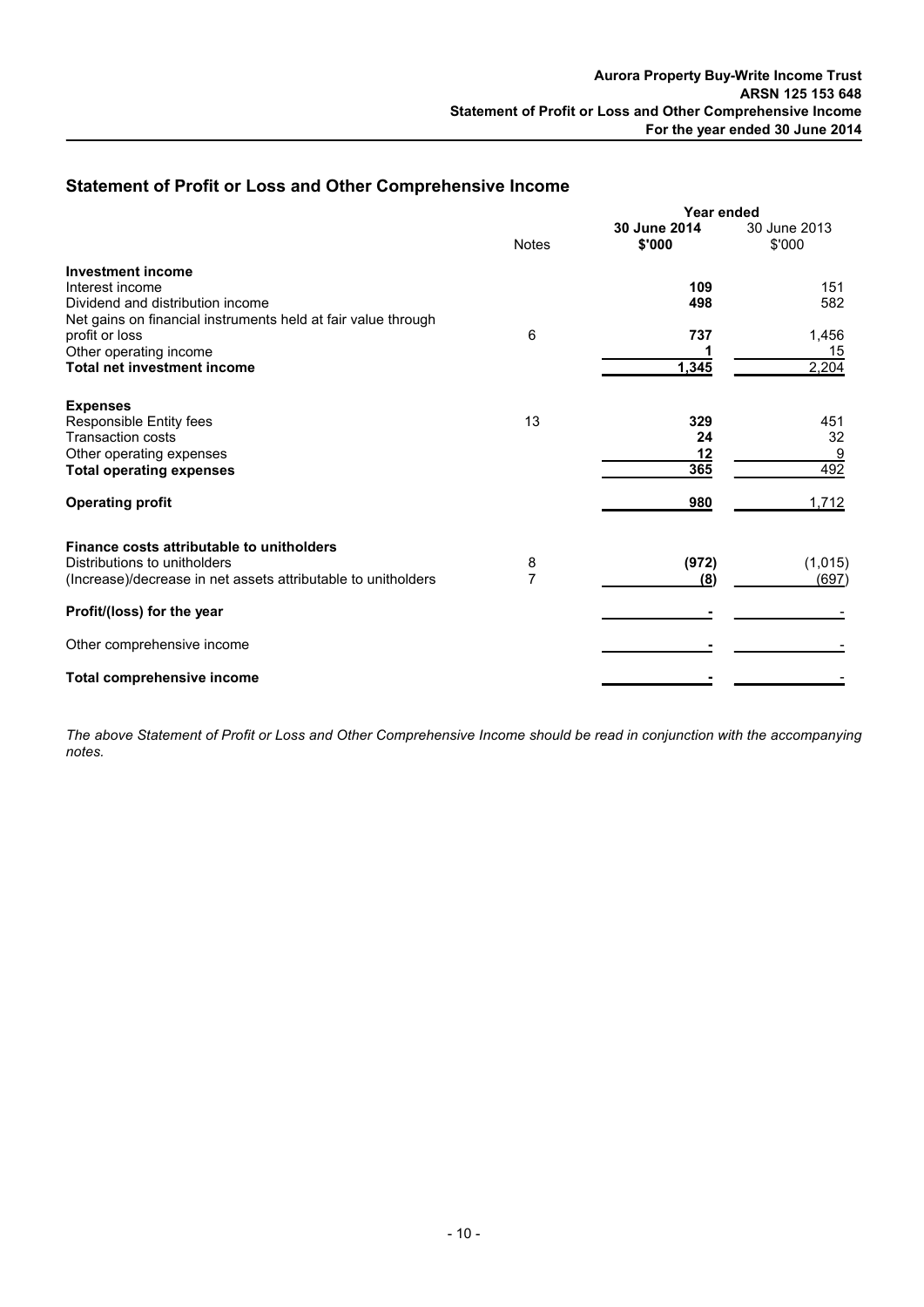## **Statement of Financial Position**

|                                                                 | As at        |                        |                        |
|-----------------------------------------------------------------|--------------|------------------------|------------------------|
|                                                                 | <b>Notes</b> | 30 June 2014<br>\$'000 | 30 June 2013<br>\$'000 |
| <b>Assets</b>                                                   |              |                        |                        |
| Cash and cash equivalents                                       | 9            | 6,076                  | 4,603                  |
| Receivables                                                     |              | 149                    | 166                    |
| Due from brokers - receivable for securities sold               |              | 1,645                  | 1,274                  |
| Financial assets held at fair value through profit or loss      | 10           | 7,920                  | 8,571                  |
| <b>Total assets</b>                                             |              | 15,790                 | 14,614                 |
| Liabilities                                                     |              |                        |                        |
| Distributions payable                                           | 8            | 247                    | 285                    |
| Due to brokers - payable for securities purchased               |              | 3,343                  | 1,246                  |
| Financial liabilities held at fair value through profit or loss | 11           | 225                    | 457                    |
| Other payables                                                  |              | 175                    | 217                    |
| Total liabilities (excluding net assets attributable to         |              |                        |                        |
| unitholders)                                                    |              | 3,990                  | 2,205                  |
| Net assets attributable to unitholders - Liability              | 7            | 11,800                 | 12,409                 |
| Liability attributable to unitholders                           |              | (11, 800)              | (12, 409)              |
| <b>Net assets</b>                                               |              |                        |                        |

*The above Statement of Financial Position should be read in conjunction with the accompanying notes.*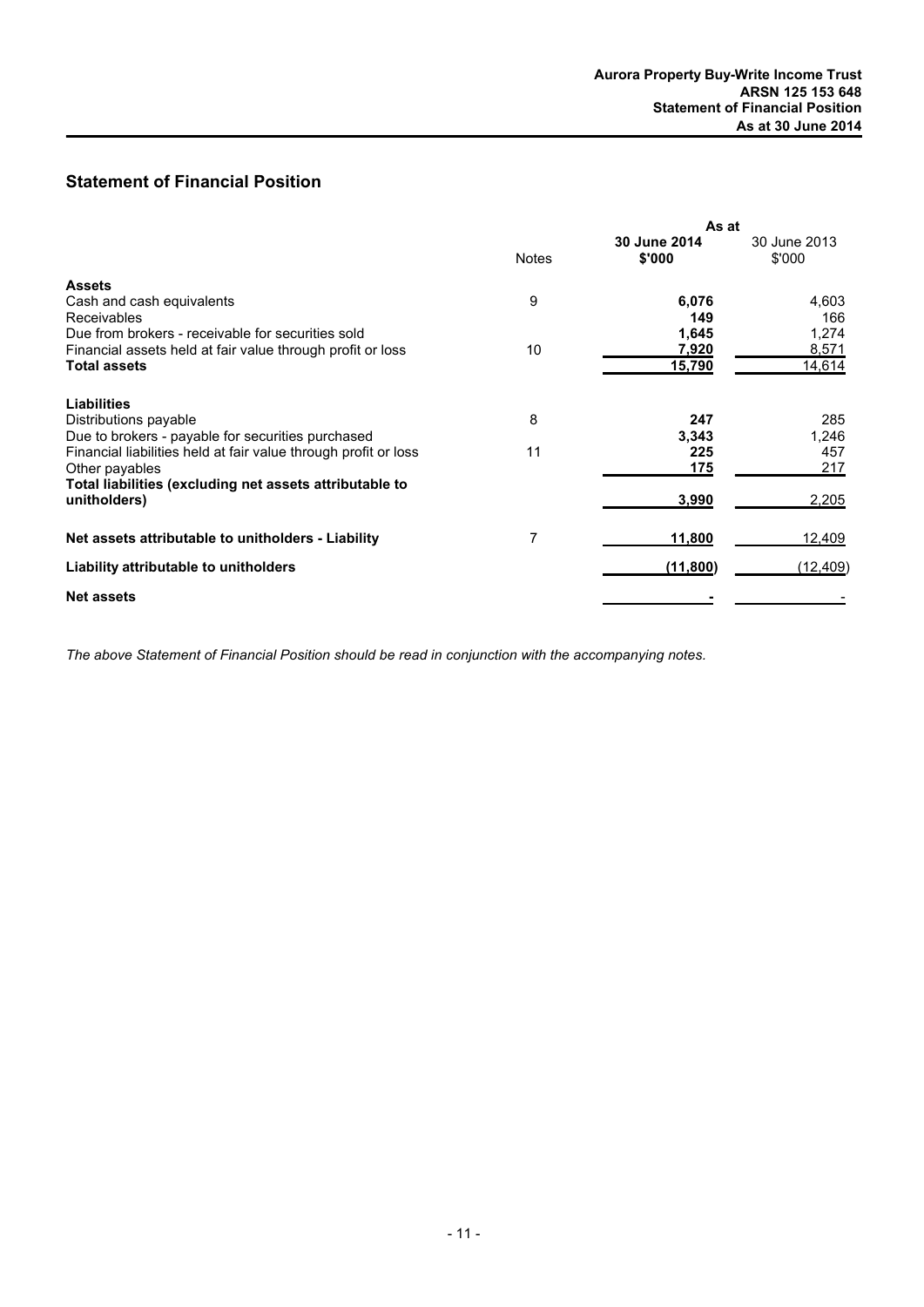## **Statement of Changes in Equity**

|                                                                                                                 | Year ended             |                        |
|-----------------------------------------------------------------------------------------------------------------|------------------------|------------------------|
|                                                                                                                 | 30 June 2014<br>\$'000 | 30 June 2013<br>\$'000 |
| Total equity at the beginning of the financial year                                                             |                        |                        |
| Profit/(loss) for the year                                                                                      |                        |                        |
| Other comprehensive income                                                                                      |                        |                        |
| Total comprehensive income                                                                                      |                        |                        |
| Transactions with unitholders in their capacity as unitholders<br>Total equity at the end of the financial year |                        |                        |

Under Australian Accounting Standards, net assets attributable to unitholders are classified as a liability rather than equity. As a result there was no equity at the start or end of the year.

*The above Statement of Changes in Equity should be read in conjunction with the accompanying notes.*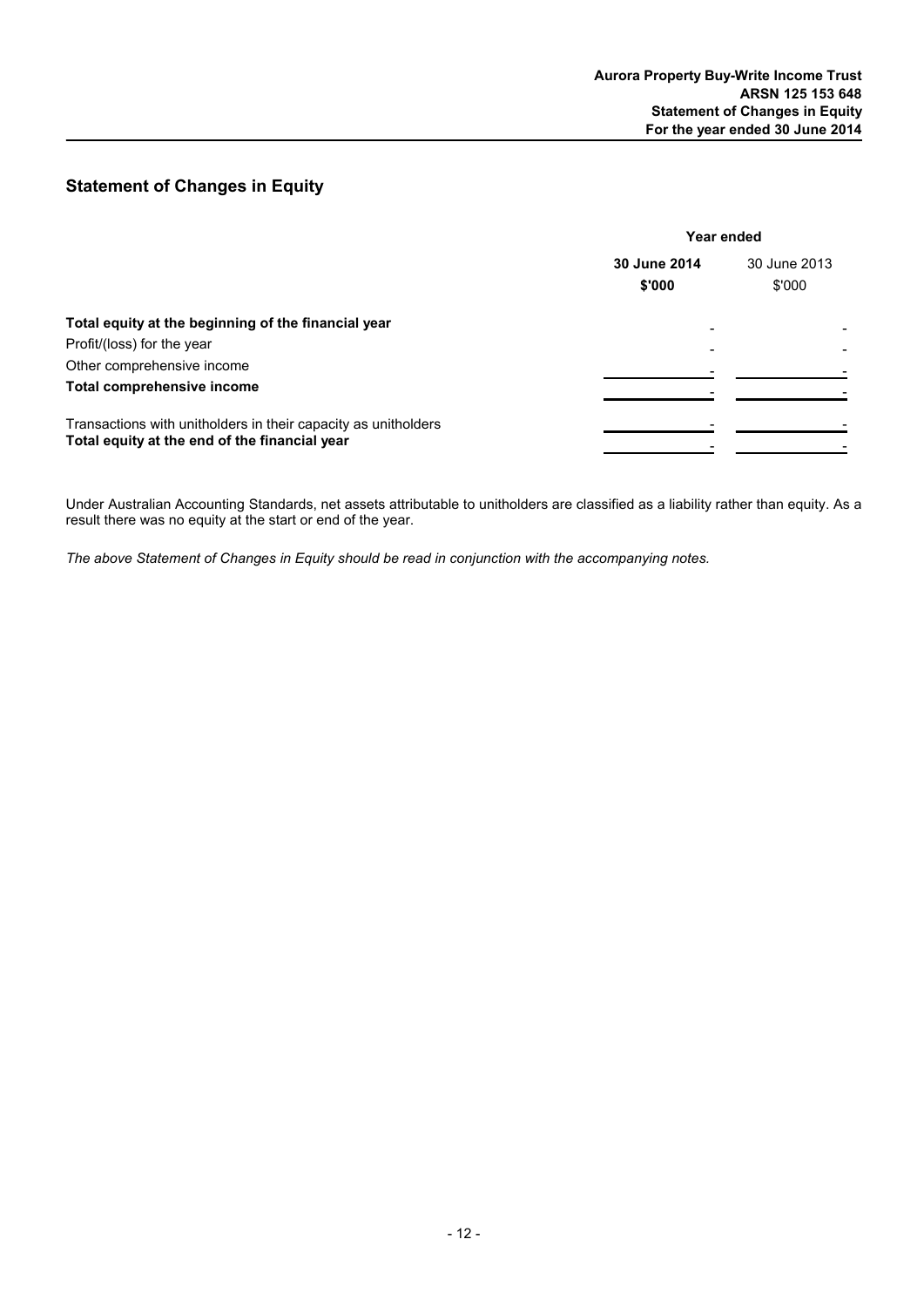## **Statement of Cash Flows**

|                                                              |              | Year ended             |                          |
|--------------------------------------------------------------|--------------|------------------------|--------------------------|
|                                                              | <b>Notes</b> | 30 June 2014<br>\$'000 | 30 June 2013<br>\$'000   |
| Cash flows from operating activities                         |              |                        |                          |
| Proceeds from sale of financial instruments held at fair     |              |                        |                          |
| value through profit or loss                                 |              | 6,088                  | 6,036                    |
| Purchase of financial instruments held at fair value through |              |                        |                          |
| profit or loss                                               |              | (3,207)                | (4,610)                  |
| Transaction costs on purchase of financial instruments       |              |                        |                          |
| through profit and loss                                      |              | (24)                   | (32)                     |
| Dividends and distributions received<br>Interest received    |              | 500<br>111             | 591<br>324               |
| Other income received                                        |              | 1                      | 11                       |
| GST recovered/(paid)                                         |              | 13                     | (5)                      |
| Management fees paid                                         |              | (423)                  | (318)                    |
| Payment of other operating expenses                          |              | (12)                   | (2)                      |
| Net cash inflow from operating activities                    | 14(a)        | 3,047                  | 1,995                    |
| <b>Cash flows from financing activities</b>                  |              |                        |                          |
| Proceeds from applications by unitholders (excluding         |              |                        |                          |
| treasury units)                                              |              | 80                     | 12                       |
| Payments for redemptions by unitholders (excluding           |              |                        |                          |
| treasury units)                                              |              |                        | (1,624)                  |
| Proceeds from applications by unitholders (treasury units)   |              | 342                    | 1,790                    |
| Payments for redemptions by unitholders (treasury units)     |              | (1,087)                | (1,470)                  |
| Distributions paid                                           |              | (909)                  | <u>(930)</u><br>(2, 222) |
| Net cash outflow from financing activities                   |              | (1, 574)               |                          |
| Net increase/(decrease) in cash and cash equivalents         |              | 1,473                  | (227)                    |
| Cash and cash equivalents at the beginning of the year       |              | 4,603                  | 4.830                    |
| Cash and cash equivalents at the end of the year             | 9            | 6,076                  | 4,603                    |
| Non-cash financing activities                                | 14(b)        | 101                    | 94                       |

*The above Statement of Cash Flows should be read in conjunction with the accompanying notes.*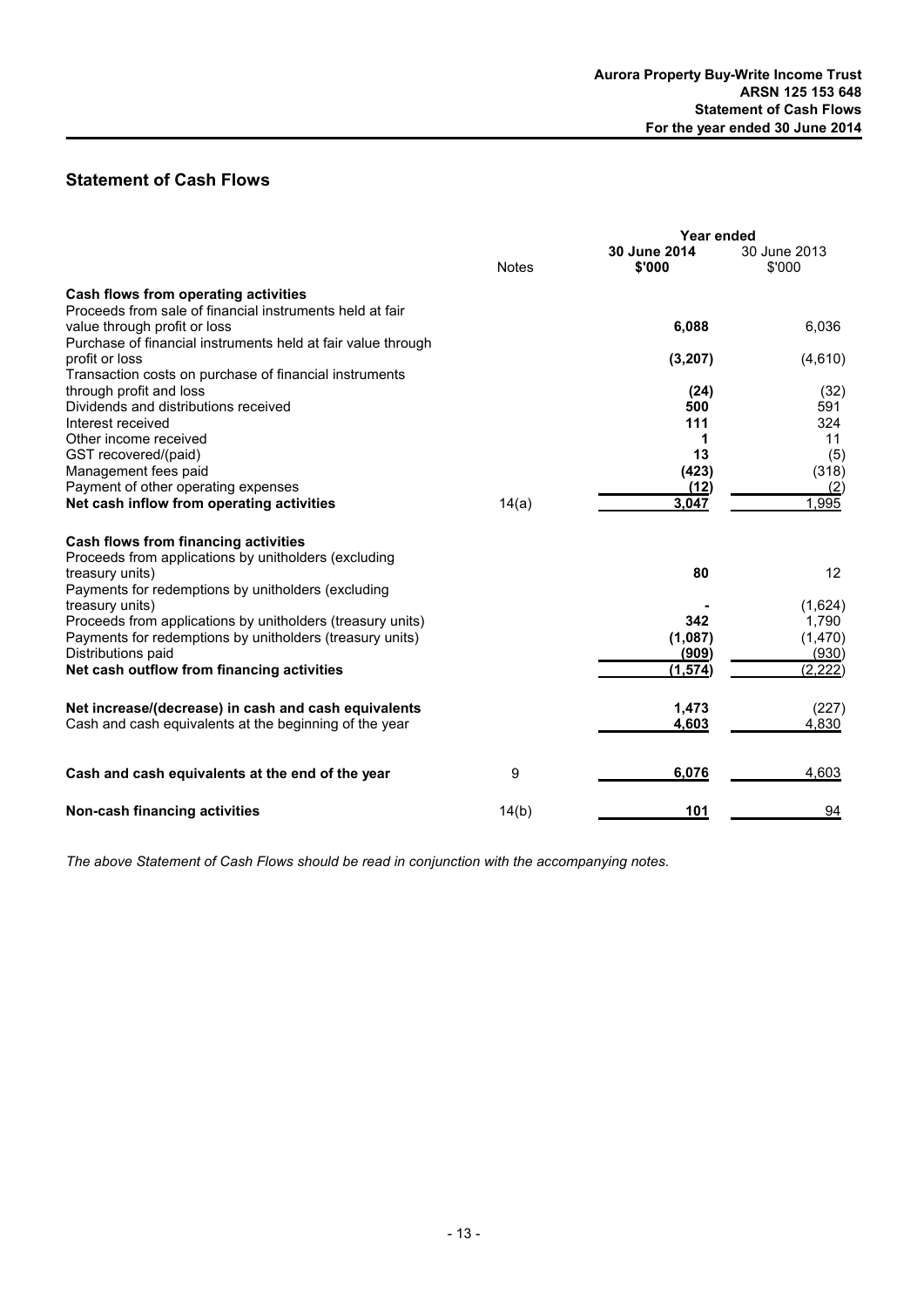## **Notes to the Financial Statements**

|    | <b>Contents</b>                                                              | Page |
|----|------------------------------------------------------------------------------|------|
| 1  | General information                                                          | 15   |
| 2  | Summary of significant accounting policies                                   | 15   |
| 3  | Financial risk management                                                    | 21   |
| 4  | Fair value measurement                                                       | 25   |
| 5  | Remuneration of auditors                                                     | 27   |
| 6  | Net gains on financial instruments held at fair value through profit or loss | 28   |
| 7  | Net assets attributable to unitholders                                       | 28   |
| 8  | Distributions to unitholders                                                 | 29   |
| 9  | Cash and cash equivalents                                                    | 29   |
| 10 | Financial assets held at fair value through profit or loss                   | 30   |
| 11 | Financial liabilities held at fair value through profit or loss              | 30   |
| 12 | Derivative financial instruments                                             | 31   |
| 13 | Related party transactions                                                   | 32   |
| 14 | Reconciliation of profit to net cash inflow from operating activities        | 34   |
| 15 | Events occurring after the reporting period                                  | 34   |
| 16 | Commitments                                                                  | 34   |
| 17 | Contingent assets and liabilities                                            | 34   |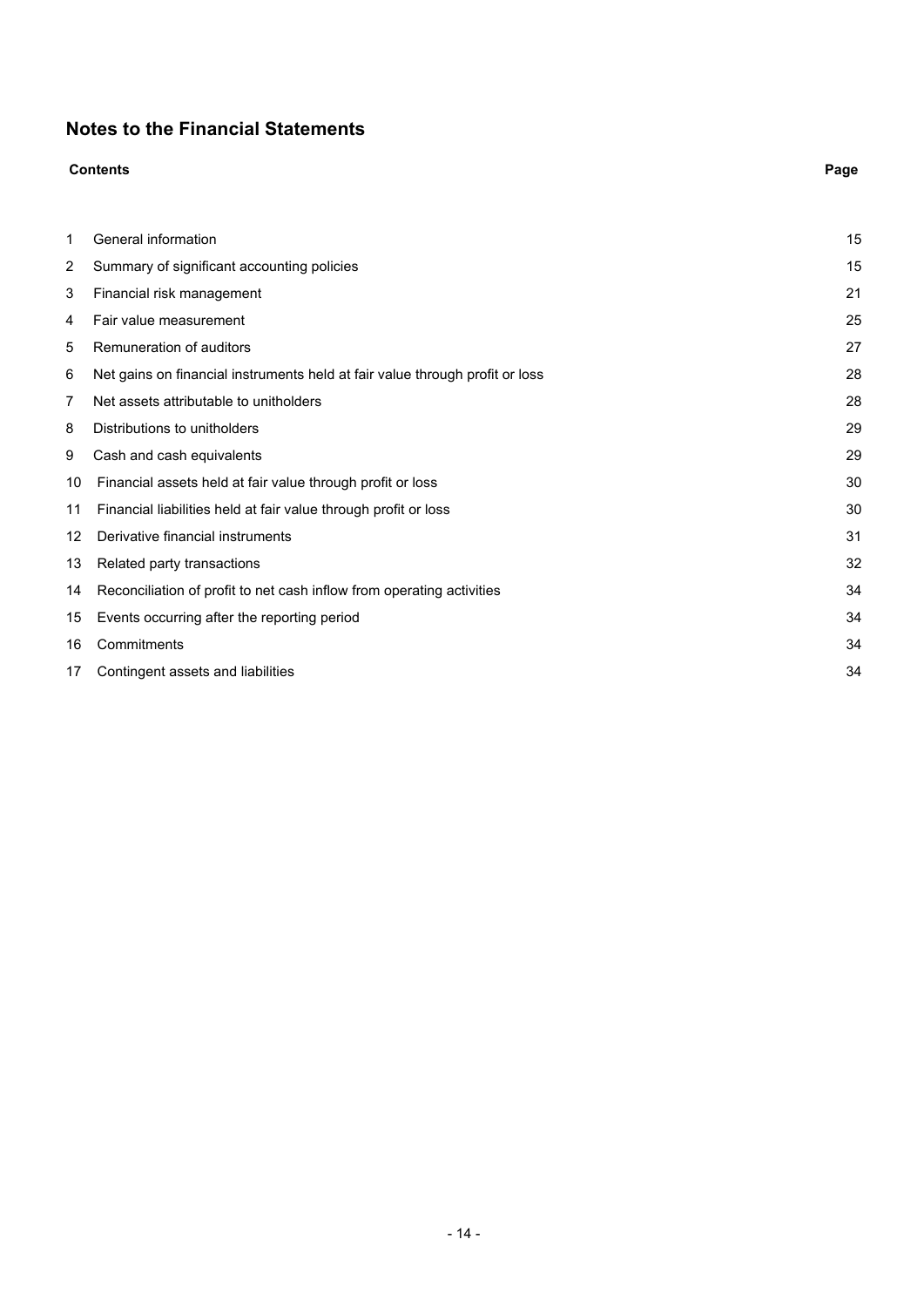## **1 General information**

These financial statements cover Aurora Property Buy-Write Income Trust ("the Trust") as an individual entity. The Trust commenced operations on 19 July 2007 and was admitted to the Australian Securities Exchange ("ASX") on 26 July 2007, and is domiciled in Australia.

The Responsible Entity of the Trust is Aurora Funds Management Limited (the "Responsible Entity"). The Responsible Entity's registered office is Level 4, 1 Alfred Street, Sydney, NSW 2000. The financial statements are presented in the Australian currency.

It is recommended that these financial statements are considered together with the current product disclosure document and in accordance with the provisions of the governing documents of the Trust, and any public announcements made by the Trust during the year ended 30 June 2014 in accordance with the continuous disclosure obligations arising under the *Corporations Act 2001* and ASX listing rules.

The principal activities of the Trust during the financial year were establishing its investment strategy in accordance with the provision of the Trust Constitution and the Product Disclosure Statement.

The financial statements were authorised for issue by the directors on 29 August 2014. The directors of the Responsible Entity have the power to amend and reissue the financial statements.

## **2 Summary of significant accounting policies**

The principal accounting policies applied in the preparation of these financial statements are set out below. These policies have been consistently applied to all years presented, unless otherwise stated in the following text.

#### **(a) Basis of preparation**

These general purpose financial statements have been prepared in accordance with Australian Accounting Standards and Interpretations issued by the Accounting Standards Board and the *Corporations Act 2001* in Australia. Aurora Property Buy-Write Income Trust is a for-profit unit trust for the purpose of preparing the financial statements.

The financial statements are prepared on the basis of fair value measurement of assets and liabilities except where otherwise stated.

The Statement of Financial Position is presented on a liquidity basis. Assets and liabilities are presented in decreasing order of liquidity and do not distinguish between current and non-current. All balances are expected to be recovered or settled within twelve months, except for investments in financial assets and net assets attributable to unitholders. The amount expected to be recovered or settled within twelve months after the end of each reporting period cannot be reliably determined.

#### *Compliance with International Financial Reporting Standards*

The financial statements of the Trust also comply with International Financial Reporting Standards as issued by the International Accounting Standards Board.

#### *New and amended standards*

The Trust has adopted all the new and revised Standards and interpretations issued by the Australian Accounting Standards Board (AASB) that are relevant to the operations and effective for the financial year:

AASB 13 *Fair Value Measurement* and AASB 2011-8 *Amendments to Australian Accounting Standards arising from AASB 13*

In accordance with AASB 13, the standard has been applied prospectively and the Trust has adopted a definition of fair value, as set out in Note 4. The change had no material impact on the measurement of the Trust's assets and liabilities. However the Trust has included new disclosures in Note 4 of the financial statements which are required under AASB 13.

AASB 2012-2 *Amendments to Australian Accounting Standards – Disclosures – Offsetting Financial Assets and Financial Liabilities*

The amendments have been applied retrospectively. As the Trust does not have any offsetting arrangements in place, the application of the amendments has had no material impact on disclosures or on the amounts recognised in the financial statements.

#### AASB 2011-4 *Amendments to Australian Accounting Standards to Remove Individual Key Management Personnel Disclosure Requirements*

This standard removes the individual key management personnel disclosure requirements in AASB 124 'Related Party Disclosures'. The Trust has removed the key individual management remuneration disclosures from Note 13. This is provided in the financial statements of Aurora Funds Limited.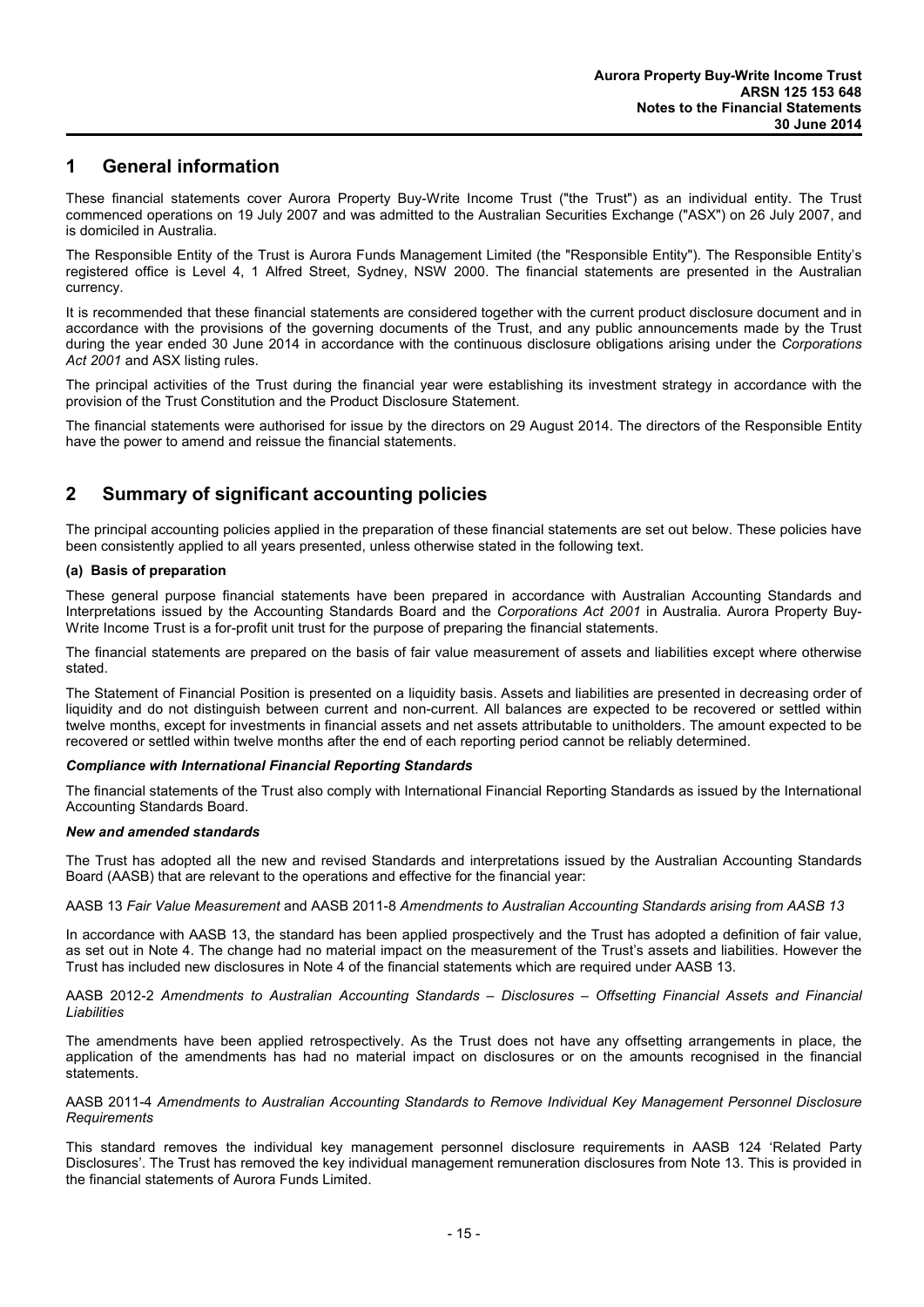#### **(a) Basis of preparation (continued)**

#### AASB 2012-5 *Amendments to Australian Accounting Standards arising from Annual Improvements 2009-2011 Cycle*

The Annual Improvements to AASBs 2009 - 2011 have made a number of amendments to AASBs. The amendments that are relevant to the Trust are the amendments to AASB 101 regarding when a Statement of Financial Position as at the beginning of the preceding period (third Statement of Financial Position) and the related notes are required to be presented. The amendments specify that a third Statement of Financial Position is required when a) an entity applies an accounting policy retrospectively, or makes a retrospective restatement or reclassification of items in its financial statements, and b) the retrospective application, restatement or reclassification has a material effect on the information in the third Statement of Financial Position. The amendments specify that related notes are not required to accompany the third Statement of Financial Position.

AASB 2012-9 *Amendment to AASB 1048 arising from the Withdrawal of Australian Interpretation 1039*

This standard makes amendment to AASB 1048 'Interpretation of Standards' following the withdrawal of Australian Interpretation 1039 'Substantive Enactment of Major Tax Bills in Australia'. The adoption of this amending standard does not have any material impact on the financial statements.

AASB CF 2013-1 *Amendments to the Australian Conceptual Framework* and AASB 2013-9 *Amendments to Australian Accounting Standards – Conceptual Framework, Materiality and Financial Instruments* (Part A Conceptual Framework)

This amendment has incorporated IASB's Chapters 1 and 3 Conceptual Framework for Financial Reporting as an Appendix to the Australian Framework for the Preparation and Presentation of Financial Statements. The amendment also included not-forprofit specific paragraphs to help clarify the concepts from the perspective of not-for-profit entities in the private and public sectors. As a result the Australian Conceptual Framework now supersedes the objective and the qualitative characteristics of financial statements, as well as the guidance previously available in Statement of Accounting Concepts SAC 2 'Objective of General Purpose Financial Reporting'. The adoption of this amending standard does not have any material impact on the financial statements.

#### **(b) New accounting standards and interpretations**

At the date of authorisation of the financial statements, the Standards and Interpretations listed below were in issue but not yet effective.

| Standard/Interpretation                                                                                                      | <b>Effective for annual</b><br>reporting periods<br>beginning on or after | <b>Expected to be initially</b><br>applied in the financial<br>year ending |
|------------------------------------------------------------------------------------------------------------------------------|---------------------------------------------------------------------------|----------------------------------------------------------------------------|
| AASB 9 'Financial Instruments', and the relevant amending standards                                                          | 1 January 2018                                                            | 30 June 2019                                                               |
| AASB 1031 'Materiality' (2013)                                                                                               | 1 January 2014                                                            | 30 June 2015                                                               |
| AASB 2012-3 'Amendments to Australian Accounting Standards –<br>Offsetting Financial Assets and Financial Liabilities'       | 1 January 2014                                                            | 30 June 2015                                                               |
| AASB 2013-3 'Amendments to AASB 136 - Recoverable Amount<br>Disclosures for Non-Financial Assets'                            | 1 January 2014                                                            | 30 June 2015                                                               |
| AASB 2013-5 'Amendments to Australian Accounting Standards –<br>Investment Entities'                                         | 1 January 2014                                                            | 30 June 2015                                                               |
| AASB 2013-9 'Amendments to Australian Accounting Standards -<br>Conceptual Framework, Materiality and Financial Instruments' | 1 January 2014                                                            | 30 June 2015                                                               |
| AASB 2014-1 'Amendments to Australian Accounting Standards'                                                                  | 1 July 2014                                                               | 30 June 2015                                                               |
| $-$ Part A: 'Annual Improvements 2010–2012 and 2011–2013<br>Cycles'                                                          |                                                                           |                                                                            |
| - Part C: 'Materiality'                                                                                                      |                                                                           |                                                                            |
| AASB 2014-1 'Amendments to Australian Accounting Standards' –<br>Part E: 'Financial Instruments'                             | 1 January 2015                                                            | 30 June 2016                                                               |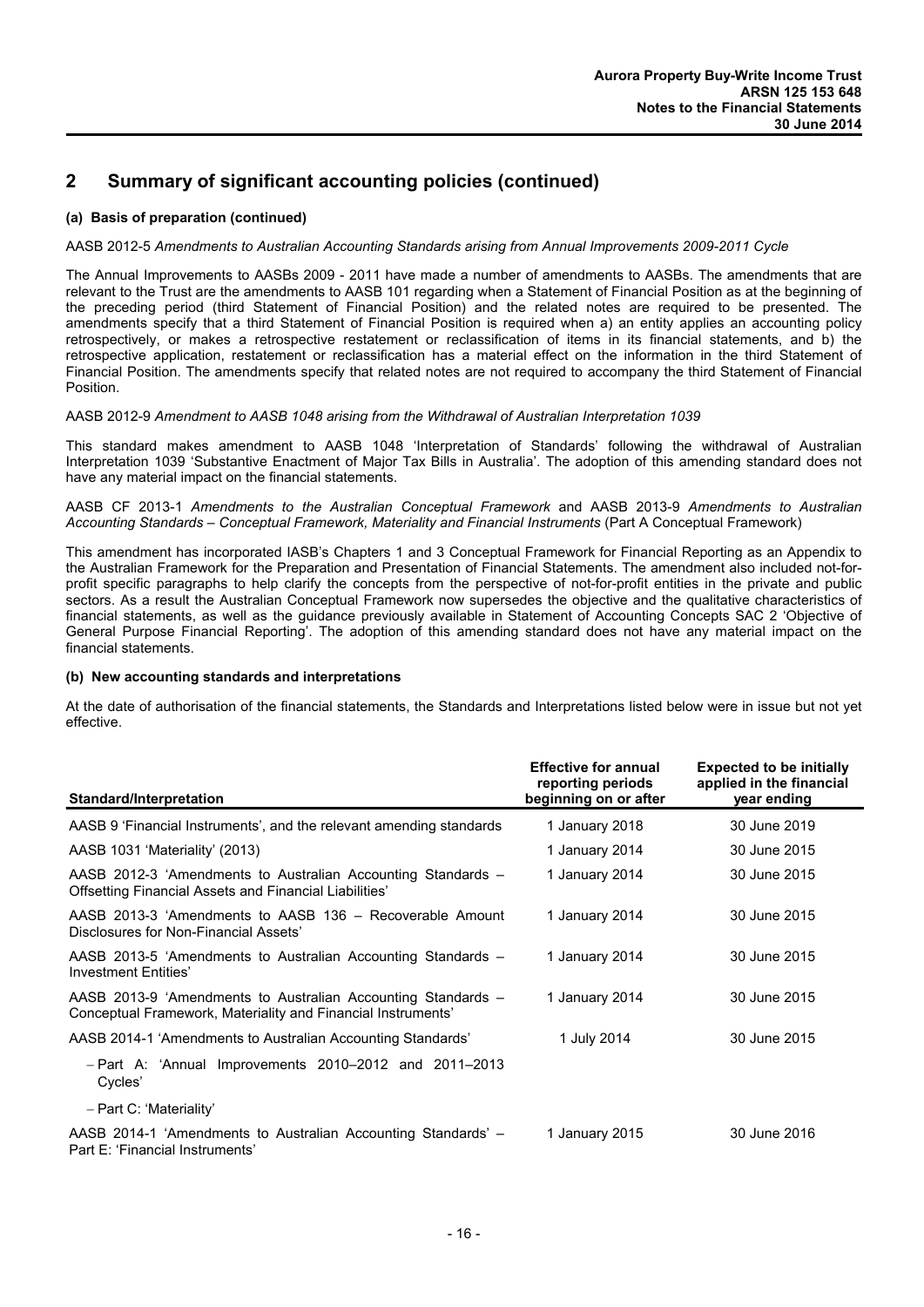#### **(b) New accounting standards and interpretations (continued)**

At the date of authorisation of the financial statements, the following IASB Standards and IFRIC Interpretations were also in issue but not yet effective, although Australian equivalent Standards and Interpretations have not yet been issued.

| Standard/Interpretation                         | <b>Effective for annual</b><br>reporting periods<br>beginning on or after | <b>Expected to be initially</b><br>applied in the financial<br>year ending |
|-------------------------------------------------|---------------------------------------------------------------------------|----------------------------------------------------------------------------|
| IFRS 15 'Revenue from Contracts with Customers' | 1 January 2017                                                            | 30 June 2018                                                               |
| <b>IFRS 9 Financial Instruments</b>             | 1 January 2018                                                            | 30 June 2019                                                               |

The potential effect of the revised Standards/Interpretations on the Trust's financial statements has not yet been determined.

#### **(c) Financial instruments**

#### *(i) Classification*

The Trust's investments are classified as at fair value through profit or loss. They comprise:

Financial instruments held for trading

Derivative financial instruments such as options and equity swaps are included under this classification. The Trust does not designate any derivatives as hedges in a hedging relationship.

Financial instruments designated at fair value through profit or loss upon recognition

These include financial assets that are not held for trading purposes and which may be sold. These are investments in exchange traded equity instruments and equity derivative instruments.

Financial assets designated at fair value through profit or loss at inception are those that are managed and their performance evaluated on a fair value basis in accordance with the Trust's documented investment strategy. The Trust's policy is for the Responsible Entity to evaluate the information about these financial instruments on a fair value basis together with other related financial information.

#### *(ii) Recognition / derecognition*

The Trust recognises financial assets and financial liabilities on the date it becomes party to the contractual agreement (trade date) and recognises changes in fair value of the financial assets or financial liabilities from this date.

Investments are derecognised when the right to receive cash flows from the investments have expired or the Trust has transferred substantially all risks and rewards of ownership.

#### *(iii) Measurement*

#### *Financial assets and liabilities held at fair value through profit or loss*

At initial recognition, the Trust measures a financial asset at its fair value. Transaction costs of financial assets carried at fair value through profit or loss are expensed in the Statement of Profit or Loss and Other Comprehensive Income.

Subsequent to initial recognition, all financial assets and financial liabilities at fair value through profit or loss are measured at fair value. Gains and losses arising from changes in the fair value of the 'financial assets or financial liabilities at fair value through profit or loss' category are presented in the Statement of Profit or Loss and Other Comprehensive Income within net gains/(losses) on financial instruments held at fair value through profit or loss in the period in which they arise. This also includes dividend expense on short sales of securities, which have been classified at fair value through profit or loss.

Fair value is the price that would be received to sell an asset or paid to transfer a liability in an orderly transaction between market participants at the measurement date.

The fair value of financial assets and liabilities traded in active markets is subsequently based on their quoted market prices at the end of the reporting period without any deduction for estimated future selling costs. The quoted market price used for financial assets held by the Trust is the current bid price and the quoted market price for financial liabilities is the current asking price.

The fair value of financial assets and liabilities that are not traded in an active market are determined using valuation techniques. The Trust uses a variety of methods and makes assumptions that are based on market conditions existing at each reporting date. Valuation techniques used include the use of comparable recent arm's length transactions, reference to other instruments that are substantially the same, discounted cash flow analysis, option pricing models and other valuation techniques commonly used by market participants making.

Further details on how the fair values of financial instruments are determined are disclosed in Note 4.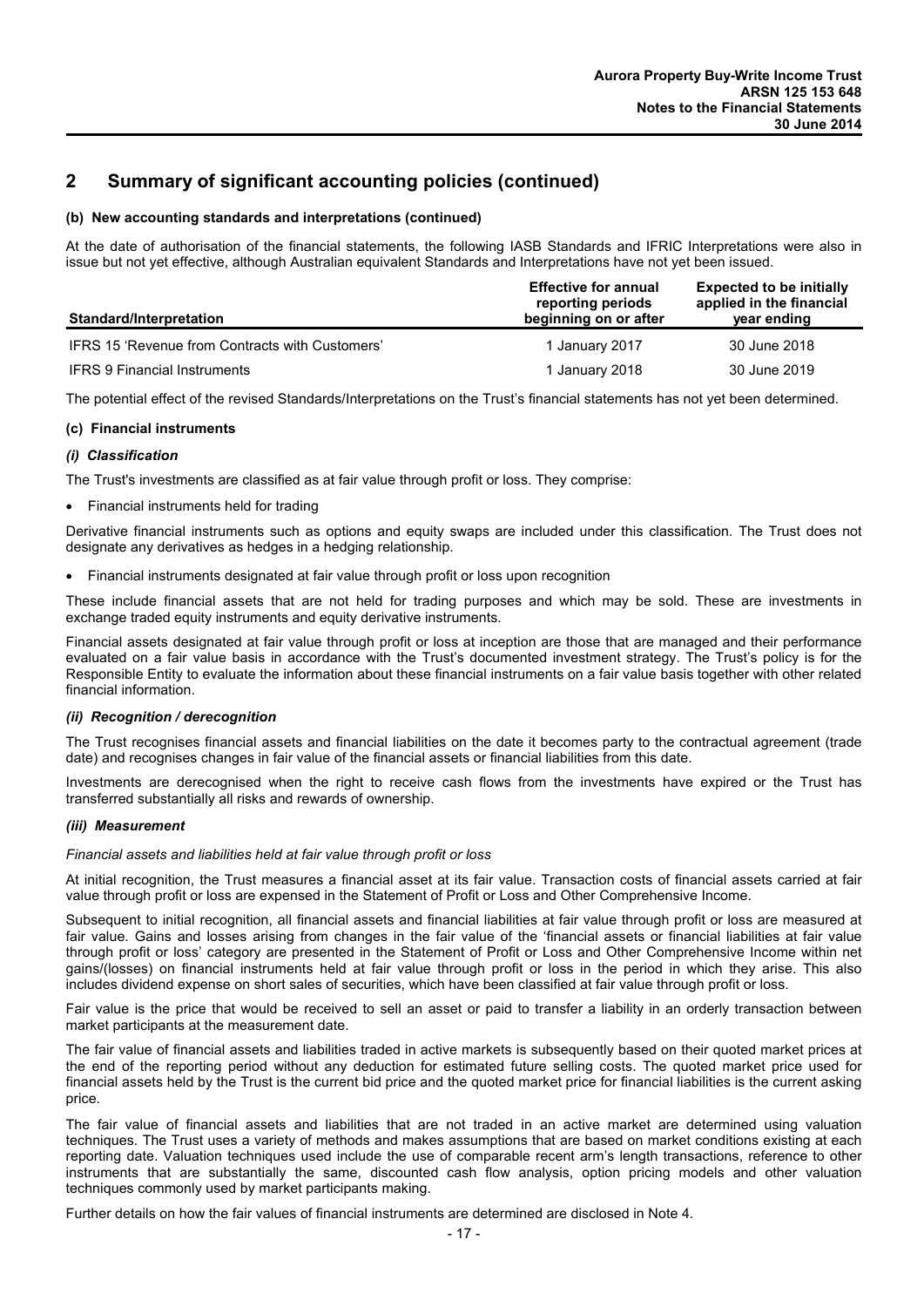#### **(c) Financial instruments (continued)**

#### *(iv) Offsetting financial instruments*

Financial assets and liabilities are offset and the net amount reported in the Statement of Financial Position when there is a legally enforceable right to offset the recognised amounts and there is an intention to settle on a net basis, or realise the asset and settle the liability simultaneously.

#### **(d) Net assets attributable to unitholders**

Units are redeemable at the unitholders option, however, applications and redemptions may be suspended by the Responsible Entity if it is in the best interests of the unitholders. The units are classified as financial liabilities as the Trust is required to distribute its distributable income. The units can be put back to the Trust at any time for cash based on the redemption price. The fair value of redeemable units is measured at the redemption amount that is payable (based on the redemption unit price) at the end of the reporting period if unitholders exercised their right to redeem units in the Trust.

#### **(e) Cash and cash equivalents**

For the purpose of presentation in the Statement of Cash Flows, cash and cash equivalents includes cash on hand, deposits held at call with financial institutions, other short term, highly liquid investments with original maturities of three months or less from the date of acquisition that are readily convertible to known amounts of cash and which are subject to an insignificant risk of changes in value, and bank overdrafts. Bank overdrafts are shown within borrowings in the Statement of Financial Position.

Payments and receipts relating to the purchase and sale of investment securities are classified as cash flows from operating activities, as movements in the fair value of these securities represent the Trust's main income generating activity.

#### **(f) Investment income**

Interest income is recognised in profit or loss for all financial instruments that are not held at fair value through profit or loss using the effective interest method. Interest income on assets held at fair value through profit or loss is included in the net gains/(losses) on financial instruments. Other changes in fair value for such instruments are recorded in accordance with the policies described in Note 2(c).

The effective interest method is a method of calculating the amortised cost of a financial asset or financial liability and of allocating the interest income or interest expense over the relevant period. The effective interest rate is the rate that exactly discounts estimated future cash payments or receipts throughout the expected life of the financial instrument, or a shorter period where appropriate, to the net carrying amount of the financial asset or liability. When calculating the effective interest rate, the Trust estimates cash flows considering all contractual terms of the financial instrument but does not consider future credit losses. The calculation includes all fees paid or received between the parties to the contract that are an integral part of the effective interest rate, transaction costs and all other premiums or discounts.

Dividend income is recognised on the ex dividend date, inclusive of any related foreign withholding tax. The Trust currently incurs withholding tax imposed by certain countries on investment income. Such income is recorded gross of withholding tax in the Statement of Profit or Loss and Other Comprehensive Income.

Dividends declared on securities sold short are recorded as a dividend expense on the ex-dividend date.

Trust distributions are recognised on an entitlements basis.

#### **(g) Expenses**

All expenses, including Responsible Entity's fees and custodian fees, are recognised in the Statement of Profit or Loss and Other Comprehensive Income on an accruals basis.

#### **(h) Income tax**

Under current legislation, the Trust is not subject to income tax as unitholders are presently entitled to the income of the Trust.

The benefit of imputation credits and foreign tax paid is passed on to unitholders.

#### **(i) Distributions**

The Trust distributes its distributable income in accordance with the Trust Constitution, to unitholders by cash or reinvestment. The distributions are recognised in profit or loss as finance costs attributable to unitholders.

#### **(j) Increase/decrease in net asset attributable to unitholders**

Income not distributed is included in net assets attributable to unitholders. Movements in net assets attributable to unitholders are recognised in the Statement of Profit or Loss and Other Comprehensive Income as finance costs.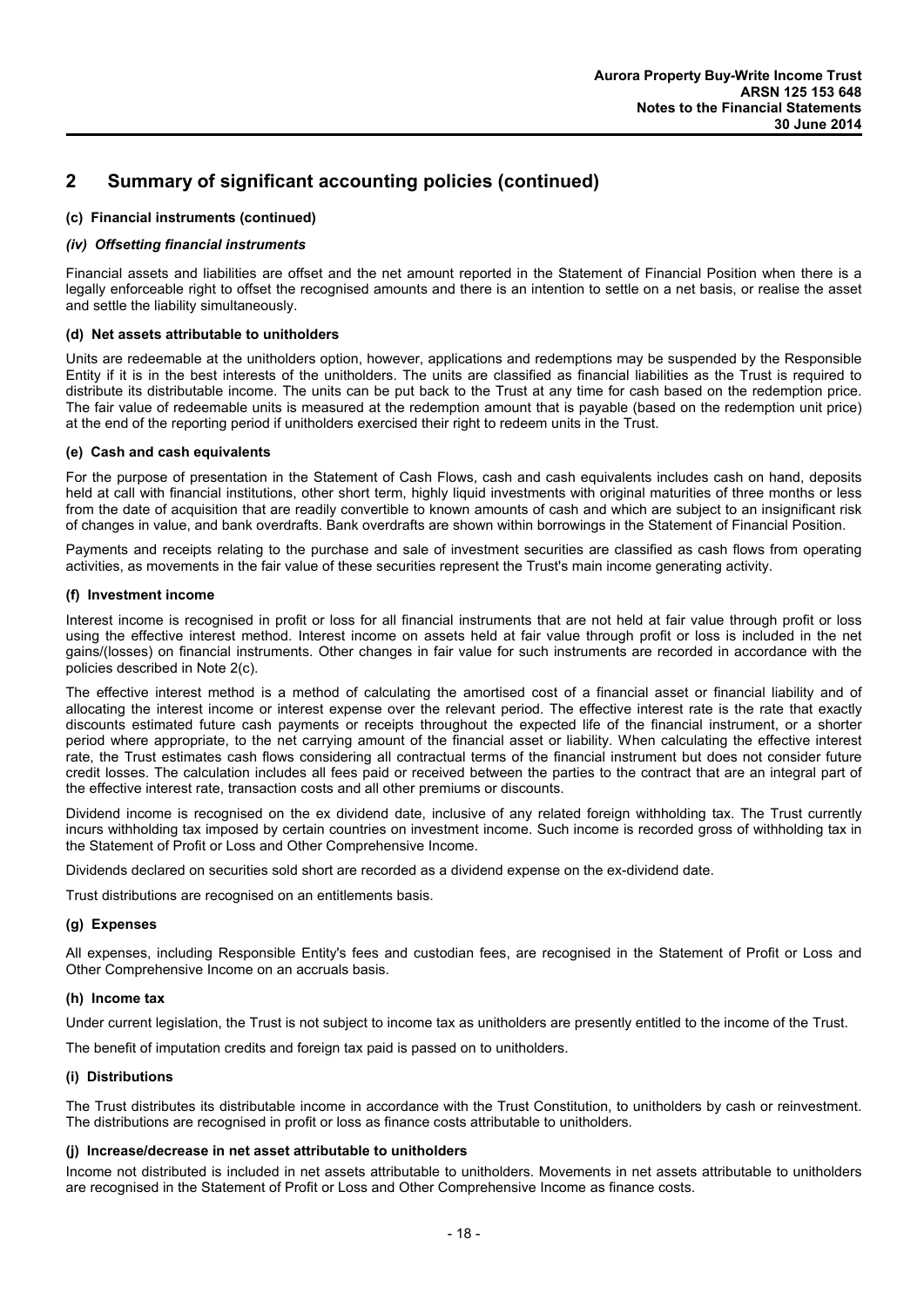#### **(k) Foreign currency translation**

#### (i) Functional and presentation currency

Items included in the Trust's financial statements are measured using the currency of the primary economic environment in which it operates (the "functional currency"). This is the Australian dollar, which reflects the currency of the economy in which the Trust competes for funds and is regulated. The Australian dollar is also the Trust's presentation currency.

#### (ii) Transactions and balances

Foreign currency transactions are translated into the functional currency using the exchange rates prevailing at the dates of the transactions. Foreign exchange gains and losses resulting from the settlement of such transactions and from the translation at year end exchange rates, of monetary assets and liabilities denominated in foreign currencies are recognised in the Statement of Profit or Loss and Other Comprehensive Income.

Non-monetary items that are measured at fair value in a foreign currency are translated using the exchange rates at the date when the fair value was determined. Translation differences on assets and liabilities carried at fair value are reported in the Statement of Profit or Loss and Other Comprehensive Income on a net basis within net gains/(losses) on financial instruments held at fair value through profit or loss.

#### **(l) Due from/to brokers**

Amounts due from/to brokers represent receivables for securities sold and payables for securities purchased that have been contracted for but not yet delivered by the end of the year. Trades are recorded on trade date, and for equities normally settled within three business days. A provision for impairment of amounts due from brokers is established when there is objective evidence that the Trust will not be able to collect all amounts due from the relevant broker. Indicators that the amount due from brokers is impaired include significant financial difficulties of the broker, probability that the broker will enter bankruptcy or financial reorganisation and default in payments.

#### **(m) Receivables**

Receivables may include amounts for dividends, interest and trust distributions. Dividends and trust distributions are accrued when the right to receive payment is established. Interest is accrued at the end of each reporting period from the time of last payment in accordance with the policy set out in Note 2(f). Amounts are generally received within 30 days of being recorded as receivables.

Collectability of trade receivables is reviewed on an ongoing basis. Debts which are known to be uncollectible are written off by reducing the carrying amount directly. An allowance account (provision for impairment of trade receivables) is used when there is objective evidence that the Trust will not be able to collect all amounts due according to the original terms of the receivables. Significant financial difficulties of the debtor, probability that the debtor will enter bankruptcy or financial reorganisation, and default or delinquency in payments (more than 30 days overdue) are considered indicators that the trade receivable is impaired. The amount of the impairment allowance is the difference between the asset's carrying amount and the present value of estimated future cash flows, discounted at the original effective interest rate. Cash flows relating to short term receivables are not discounted if the effect of discounting is immaterial.

The amount of the impairment loss is recognised in the Statement of Profit or Loss and Other Comprehensive Income within other expenses. When a trade receivable for which an impairment allowance had been recognised becomes uncollectible in a subsequent period, it is written off against the allowance account. Subsequent recoveries of amounts previously written off are credited against other expenses in the Statement of Profit or Loss and Other Comprehensive Income.

#### **(n) Payables**

Payables include liabilities and accrued expenses owing by the Trust which are unpaid as at the end of the reporting period.

As the Trust has a contractual obligation to distribute its distributable income, a separate distribution payable is recognised in the consolidated Statement of Financial Position as at the end of each reporting period where this amount remains unpaid as at the end of the reporting period.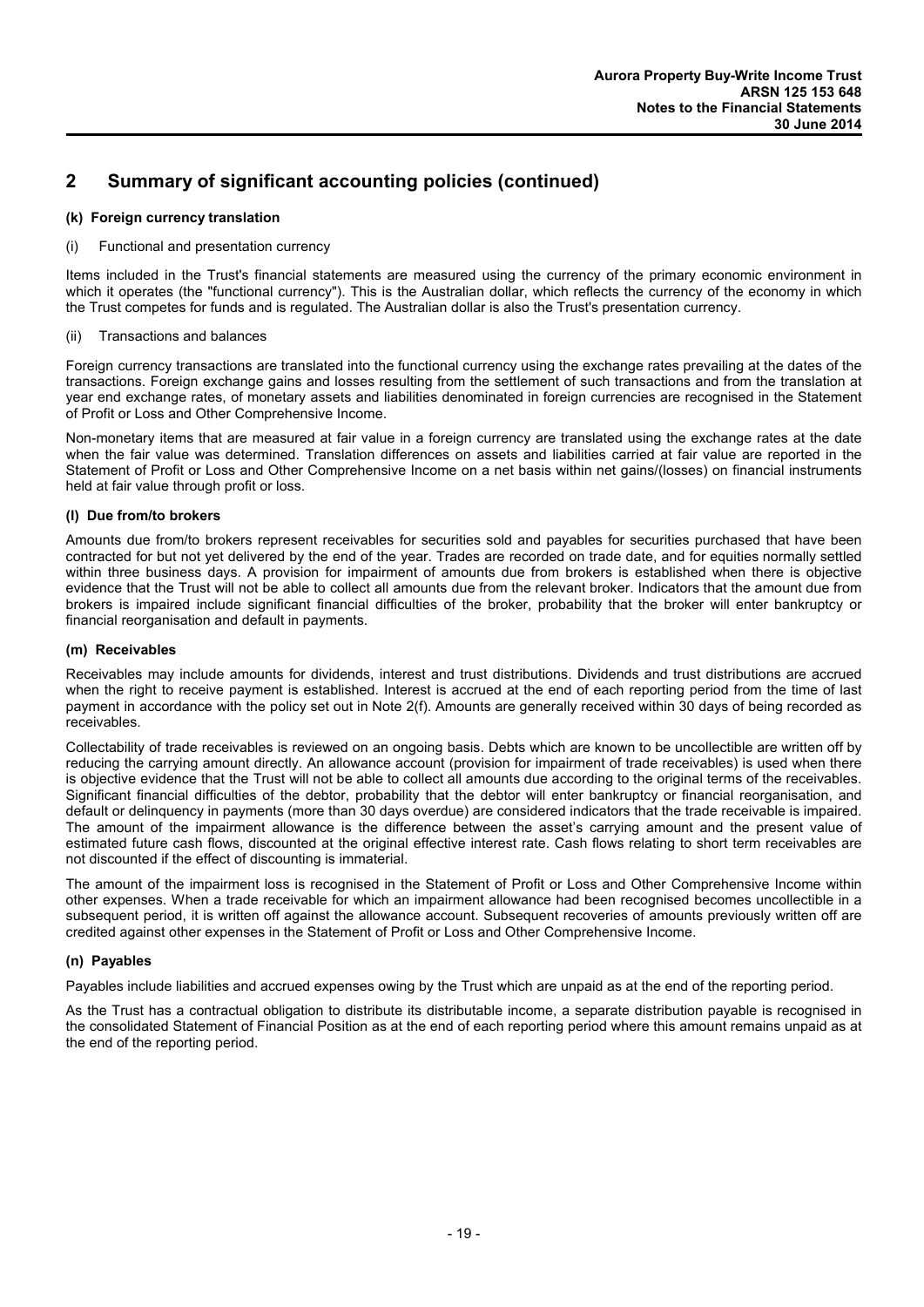#### **(o) Applications and redemptions**

Applications and redemptions for units can be conducted on the AQUA market (on market).

#### On market

Unitholders may instruct their stockbroker or financial adviser to purchase or sell units on the AQUA market. These applications and redemptions are traded using the Treasury Units, where the Responsible Entity will offer units for sale at a small spread above, and bids to purchase units at a small spread below, the net tangible asset value.

#### Treasury Units

The Responsible Entity's Australian Financial Services Licence permits it to facilitate the Trust investing in itself (via 'Treasury Units') in order to provide trading liquidity. The Responsible Entity manages a market making service for the Trust, and offers units for sale and bids to purchase units. Treasury unit trading is conducted to facilitate applications and redemptions through the AQUA platform. The Trust recognises the Treasury Units on the settlement date.

#### **(p) Goods and Services Tax (GST)**

The GST incurred on the costs of various services provided to the Trust by third parties, have been passed onto the Trust. The Trust qualifies for Reduced Input Tax Credits (RITCs) at a rate of 55% or 75%; hence management fees, custodial fees and other expenses have been recognised in the Statement of Profit or Loss and Other Comprehensive Income net of the amount of GST recoverable from the Australian Taxation Office (ATO). Accounts payable are inclusive of GST. The net amount of GST recoverable from the ATO is included in receivables in the Statement of Financial Position. Cash flows relating to GST are included in the Statement of Cash Flows on a gross basis.

#### **(q) Use of estimates**

The Trust makes estimates and assumptions that affect the reported amounts of assets and liabilities within the next financial year. Estimates are continually evaluated and are based on historical experience and other factors, including expectations of future events that are believed to be reasonable under the circumstances.

For the majority of the Trust's financial instruments, quoted market prices are readily available. However, areas such as credit risk (both own and counterparty), volatilities and correlations require management to make estimates. Changes in assumptions about these factors could affect the reported fair value of financial instruments.

For certain other financial instruments, including amounts due from/to brokers and payables, the carrying amounts approximate fair value due to the immediate or short term nature of these financial instruments.

#### **(s) Rounding of amounts**

The Trust is an entity of the kind referred to in Class Order 98/100 issued by Australian Securities and Investments Commission relating to the 'rounding off' of amounts in the financial statements. Amounts in the financial statements have been rounded, off to the nearest thousand dollars in accordance with that Class Order, unless otherwise indicated.

#### **(t) Segment information**

The Trust is organised into one main business segment which operates solely in the business of investment management within Australia. While the Trust operates from Australia only (the geographical segment), the Trust may have asset exposures in different countries and across different industries.

The chief operating decision maker, who is responsible for allocating resources and assessing performance of the operating segments, have been identified as the board of directors of the Responsible Entity.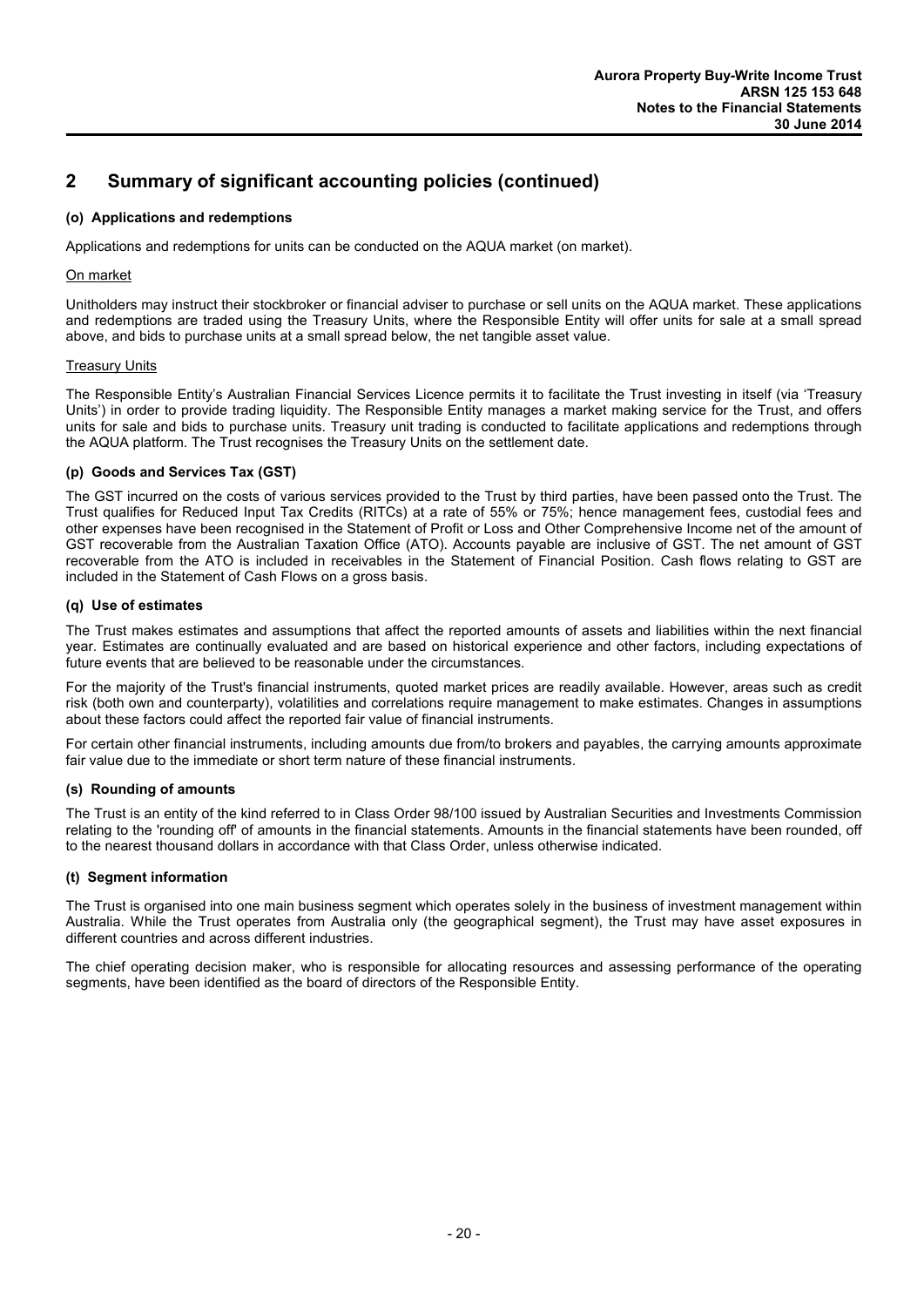## **3 Financial risk management**

The Trust's activities expose it to a variety of financial risks: market risk (including price risk, currency risk, and interest rate risk), credit risk and liquidity risk.

The Trust's overall risk management program focuses on ensuring compliance with the Trust's Product Disclosure Statement and seeks to maximise the returns derived for the level of risk to which the Trust is exposed. The Trust uses derivative financial instruments to moderate and create certain risk exposures. Financial risk management is carried out by the investment management department of the Responsible Entity under policies approved by the Board of Directors of the Responsible Entity ("the Board").

The Trust uses different methods to measure different types of risk to which it is exposed. These methods include sensitivity analysis in the case of price risk and rating analysis for credit risk.

#### **(a) Market risk**

#### *(i) Price risk*

Price risk is the risk that the value of the Trust's investment portfolio will fluctuate as a result of changes in market prices. This risk is managed by the Responsible Entity through ensuring that all activities are transacted in accordance with mandates, overall investment strategy and within approved limits. Market price risk analysis is conducted regularly by the investment manager on a total portfolio basis, which includes the effect of derivatives.

The Trust is exposed to equity securities and derivative securities price risk. This arises from investments held by the Trust for which prices in the future are uncertain. Investments are classified in the Statement of Financial Position as at fair value through profit or loss. All securities investments present a risk of loss of capital. Except for equities sold short, the maximum risk resulting from financial instruments is determined by the fair value of the financial instruments. Possible losses from equities sold short can be unlimited.

A sensitivity analysis was performed showing how the effect of a 10.5 per cent increase (2013: 10.5 per cent) and a 10.5 per cent decrease (2013: 10.5 per cent) in market prices would have increased/decreased the impact on operation profit/net assets attributable to unitholders as at 30 June 2014. The results of this analysis are disclosed in 'Note 3(b) - Summarised sensitivity analysis'.

#### *(ii) Foreign exchange risk*

Foreign exchange risk arises as the value of monetary securities denominated in other currencies will fluctuate due to changes in exchange rates. The Trust has no direct exposure to foreign exchange risk and no sensitivity analysis was performed.

#### *(iii) Cash flow and fair value interest rate risk*

The Trust is exposed to cash flow interest rate risk on financial instruments with variable interest rates.

The Trust's interest bearing financial assets expose it to risks associated with the effects of fluctuations in the prevailing levels of market interest rates on its financial position and cash flows. The risk is measured using sensitivity analysis. The only financial asset held by the Trust subject to interest rate risk is cash and cash equivalents.

The Trust has direct exposure to interest rate changes on the valuation and cash flows of its interest bearing assets and liabilities. However, it may also be indirectly affected by the impact of interest rate changes on the earnings of certain companies in which the Trust invests and impact on the valuation of certain assets that use interest rates as input in their valuation model. Therefore, the sensitivity analysis may not fully indicate the total effect on the Trust's net assets attributable to unitholders of future movements in interest rates.

Interest rate risk is the risk that the value of a financial instrument will fluctuate due to changes in market interest rates. There is no significant direct interest rate risk in the Trust as the Trust does not hold interest rate sensitive financial instruments. The interest rates on deposits at bank and on bank overdrafts are both rates referenced to the RBA cash rate.

A sensitivity analysis was performed showing how the effect of a 100 basis point increase (2013: 100 basis point) and a 100 basis point decrease (2013: 100 basis point) in interest rates on cash and cash equivalents would have increased/decreased the impact on operation profit/net assets attributable to unitholders as at 30 June 2014. The results of this analysis are disclosed in 'Note 3(b) – Summarised sensitivity analysis'.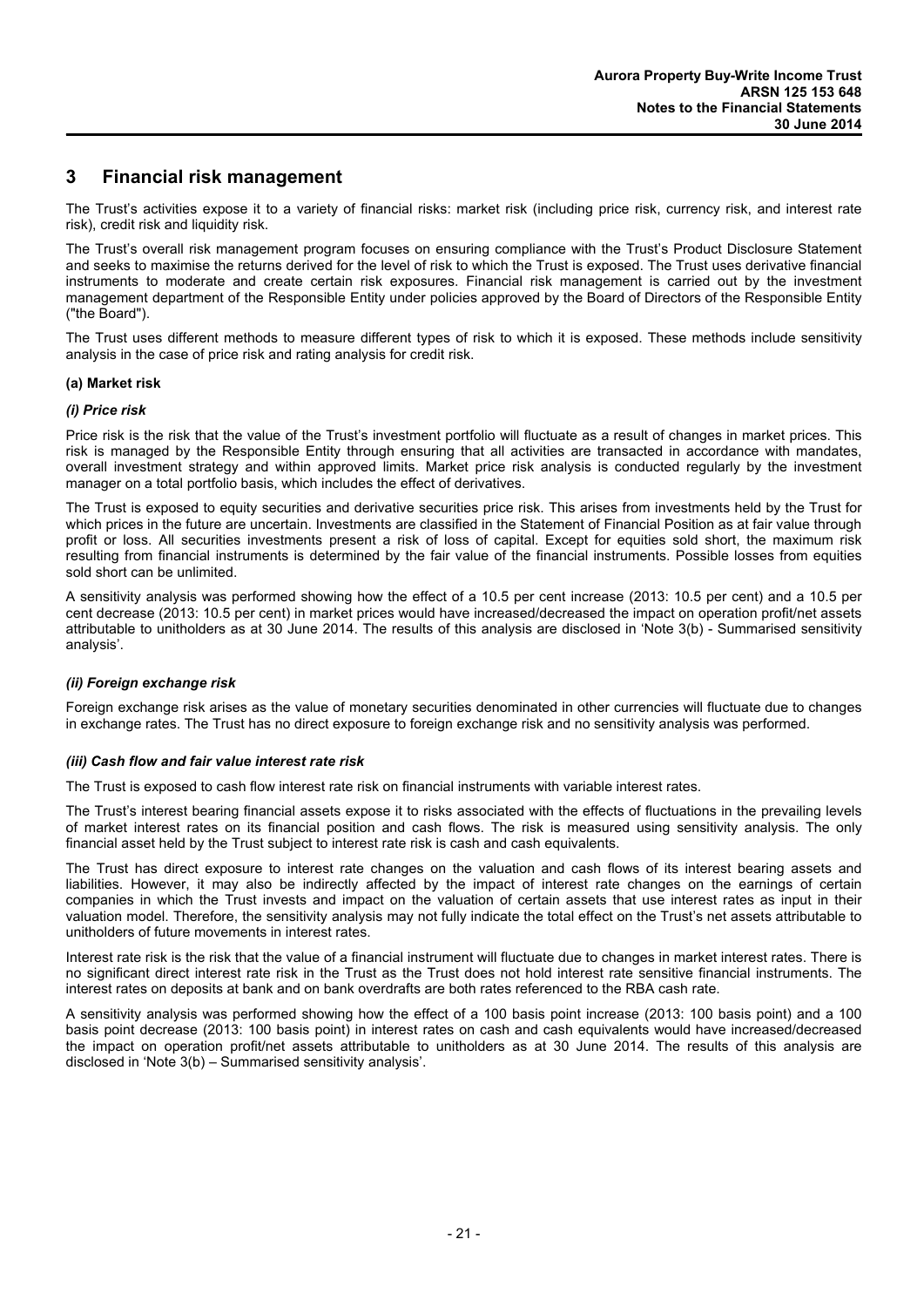#### **(a) Market risk (continued)**

The table below summarises the Trust's exposure to interest rate risks. It includes the Trust's assets and liabilities at fair value, categorised by the earlier of contractual repricing or maturity dates.

| 30 June 2014                                                                                                         | <b>Floating</b><br>interest rate<br>\$'000 | <b>Fixed interest</b><br>rate<br>\$'000 | <b>Non-interest</b><br>bearing<br>\$'000 | <b>Total</b><br>\$'000 |
|----------------------------------------------------------------------------------------------------------------------|--------------------------------------------|-----------------------------------------|------------------------------------------|------------------------|
| <b>Financial assets</b>                                                                                              |                                            |                                         |                                          |                        |
| Cash and cash equivalents                                                                                            | 6,076                                      |                                         | 149                                      | 6.076                  |
| Receivables<br>Due from brokers - receivable for securities sold                                                     |                                            |                                         | 1,645                                    | 149<br>1,645           |
| Financial assets held at fair value through profit or loss                                                           |                                            |                                         | 7,920                                    | 7,920                  |
| <b>Financial liabilities</b>                                                                                         |                                            |                                         |                                          |                        |
| Distributions payable                                                                                                |                                            |                                         | (247)                                    | (247)                  |
| Due to brokers - payable for securities purchased<br>Financial liabilities held at fair value through profit or loss |                                            |                                         | (3, 343)<br>(225)                        | (3, 343)<br>(225)      |
| Other payables                                                                                                       |                                            |                                         | (175)                                    | (175)                  |
| Net exposure                                                                                                         | 6,076                                      |                                         | 5,724                                    | 11,800                 |
| 30 June 2013                                                                                                         | Floating<br>interest rate                  | Fixed<br>interest rate                  | Non-interest<br>bearing                  | Total                  |
|                                                                                                                      | \$'000                                     | \$'000                                  | \$'000                                   | \$'000                 |
| <b>Financial assets</b>                                                                                              |                                            |                                         |                                          |                        |
| Cash and cash equivalents                                                                                            | 4,603                                      |                                         |                                          | 4,603                  |
| Receivables                                                                                                          |                                            |                                         | 166                                      | 166                    |
| Due from brokers - receivable for securities sold<br>Financial assets held at fair value through profit or loss      |                                            |                                         | 1.274<br>8,571                           | 1.274<br>8,571         |
|                                                                                                                      |                                            |                                         |                                          |                        |
| <b>Financial liabilities</b>                                                                                         |                                            |                                         |                                          |                        |
| Distribution payable                                                                                                 |                                            |                                         | (285)                                    | (285)                  |
| Due to brokers - payable for securities purchased                                                                    |                                            |                                         | (1,246)                                  | (1,246)                |
| Financial liabilities held at fair value through profit or loss                                                      |                                            |                                         | (457)                                    | (457)                  |
| Other payables<br>Net exposure                                                                                       | 4,603                                      |                                         | (217)<br>7,806                           | (217)<br>12,409        |
|                                                                                                                      |                                            |                                         |                                          |                        |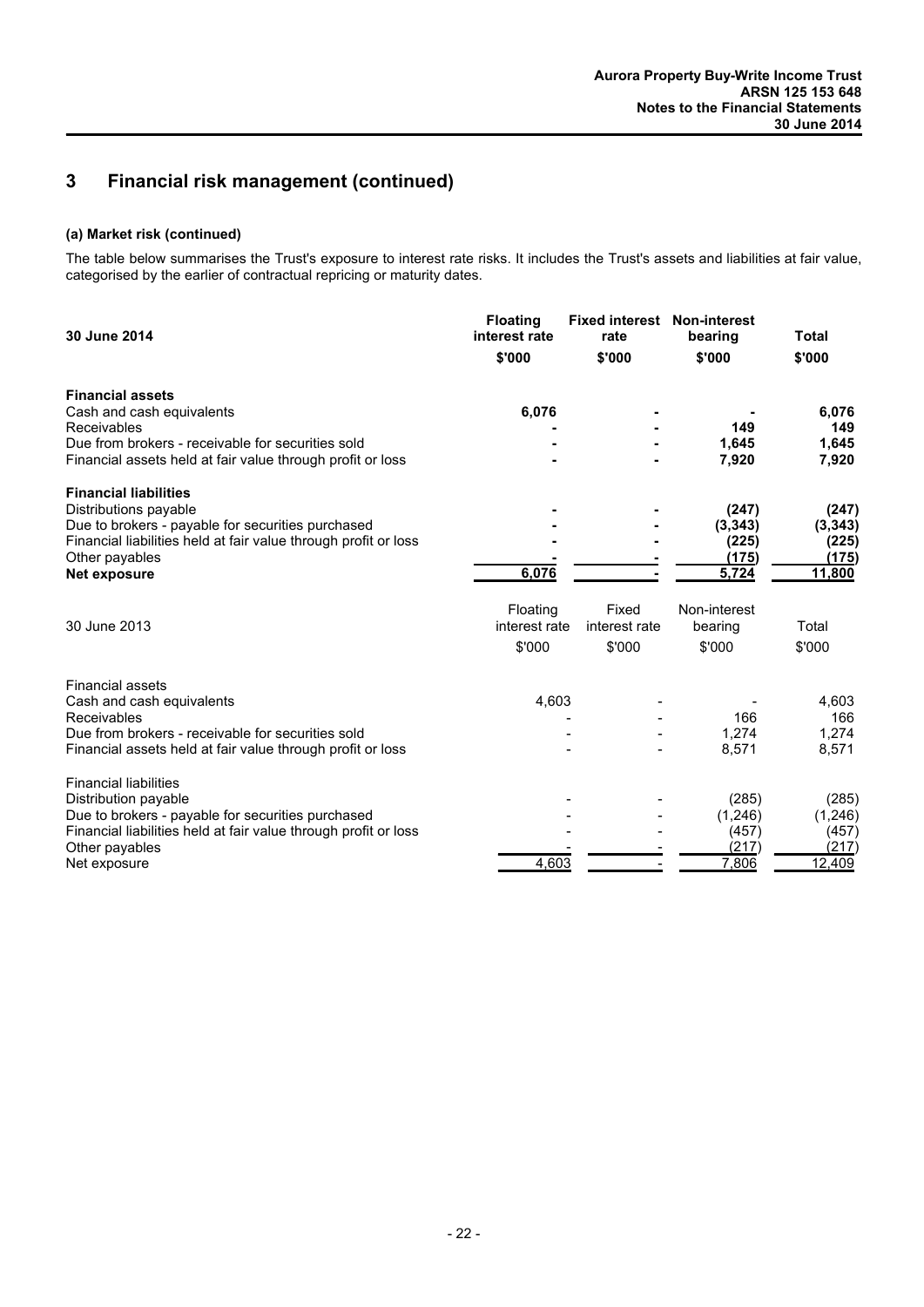#### **(b) Summarised sensitivity analysis**

The following table summarises the sensitivity of the Trust's operating profit and net assets attributable to unitholders to interest rate risk and price risk. The reasonably possible movements in the risk variables have been determined based on management's best estimate, having regard to a number of factors, including historical levels of changes in interest rates, foreign exchange rates and historical market volatility. However, actual movements in the risk variables may be greater or less than anticipated due to a number of factors, including unusually large market shocks resulting from changes in the performance of and/or correlation between the performance of the economies, markets and securities in which the Trust invests. As a result, historic variations in risk variables should not be used to predict future variations in the risk variables.

|              |          | <b>Price risk</b>                                                   |            | Interest rate risk |  |
|--------------|----------|---------------------------------------------------------------------|------------|--------------------|--|
|              |          | Impact on operating profit / Net assets attributable to unitholders |            |                    |  |
|              | $-10.5%$ | $+10.5%$                                                            | $-100$ bps | $+100$ bps         |  |
|              | \$'000   | \$'000                                                              | \$'000     | \$'000             |  |
| 30 June 2014 | (808)    | 808                                                                 | (61)       | 61                 |  |
| 30 June 2013 | (852)    | 852                                                                 | (46)       | 46                 |  |

In determining the impact of an increase/decrease in net assets attributable to unitholders arising from market risk, the Responsible Entity has considered prior period and expected future movements of the portfolio information in order to determine a reasonably possible shift in assumptions.

#### **(c) Credit risk**

The Trust is exposed to credit risk, which is the risk that a counterparty will be unable to pay amounts in full when they fall due.

The main concentration of credit risk to which the Trust is exposed arises from cash and cash equivalents and amounts due from other receivables.

Concentrations of credit risk are minimised primarily by:

- ensuring counterparties, together with the respective credit limits, are approved, and
- ensuring that transactions are undertaken with a large number of counterparties.

The Trust has a prime brokerage agreement with UBS, the Trust's prime broker, and some of the Trust's assets will be pledged as collateral for amounts drawn under the overdraft facility. There was no overdraft position as at 30 June 2014.

Certain assets of the Trust will be held by the Custodian in segregated accounts together with assets deposited by it on behalf of other customers of the Custodian or Prime Broker. Such assets will not be mixed with the property of the Custodian or the Prime Broker and should not be available to third party creditors of the Custodian or Prime Broker in the event of insolvency of the Custodian or Prime Broker (as the case may be). However, the assets of the Trust held by a Custodian will be subject to a charge to secure the Trust's obligations to the Prime Broker.

The main concentration of credit risk to which the Trust is exposed arises from cash and cash equivalents. The Trust has a material credit risk exposure to the banks (Westpac and UBS) that hold the Trust's cash assets at 30 June 2014.

An analysis of exposure by rating is set out in the table below:

|                                           | <b>Year Ended</b>             |                        |  |
|-------------------------------------------|-------------------------------|------------------------|--|
| Cash at bank and short term bank deposits | <b>30 June 2014</b><br>\$'000 | 30 June 2013<br>\$'000 |  |
| Rating                                    |                               |                        |  |
| AA-                                       | 1,923                         | 70                     |  |
| A                                         | 4,153                         | 4,533                  |  |
| Total                                     | 6,076                         | 4,603                  |  |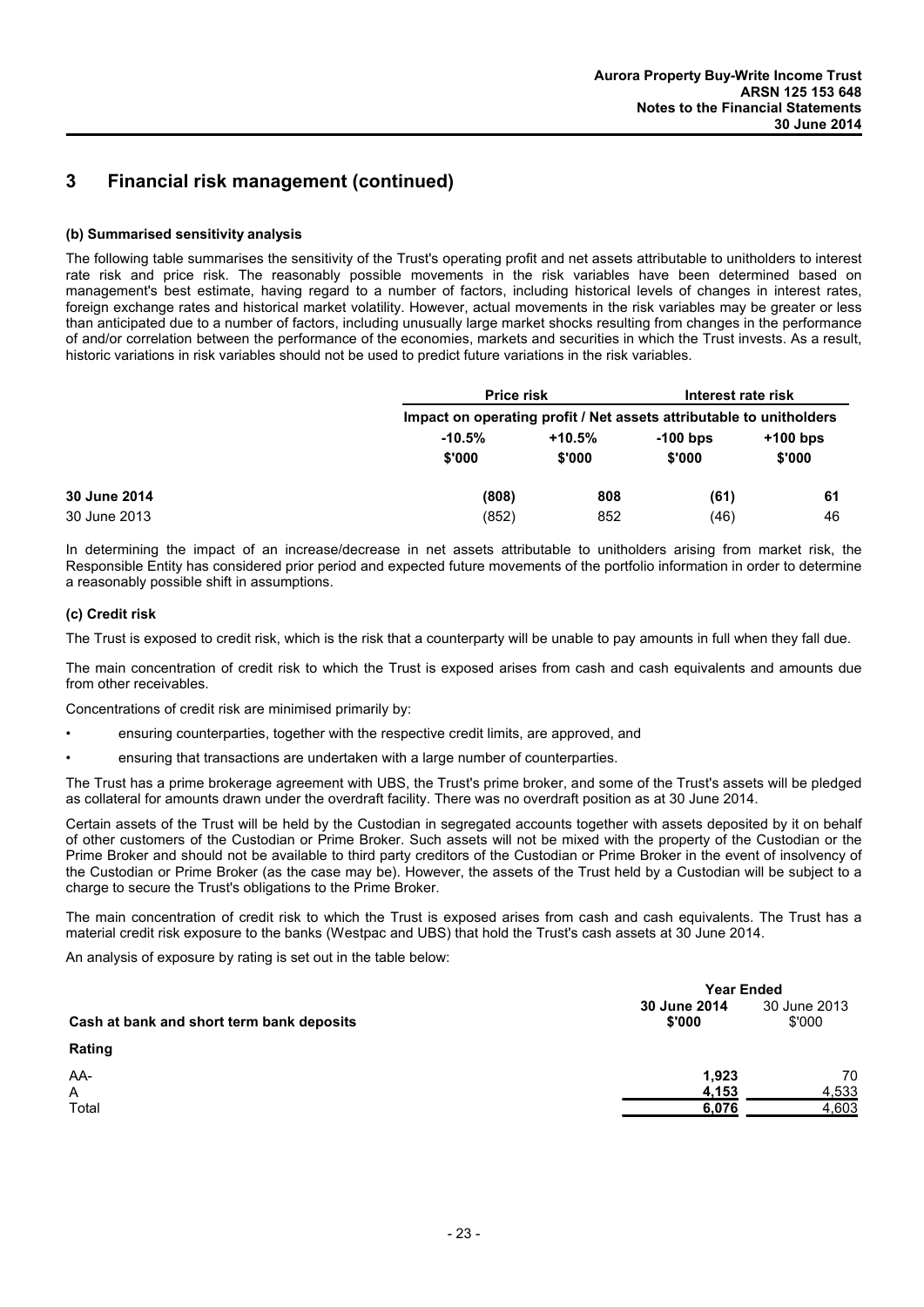#### **(c) Credit risk (continued)**

#### *(i) Settlement of securities transactions*

All transactions in listed securities are settled/paid for upon delivery using approved brokers. The risk of default is considered low, as delivery of securities sold is only made once the broker has received payment. Payment is made once purchase on the securities have been received by the broker. The trade will fail if either party fails to meet its obligations.

#### *(ii) Cash and cash equivalents*

The exposure to credit risk for cash and cash equivalents is low as all counterparties have a rating of A or higher.

In accordance with the Trust's policy, the investment manager monitors the Trust's credit position on a daily basis, and the Board of Directors reviews it on a quarterly basis.

#### *(iii) Other*

The Trust has entered into a borrowing agreement with Macquarie Bank (Credit rating of A/Stable) and some of the Trust's assets are pledged as collateral for amounts drawn under the overdraft facility. The collateral value is \$4,040,449 (2013: \$4,406,096).

Certain assets of the Trust will be held by the Custodian in segregated accounts together with assets deposited by it on behalf of other customers of the Custodian or Prime Broker. Such assets will not be mixed with the property of the Custodian or the Prime Broker and should not be available to third party credits of the Custodian or Prime Broker in the event of insolvency of the Custodian or Prime Broker (as the case may be). However, the assets of the Trust held by a Custodian will be subject to a charge to secure the Trust's obligations to the Prime Broker.

The Trust is not materially exposed to credit risk on other financial assets.

The maximum exposure to credit risk at the end of each reporting period is the carrying amount of the financial assets. None of these assets are impaired nor past due but not impaired.

#### **(d) Liquidity risk**

Liquidity risk is the risk that the Trust may not be able to generate sufficient cash resources to settle its obligations in full as they fall due or can only do so on terms that are materially disadvantageous.

The Trust is exposed to daily cash redemptions of redeemable units and daily margin calls on derivatives. It therefore primarily holds investments that are traded in an active market and can be readily disposed. Only a limited proportion of its assets are held in investments not actively traded on a stock exchange.

The majority of the Trust's listed securities are considered readily realisable, as they are listed on the Australian Securities Exchange.

Derivatives may also be used to improve the efficiency of implementing the investment strategy. Derivatives will only be held for short periods of time. The investment manager may not use derivatives or borrowings to gear the portfolio.

In order to manage the Trust's overall liquidity, the Responsible Entity has the discretion to reject an application for units and to defer or adjust a redemption of units if the exercise of such discretion is in the best interest of unitholders.

Units are redeemed on demand at the unitholder's option. However, the Board of Directors of the Responsible Entity does not envisage that the contractual maturity disclosed in the table below will be representative of the actual cash outflows, as holders of these instruments typically retain them for the medium to long term.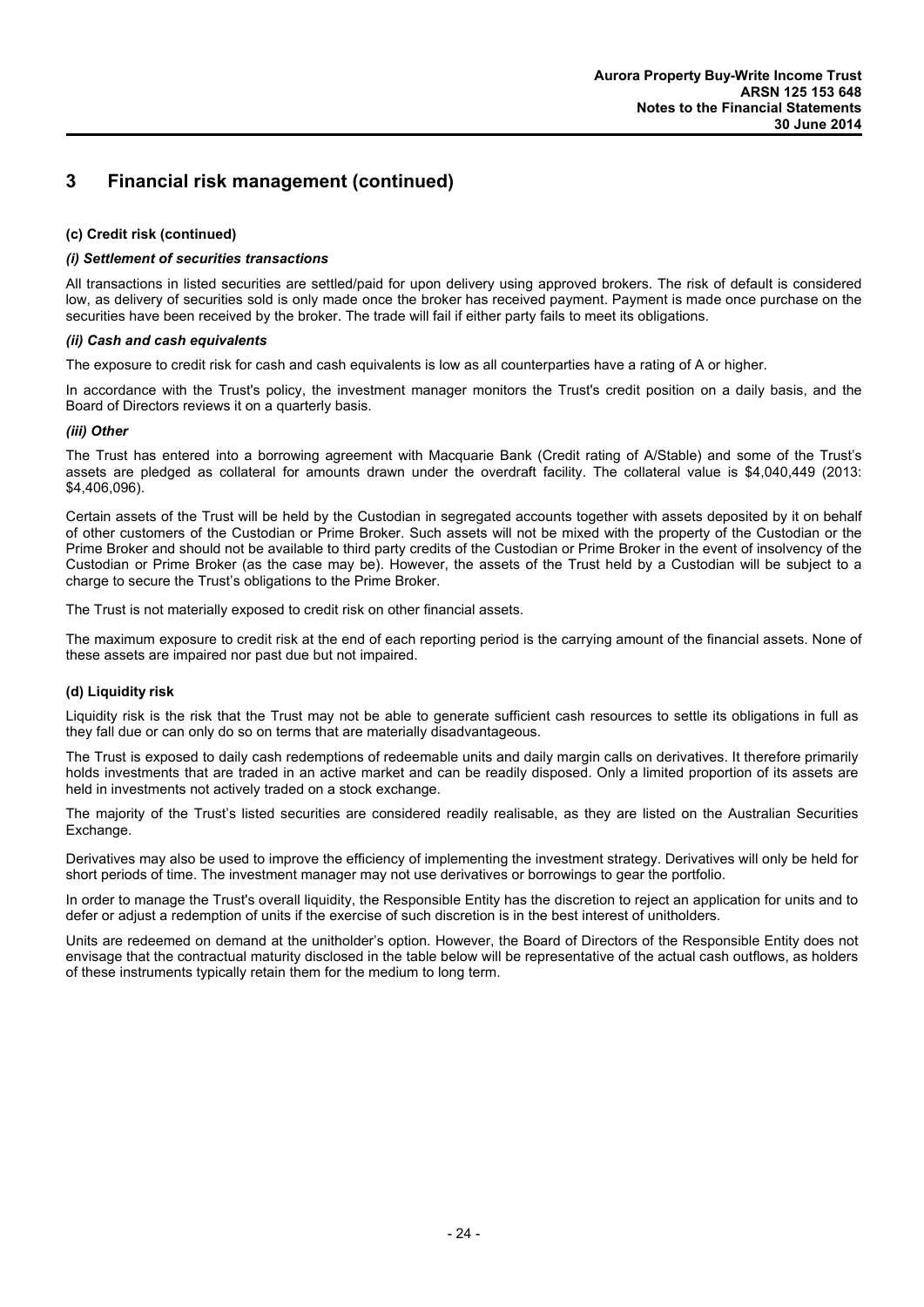#### **(d) Liquidity risk (continued)**

The table below analyses the Trust's non-derivative financial liabilities into relevant maturity groupings based on the remaining period at the end of the reporting period. The amounts in the table are the contractual undiscounted cash flows.

|                                                                 | Less than 1<br>month<br>\$'000 | 1 to 6 months<br>\$'000 | <b>Total</b><br>\$'000 |
|-----------------------------------------------------------------|--------------------------------|-------------------------|------------------------|
| 30 June 2014                                                    |                                |                         |                        |
| Liabilities                                                     |                                |                         |                        |
| Distributions payable                                           | 247                            |                         | 247                    |
| Due to brokers - payable for securities purchased               | 3,343                          |                         | 3,343                  |
| Financial liabilities held at fair value through profit or loss |                                | 225                     | 225                    |
| Other payables                                                  | 175                            |                         | 175                    |
| Net assets attributable to unitholders                          | <u>11,800</u>                  |                         | 11,800                 |
| Contractual cash flows (excluding gross settled derivatives)    | 15,565                         | 225                     | 15,790                 |
|                                                                 | Less than 1                    |                         |                        |
|                                                                 | month                          | 1 to 6 months           | Total                  |
|                                                                 | \$'000                         | \$'000                  | \$'000                 |
| 30 June 2013                                                    |                                |                         |                        |
| Liabilities                                                     |                                |                         |                        |
| Distributions payable                                           | 285                            |                         | 285                    |
| Due to brokers - payable for securities purchased               | 1,246                          |                         | 1,246                  |
| Financial liabilities held at fair value through profit or loss |                                | 457                     | 457                    |
| Other payables                                                  | 217                            |                         | 217                    |
| Net assets attributable to unitholders                          | 12,409                         |                         | 12,409                 |
| Contractual cash flows (excluding gross settled derivatives)    | 14,157                         | 457                     | 14,614                 |

### **4 Fair value measurement**

The Trust measures and recognises the following assets and liabilities at fair value on a recurring basis:

Financial assets / liabilities at fair value through profit or loss (FVTPL)

AASB 13 requires disclosure of fair value measurements by level of the following fair value hierarchy:

- (a) quoted prices (unadjusted) in active markets for identical assets or liabilities (level 1);
- (b) inputs other than quoted prices included within level 1 that are observable for the asset or liability, either directly or indirectly (level 2); and
- (c) inputs for the asset or liability that are not based on observable market data (unobservable inputs) (level 3)

#### *(i) Fair value in an active market (level 1)*

The fair value of financial assets and liabilities traded in active markets is based on their quoted market prices at the end of the reporting period without any deduction for estimated future selling costs.

The Trust values its investments in accordance with the accounting policies set out in Note 2. For the majority of its investments, the Trust relies on information provided by independent pricing services for the valuation of its investments.

The quoted market price used for financial assets held by the Trust is the current bid price; the appropriate quoted market price for financial liabilities is the current asking price. When the Trust holds derivatives with offsetting market risks, it uses midmarket prices as a basis for establishing fair values for the offsetting risk positions and applies this bid or asking price to the net open position, as appropriate.

A financial instrument is regarded as quoted in an active market if quoted prices are readily and regularly available from an exchange, dealer, broker, industry group, pricing service, or regulatory agency, and those prices represent actual and regularly occurring market transactions on an arm's length basis.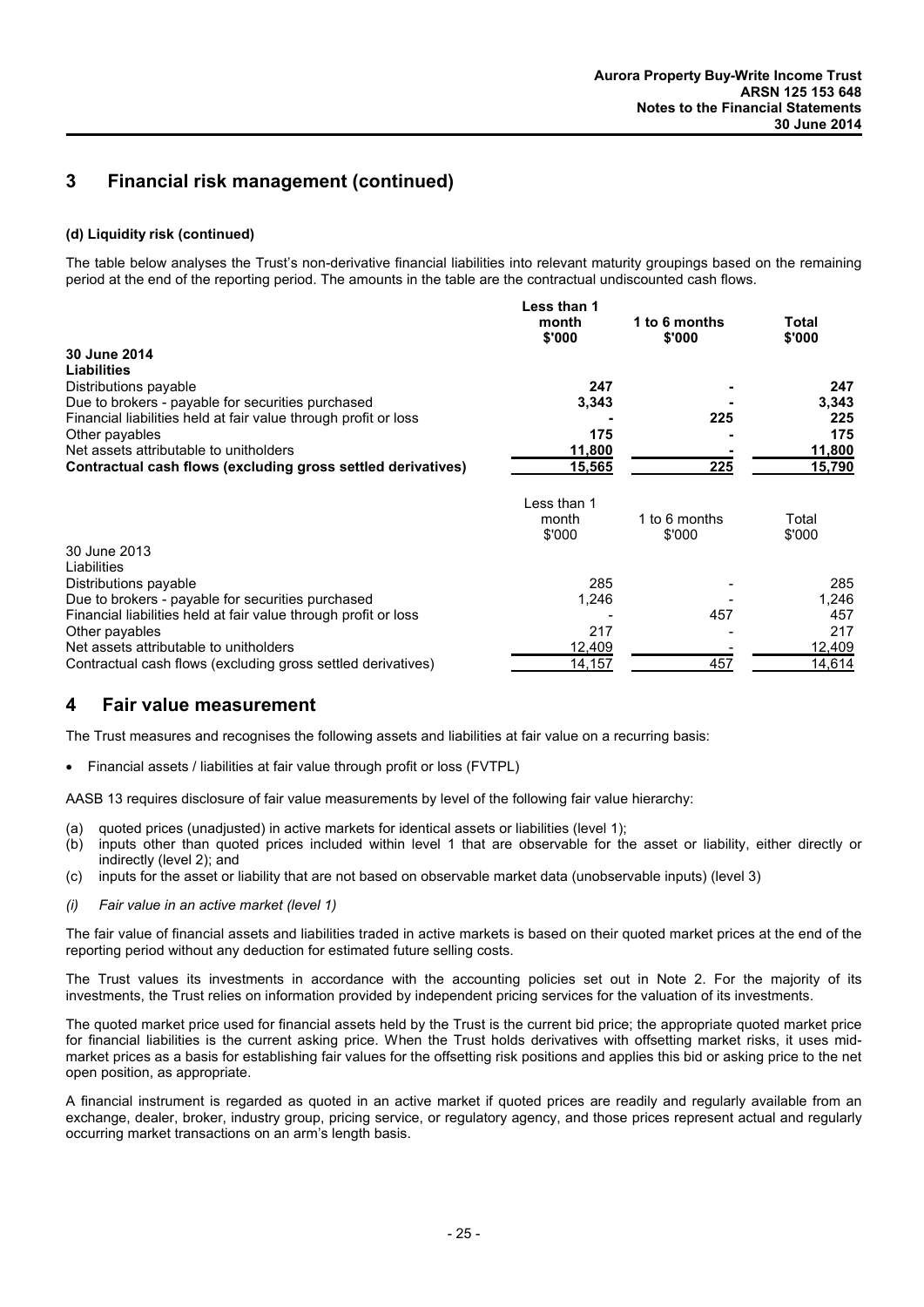## **4 Fair value measurement (continued)**

*(ii) Fair value in an inactive or unquoted market (level 2 and level 3)*

The fair value of financial assets and liabilities that are not traded in an active market is determined using valuation techniques. These include the use of recent arm's length market transactions, reference to the current fair value of a substantially similar other instrument, discounted cash flow techniques, option pricing models or any other valuation technique that provides a reliable estimate of prices obtained in actual market transactions.

Where discounted cash flow techniques are used, estimated future cash flows are based on best estimates and the discount rate used is a market rate at the end of the reporting period applicable for an instrument with similar terms and conditions.

For other pricing models, inputs are based on market data at the end of the reporting period. Fair values for unquoted equity investments are estimated, if possible, using applicable price/earnings ratios for similar listed companies adjusted to reflect the specific circumstances of the issuer.

The fair value of derivatives that are not exchange traded is estimated at the amount that the Trust would receive or pay to terminate the contract at the end of the reporting period taking into account current market conditions (volatility and appropriate yield curve) and the current creditworthiness of the counterparties. The fair value of a forward contract is determined as a net present value of estimated future cash flows, discounted at appropriate market rates as at the valuation date.

The carrying value less impairment provision of other receivables and payables are assumed to approximate their fair values. The fair value of financial liabilities for disclosure purposes is estimated by discounting the future contractual cash flows at the current market interest rate that is available to the Trust for similar financial instruments.

#### *Recognised fair value measurements*

The following table presents the Trust's assets and liabilities measured and recognised at fair value for the year ended 30 June 2014 and 30 June 2013.

| As at 30 June 2014                                                                                                                       | Level 1<br>\$'000 | Level <sub>2</sub><br>\$'000 | Level 3<br>\$'000 | <b>Total</b><br>\$'000 |
|------------------------------------------------------------------------------------------------------------------------------------------|-------------------|------------------------------|-------------------|------------------------|
| <b>Financial assets</b><br>Financial assets held for trading:<br>Derivatives                                                             |                   | 433                          |                   | 433                    |
| Financial assets designated at fair value through profit<br>and loss:<br><b>Equity securities</b><br><b>Total</b>                        | 7,487<br>7,487    | 433                          |                   | 7,487<br>7,920         |
| <b>Financial liabilities</b><br>Financial liabilities held for trading:<br>Derivatives                                                   |                   | <u>225</u>                   |                   | 225                    |
| Total                                                                                                                                    |                   | 225                          |                   | 225                    |
| As at 30 June 2013                                                                                                                       | Level 1<br>\$'000 | Level <sub>2</sub><br>\$'000 | Level 3<br>\$'000 | Total<br>\$'000        |
| <b>Financial assets</b><br>Financial assets held for trading:<br>Derivatives<br>Financial assets designated at fair value through profit |                   | 504                          |                   | 504                    |
| and loss:<br><b>Equity securities</b><br>Total                                                                                           | 8,067<br>8,067    | 504                          |                   | 8,067<br>8,571         |
| <b>Financial liabilities</b><br>Financial liabilities held for trading:<br>Derivatives<br>Total                                          |                   | <u>457</u><br>457            |                   | 457<br>457             |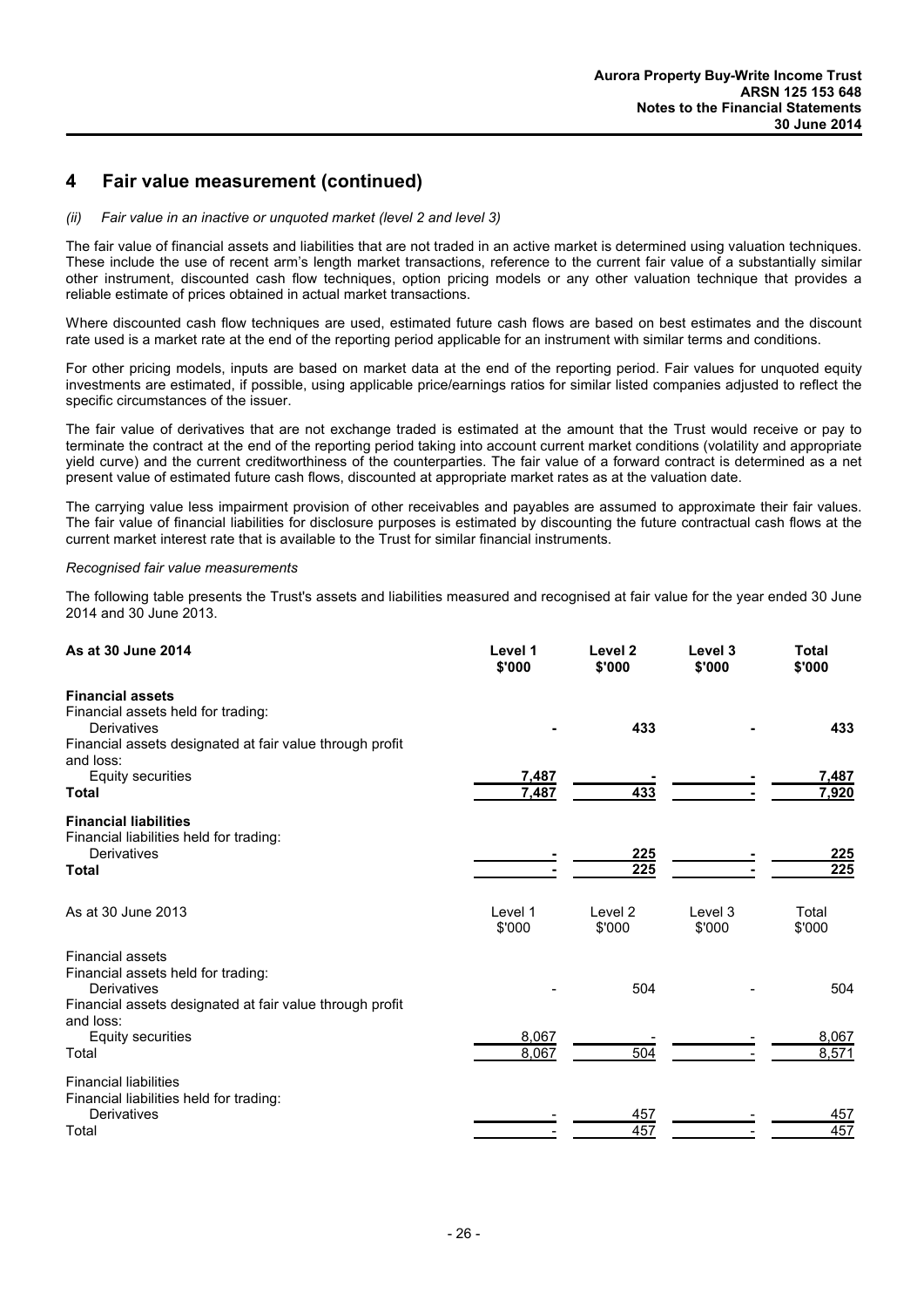## **4 Fair value measurement (continued)**

#### *Recognised fair value measurements (continued)*

Investments whose values are based on quoted market prices in active markets, and therefore classified within level 1, include active listed equities and certain listed unit trusts.

Financial instruments that trade in markets that are not considered to be active but are valued based on quoted market prices, dealer quotations or alternative pricing sources supported by observable inputs are classified within level 2. These include certain listed equities, certain listed unit trusts, and over-the-counter derivatives. As level 2 investments include positions that are not traded in active markets and/or are subject to transfer restrictions, valuations may be adjusted to reflect illiquidity and/or non-transferability, which are generally based on available market information.

#### *Transfers between levels*

There have been no transfers between levels for the year ended 30 June 2014 and 30 June 2013.

## **5 Remuneration of auditors**

During the year the following fees were paid or payable by the Responsible Entity on behalf of the Trust for services provided by the auditor of the Trust. The auditor of the Trust is Deloitte Touche Tohmatsu (2013: PwC).

|                                                                                                                                                                         | Year ended                |                           |  |
|-------------------------------------------------------------------------------------------------------------------------------------------------------------------------|---------------------------|---------------------------|--|
|                                                                                                                                                                         | 30 June<br>2014<br>\$     | 30 June<br>2013<br>\$     |  |
| Audit and other assurance services<br>Audit and review of financial statements<br>Audit of compliance plan<br>Total remuneration for audit and other assurance services | 12.720<br>3,000<br>15,720 | 13.378<br>1,429<br>14,807 |  |
| <b>Taxation services</b><br>Tax compliance services<br>Total remuneration for tax services<br><b>Total remuneration of auditor</b>                                      | 2,600<br>2.600<br>18,320  | 3,400<br>3,400<br>18,207  |  |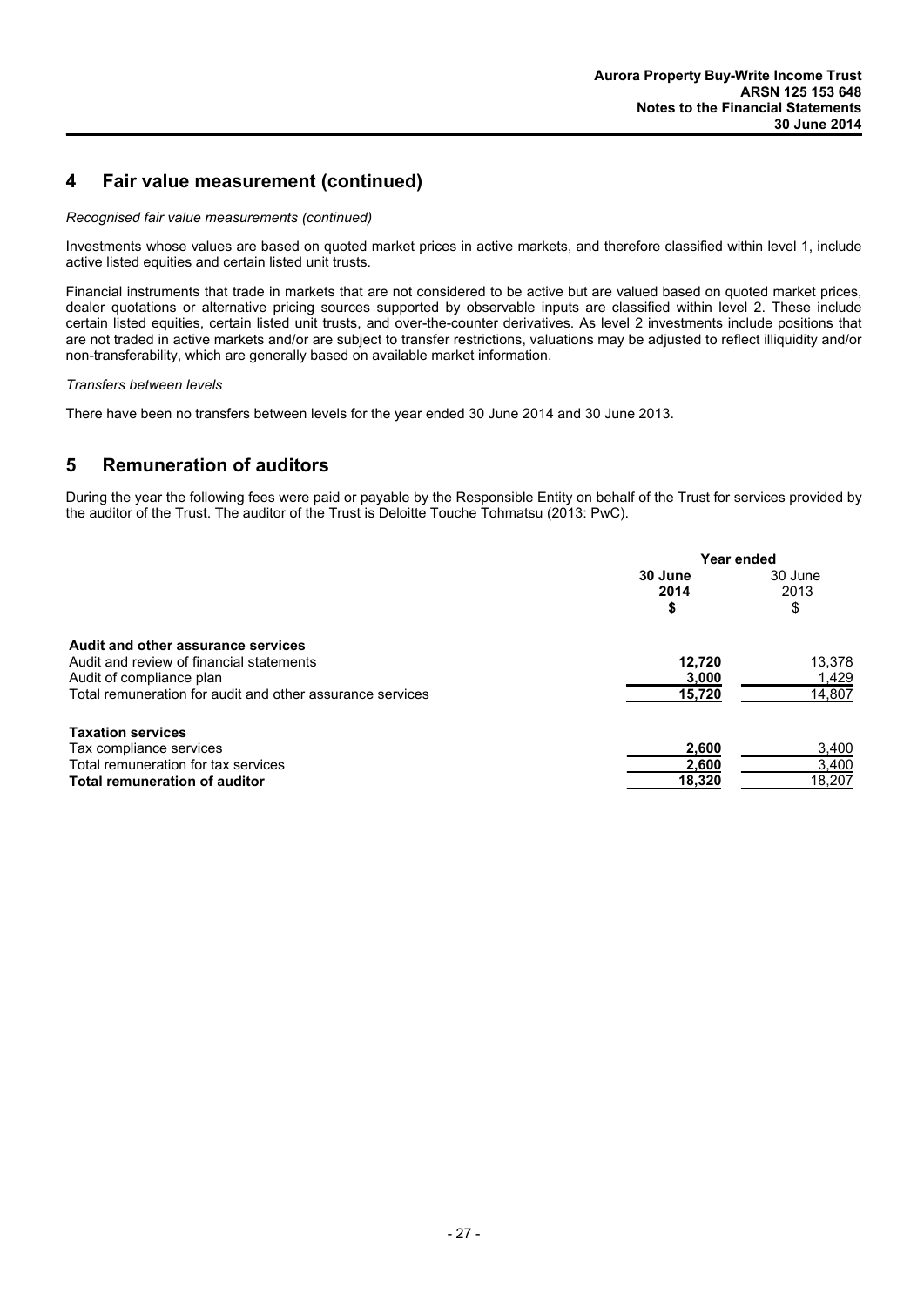## **6 Net gains on financial instruments held at fair value through profit or loss**

|                                                                                          | Year ended                |                           |
|------------------------------------------------------------------------------------------|---------------------------|---------------------------|
|                                                                                          | 30 June<br>2014<br>\$'000 | 30 June<br>2013<br>\$'000 |
| <b>Financial assets</b>                                                                  |                           |                           |
| Net gain on financial assets held for trading                                            | 422                       | 672                       |
| Net gain on financial assets designated at fair value through profit or loss             | 181                       | 1,119                     |
| Net gain on financial assets held at fair value through profit or loss                   | 603                       | 1,791                     |
| Net realised gain on financial assets at fair value through profit or loss               | 943                       | 982                       |
| Net unrealised (loss)/gain on financial assets held at fair value through profit or loss | (340)                     | 809                       |
| Net gain on financial assets held at fair value through profit or loss                   | 603                       | 1,791                     |
| <b>Financial liabilities</b>                                                             |                           |                           |
| Net gain/(loss) on financial liabilities held for trading                                | <u> 134</u>               | (335)                     |
| Net gain/(loss) on financial liabilities held at fair value through profit or loss       | 134                       | (335)                     |
| Net realised loss on financial liabilities at fair value through profit or loss          | (66)                      | (201)                     |
| Net unrealised gain/(loss) on financial liabilities at fair value through profit or loss | <u>200</u>                | (134)                     |
| Net gain/(loss) on financial liabilities held at fair value through profit or loss       | 134                       | (335)                     |
| Total net gains on financial instruments held at fair value through profit or loss       | 737                       | 1,456                     |

## **7 Net assets attributable to unitholders**

Movements in the number of units and net assets attributable to unitholders during the year were as follows:

|                                                                | Year ended                        |                            |                           |                           |
|----------------------------------------------------------------|-----------------------------------|----------------------------|---------------------------|---------------------------|
|                                                                | 30 June<br>2014<br><b>No.'000</b> | 30 June<br>2013<br>No.'000 | 30 June<br>2014<br>\$'000 | 30 June<br>2013<br>\$'000 |
| Opening balance - excluding treasury units<br>Applications     | 2,310<br>77                       | 2,450<br>137               |                           |                           |
| Redemptions<br>Units issued upon reinvestment of distributions | (213)<br><u> 19</u>               | (295)<br>18                |                           |                           |
| Closing balance - excluding treasury units                     | 2,193                             | 2,310                      |                           |                           |
| Opening balance - treasury units                               | 67                                | 128                        |                           |                           |
| Applications<br>Redemptions                                    | 203<br>(62)                       | 274<br>(135)               |                           |                           |
| Cancellation of treasury units                                 |                                   | <u>(200)</u>               |                           |                           |
| <b>Closing balance - treasury units</b>                        | 208                               | 67                         |                           |                           |
| Opening balance - including treasury units                     | 2,377                             | 2,578                      | 12,409                    | 12,492                    |
| Applications                                                   | 280                               | 411                        | 422                       | 712                       |
| Redemptions                                                    | (275)                             | (430)                      | (1, 140)                  | (1,586)                   |
| Units issued upon reinvestment of distributions                | 19                                | 18                         | 101                       | 94                        |
| Cancellation of treasury units                                 |                                   | (200)                      |                           |                           |
| Increase in net assets attributable to unitholders             |                                   |                            | 8                         | 697                       |
| Closing balance - excluding treasury units                     | 2,401                             | 2,377                      | 11,800                    | 12,409                    |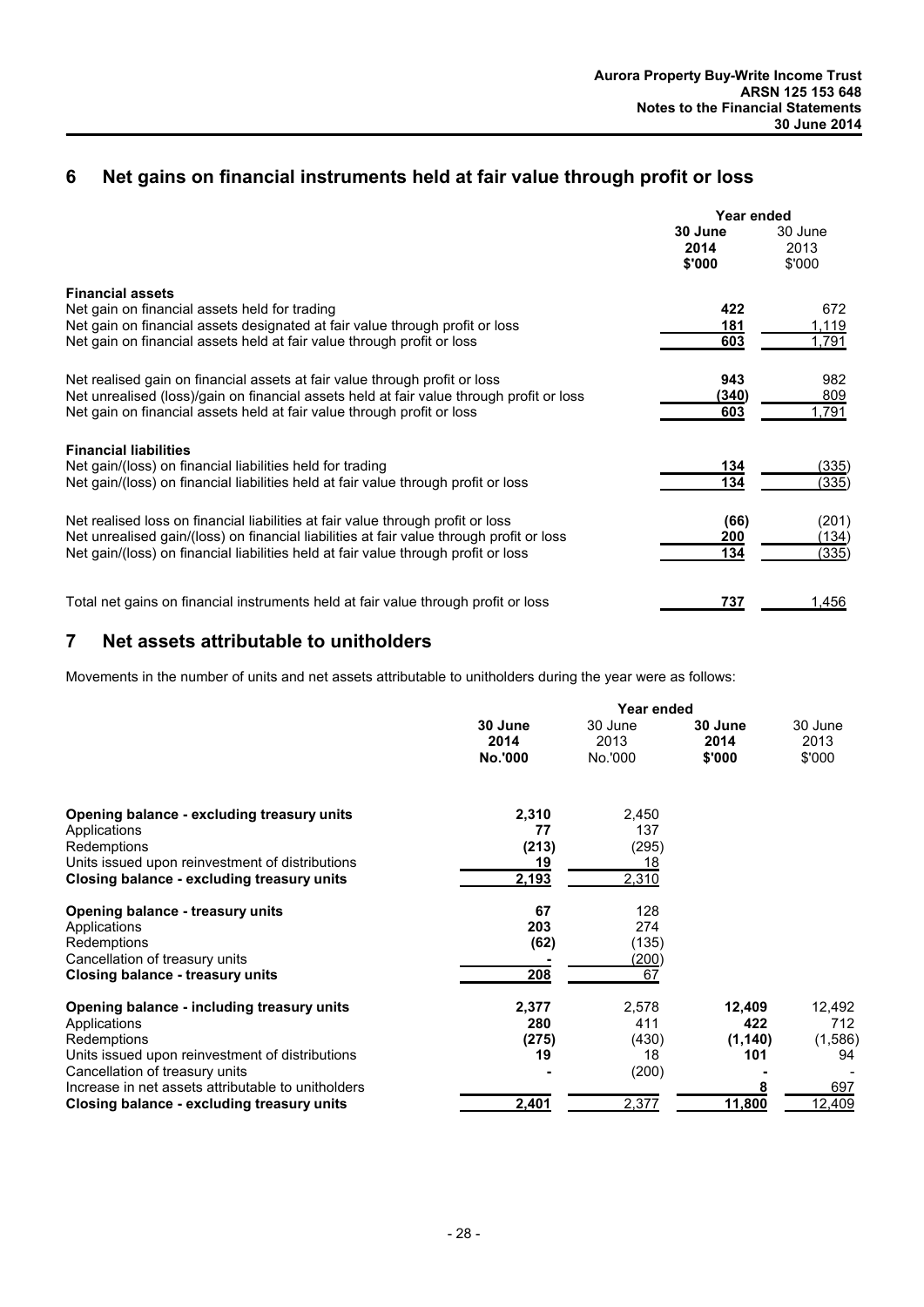## **7 Net assets attributable to unitholders (continued)**

As stipulated within the Trust Constitution, each unit represents a right to an individual share in the Trust and does not extend to a right to the underlying assets of the Trust. There are no separate classes of units and each unit has the same rights attaching to it as all other units of the Trust.

#### **Capital risk management**

The Trust considers its net assets attributable to unitholders as capital, notwithstanding net assets attributable to unitholders are classified as a liability. The amount of net assets attributable to unitholders can change significantly on a daily basis as the Trust is subject to daily applications and redemptions at the discretion of unitholders.

Daily applications and redemptions are reviewed relative to the liquidity of the Trust's underlying assets on a daily basis by the Responsible Entity. Under the terms of the Trust Constitution, the Responsible Entity has the discretion to reject an application for units and to defer or adjust a redemption of units if the exercise of such discretion is in the best interests of unitholders.

## **8 Distributions to unitholders**

The distributions for the year were as follows:

|                       | Year ended                |                               |                           |                               |
|-----------------------|---------------------------|-------------------------------|---------------------------|-------------------------------|
|                       | 30 June<br>2014<br>\$'000 | 30 June<br>2014<br><b>CPU</b> | 30 June<br>2013<br>\$'000 | 30 June<br>2013<br><b>CPU</b> |
| Distributions paid    | 725                       | 32.30                         | 730                       | 31.40                         |
| Distributions payable | 247                       | 10.57                         | 285                       | <u>10.90</u>                  |
| Total distributions   | 972                       | 42.87                         | 1,015                     | 42.30                         |

## **9 Cash and cash equivalents**

|                       |                           | As at                     |  |  |
|-----------------------|---------------------------|---------------------------|--|--|
|                       | 30 June<br>2014<br>\$'000 | 30 June<br>2013<br>\$'000 |  |  |
| Cash at bank<br>Total | 6,076<br>6,076            | 4,603<br>4,603            |  |  |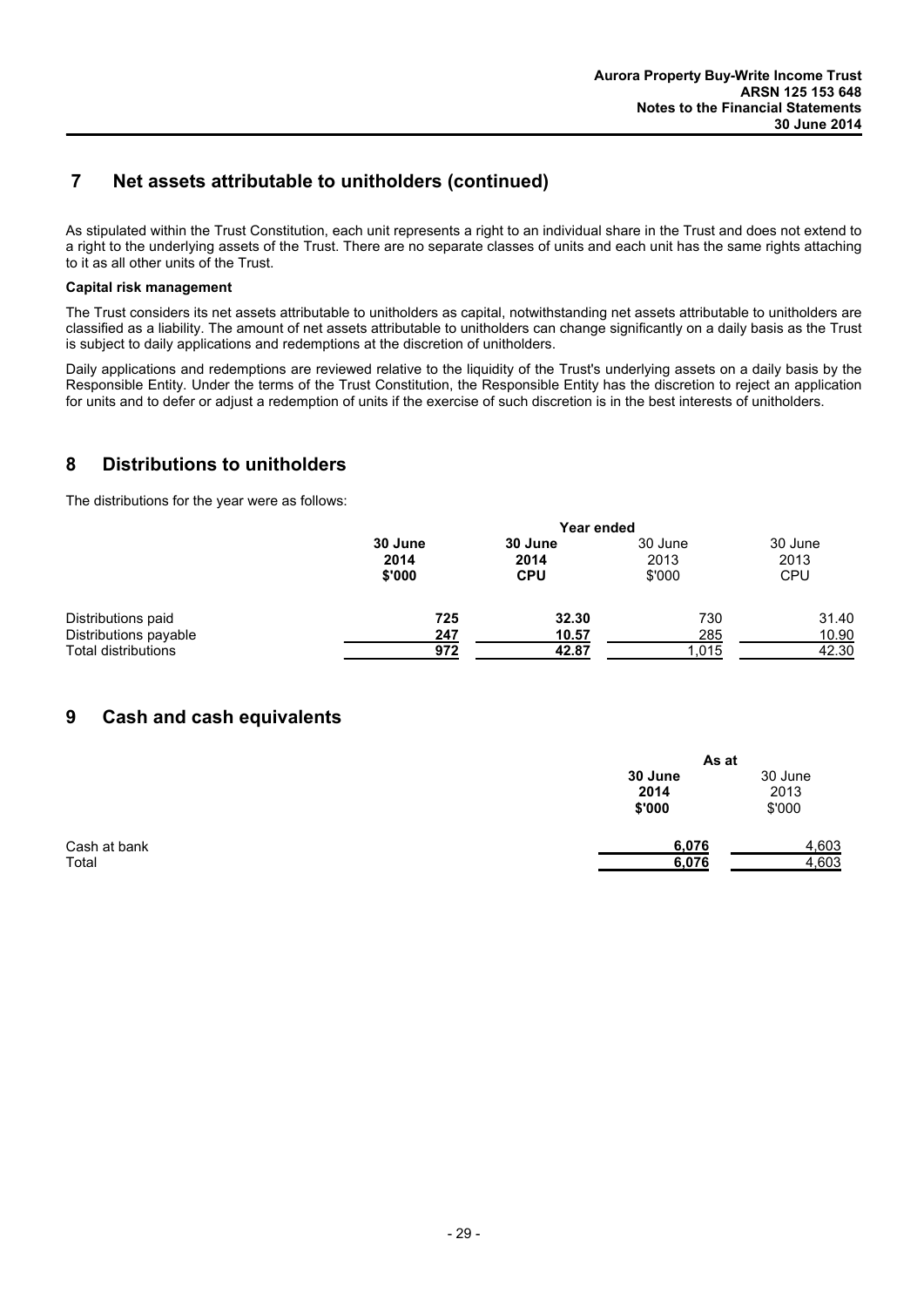|                                                                             | As at                                       |                                      |
|-----------------------------------------------------------------------------|---------------------------------------------|--------------------------------------|
|                                                                             | 30 June 2014<br><b>Fair value</b><br>\$'000 | 30 June 2013<br>Fair value<br>\$'000 |
| <b>Held for trading</b><br><b>Derivatives</b>                               |                                             |                                      |
| Equity options                                                              | 24                                          | 36                                   |
| Equity swaps                                                                | 409                                         | 468                                  |
| Total held for trading                                                      | 433                                         | 504                                  |
| Designated at fair value through profit or loss<br><b>Equity securities</b> |                                             |                                      |
| Australian equity securities                                                | 7,487                                       | 8,067                                |
| Total designated at fair value through profit or loss                       | 7,487                                       | 8,067                                |
| Total financial assets held at fair value through profit or loss            | 7,920                                       | 8,571                                |

## **10 Financial assets held at fair value through profit or loss**

An overview of the risk exposure relating to financial assets at fair value through profit or loss is included in Note 3.

## **11 Financial liabilities held at fair value through profit or loss**

|                                                                       | As at                                       |                                      |
|-----------------------------------------------------------------------|---------------------------------------------|--------------------------------------|
|                                                                       | 30 June 2014<br><b>Fair value</b><br>\$'000 | 30 June 2013<br>Fair value<br>\$'000 |
| <b>Held for trading</b><br><b>Derivatives</b>                         |                                             |                                      |
| Equity options                                                        | 225                                         | 440                                  |
| Equity swaps                                                          |                                             | 17                                   |
| Total held for trading                                                | 225                                         | 457                                  |
| Total financial liabilities held at fair value through profit or loss | 225                                         | 457                                  |

An overview of the risk exposure relating to financial liabilities at fair value through profit or loss is included in Note 3.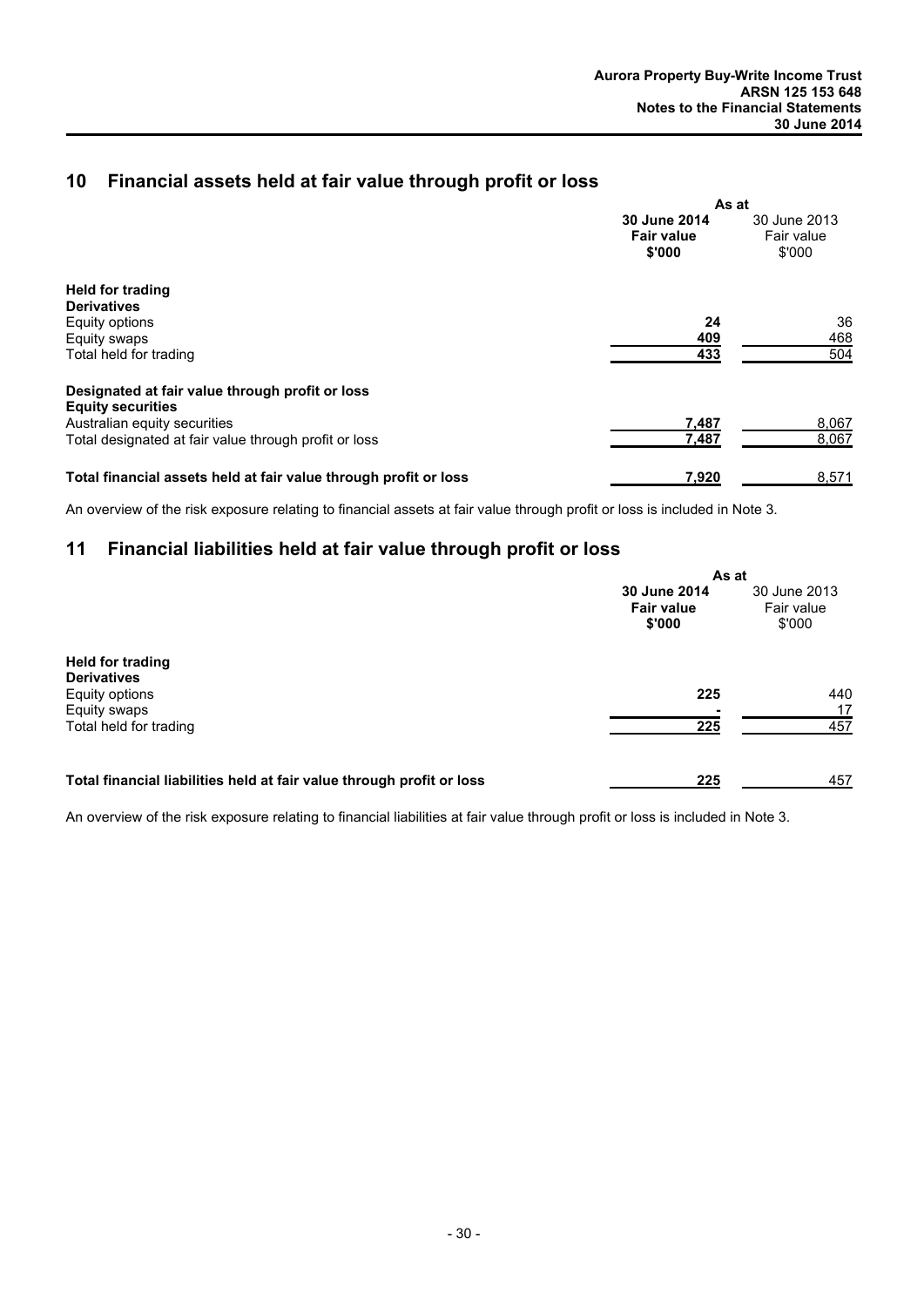## **12 Derivative financial instruments**

In the normal course of business, the Trust enters into transactions in various derivative financial instruments with certain risks. A derivative is a financial instrument or other contract which is settled at a future date whose value changes in response to a change in a specified interest rate, financial instrument price, commodity price, foreign exchange rate, index of prices or rates, credit rating or credit index or other variable.

Derivative financial instruments require no initial net investment or an initial net investment that is smaller than would be required for other types of contracts that would be expected to have a similar response to changes in market factors.

Derivative transactions include many different instruments, such as forwards, futures and options. Derivatives are considered to be part of the investment process and the use of derivatives is an essential part of the Trust portfolio management. Derivatives are not managed in isolation. Consequently, the use of derivatives is multifaceted and includes:

- hedging to protect an asset or liability of the Trust against a fluctuation in market values or to reduce volatility
- a substitution for trading of physical securities
- adjusting asset exposures within the parameters set in the investment strategy, and adjusting the duration of fixed interest portfolios or the weighted average maturity of cash portfolios.

While derivatives are used for trading purposes, they are not used to gear (leverage) a portfolio. Gearing a portfolio would occur if the level of exposure to the markets exceeds the underlying value of the Trust.

The Trust holds the following derivative instruments:

#### **(a) Equity Swaps**

An equity swap is a financial derivative contract (a swap) where a set of future cash flows are agreed to be exchanged between two counterparties at set dates in the future. The two cash flows are usually referred to as "legs" of the swap; one of these "legs" is usually pegged to a floating rate. The other leg of the swap is based on the performance of either a share of stock or a stock market index. Most equity swaps involve a floating leg versus an equity leg, although some exist with two equity legs.

An equity swap involves a notional principal, a specified tenor and predetermined payment intervals. Equity swaps are typically traded by Delta One trading desks.

#### **(b) Options**

An option is a contractual arrangement under which the seller (writer) grants the purchaser (holder) the right, but not the obligation, either to buy (a call option) or sell (a put option) at or by a set date or during a set period, a specific amount of securities or a financial instrument at a predetermined price. The seller receives a premium from the purchaser in consideration for the assumption of future securities price risk. Options held by the Trust are exchange-traded and over-the-counter. The Trust is exposed to credit risk on purchased options to the extent of their carrying amount, which is their fair value. Options are settled on a gross basis. Exchange traded options comply with the conditions of the Options Clearing House.

The Trust's derivative financial instruments at year end are detailed as follows:

| 30 June 2014 | <b>Contract/Notional</b><br><b>Assets</b><br>\$'000<br>\$'000 |                                        | <b>Fair values</b><br><b>Liabilities</b><br>\$'000 |  |
|--------------|---------------------------------------------------------------|----------------------------------------|----------------------------------------------------|--|
| Options      | (1,889)                                                       | 24                                     | 225                                                |  |
| Swaps        | 2,160                                                         | 409                                    | $\blacksquare$                                     |  |
| 30 June 2013 | Contract/Notional<br>\$'000                                   | <b>Fair Values</b><br>Assets<br>\$'000 | Liabilities<br>\$'000                              |  |
| Options      | 2,665                                                         | 36                                     | 440                                                |  |
| Swaps        | 2,425                                                         | 468                                    | 17                                                 |  |

#### **Risk exposures and fair value measurements**

Information about the Trust's exposure to credit risk, interest rate risk and about the methods and assumptions used in determining fair values is provided in Note 3 to the financial statements. The maximum exposure to credit risk at the end of the reporting period is the carrying amount of each class of derivative financial instruments disclosed above.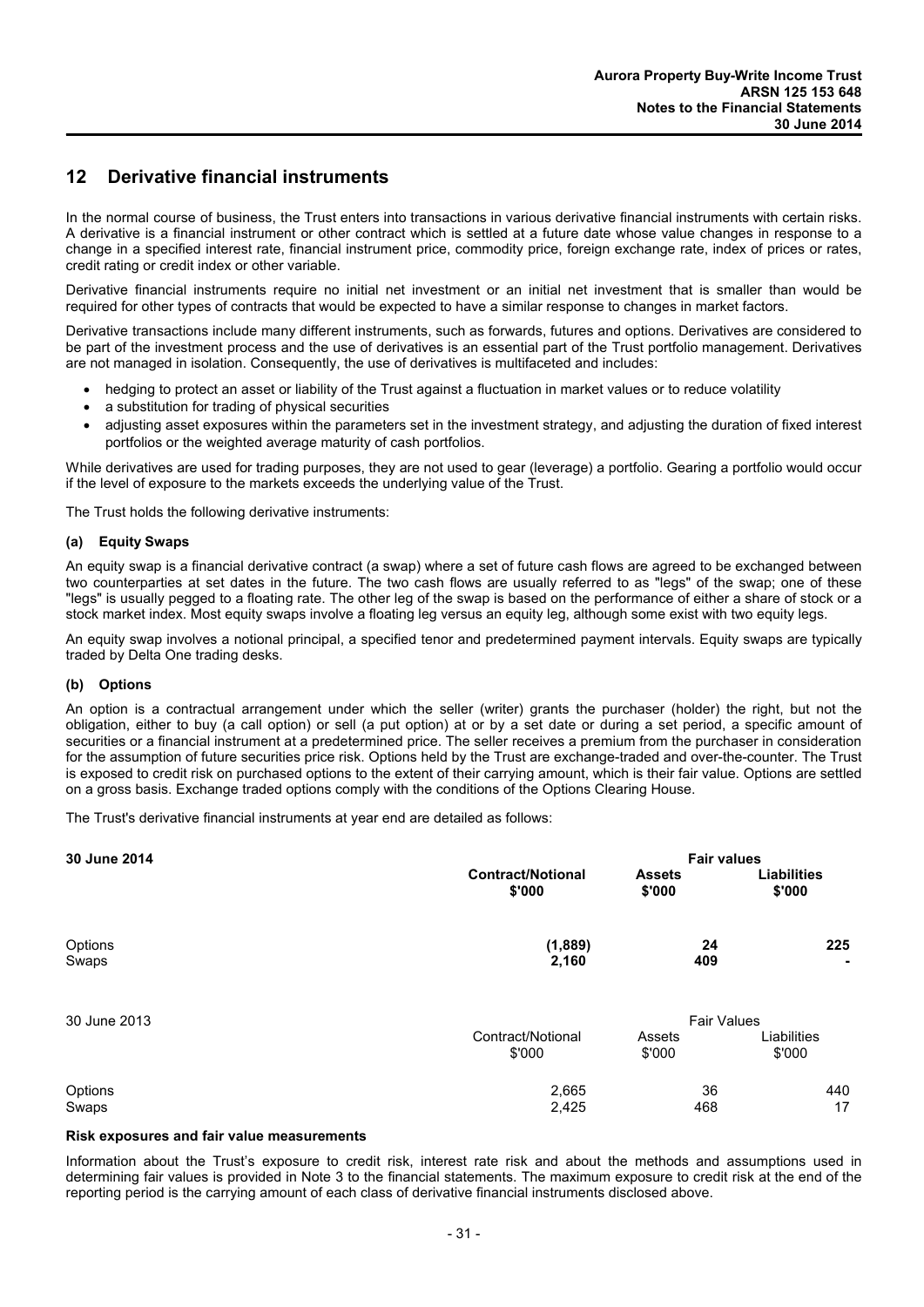## **13 Related party transactions**

#### **Responsible Entity**

The Responsible Entity of Aurora Property Buy-Write Income Trust is Aurora Funds Management Limited.

#### **Key management personnel unitholdings**

The key management personnel of Aurora Property Buy-Write Income Trust held units in the Trust as follows:

| 2014              |                                 |                                 |                             |               |                             |                                  |                                                      |
|-------------------|---------------------------------|---------------------------------|-----------------------------|---------------|-----------------------------|----------------------------------|------------------------------------------------------|
| <b>Unitholder</b> | No. of<br>units held<br>opening | No. of<br>units held<br>closina | Fair value of<br>investment | Interest held | No. of<br>units<br>acquired | No. of<br>units held<br>disposed | <b>Distributions</b><br>paid/payable<br>by the Trust |
| Oliver Morgan     | 4.278                           | 4,634                           | 24.977                      | 0.17%         | 356                         | ۰                                | 1,895                                                |
| 2013              |                                 |                                 |                             |               |                             |                                  |                                                      |
| Unitholder        | No. of<br>units held<br>opening | No. of<br>units held<br>closing | Fair value of<br>investment | Interest held | No. of<br>units<br>acquired | No. of<br>units held<br>disposed | <b>Distributions</b><br>paid/payable<br>by the Trust |
| Oliver Morgan     | 3.960                           | 4,278                           | 23.076                      | 0.17%         | 318                         | $\overline{\phantom{0}}$         | 1,682                                                |

#### **Key management personnel compensation**

Key management personnel are paid by Aurora Funds Management Limited. Payments made from the Trust to Aurora Funds Management Limited do not include any amounts directly attributable to the compensation of key management personnel.

#### **Related party unitholdings**

**2014**

There was no interest in the Trust held by other management investment schemes also managed by the Responsible Entity.

The Trust may purchase and sell units in itself as part of its Treasury Unit trading activities. Details of the Trust's investments in itself are set out below:

| 2014                                                       |                                 |                                 |                             |               |                             |                                  |                                                      |
|------------------------------------------------------------|---------------------------------|---------------------------------|-----------------------------|---------------|-----------------------------|----------------------------------|------------------------------------------------------|
| <b>Unitholder</b>                                          | No. of<br>units held<br>opening | No. of<br>units held<br>closing | Fair value of<br>investment | Interest held | No. of<br>units<br>acquired | No. of<br>units held<br>disposed | <b>Distributions</b><br>paid/payable<br>by the Trust |
| Aurora Property<br>Buy-Write<br>Income Trust               | 67                              | 208                             | 1,121                       | 8.66%         | 203                         | 62                               | 53,697                                               |
| 2013                                                       |                                 |                                 |                             |               |                             |                                  |                                                      |
| Unitholder                                                 | No. of<br>units held<br>opening | No. of<br>units held<br>closing | Fair value of<br>investment | Interest held | No. of<br>units<br>acquired | No. of<br>units held<br>disposed | <b>Distributions</b><br>paid/payable<br>by the Trust |
| <b>Aurora Property</b><br>Buy-Write<br><b>Income Trust</b> | 128                             | 67                              | 361                         | 2.82%         | 274                         | 335                              | 34,089                                               |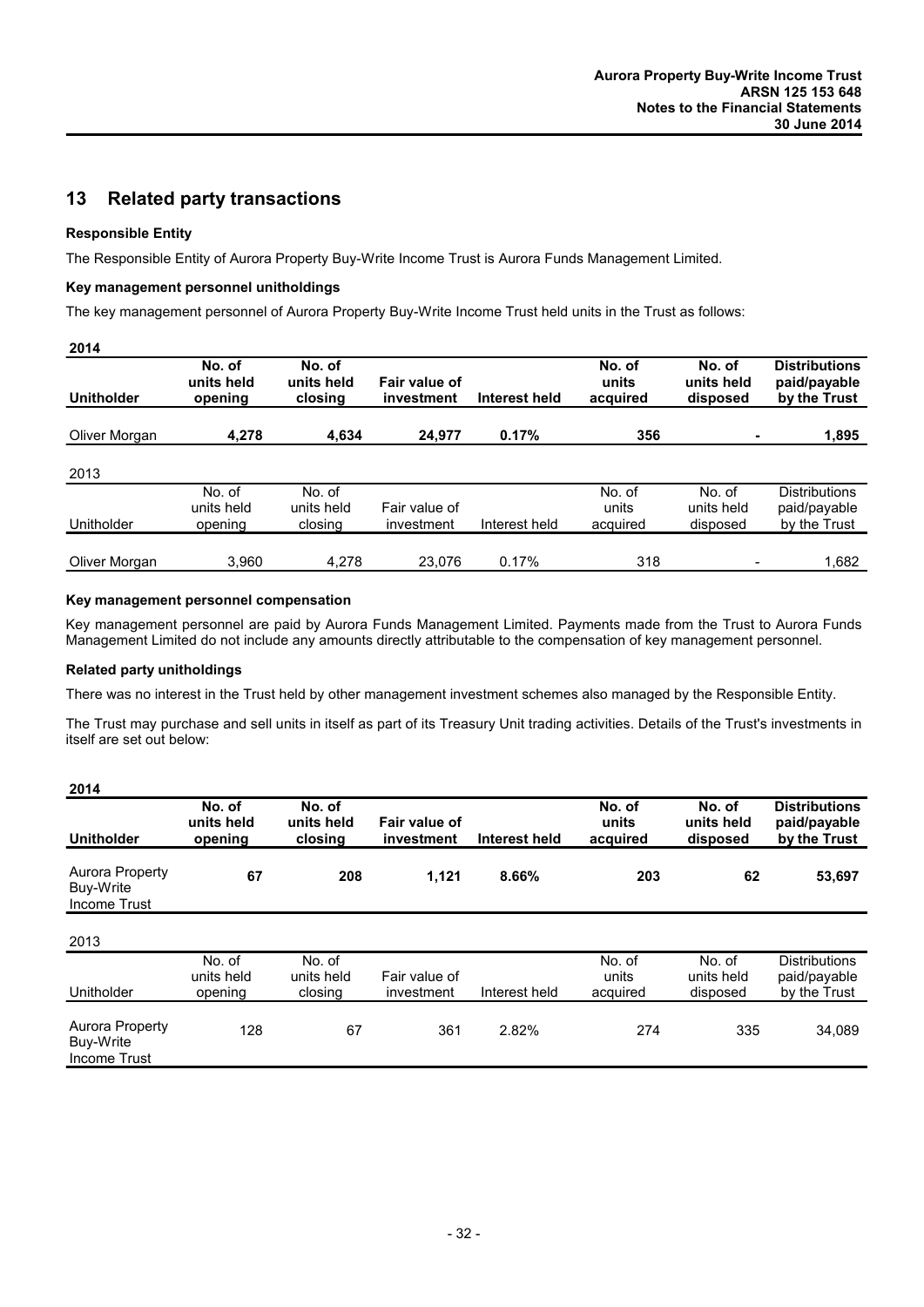## **13 Related party transactions (continued)**

#### **Other transactions within the Trust**

During the previous financial year, the Trust transferred the unit registry functions to Registry Direct which is part owned by one of the Directors of the Responsible Entity, Steuart Roe. The transactions between Registry Direct and the Responsible Entity are detailed below:

|                                                                               | Year ended             |                 |
|-------------------------------------------------------------------------------|------------------------|-----------------|
|                                                                               | <b>30 June</b><br>2014 | 30 June<br>2013 |
|                                                                               |                        | \$              |
| Fees paid to Registry Direct by the Responsible Entity on behalf of the Trust | 24.877                 | 817             |

There was no compensation paid directly by the Trust to the Responsible Entity for unit registry services.

Apart from those details disclosed in this note, no key management personnel have entered into a material contract with the Trust during the financial year and there were no material contracts involving key management personnel's interests existing at year end.

#### **Responsible Entity's/Manager's fees and other transactions**

Under the terms of the Trust Constitution, the Responsible Entity is entitled to receive the fees, calculated by reference to the average daily net assets (excluding net assets attributable to unitholders) of the Trust as follows:

- (i) expense recovery fee of 0.15375% (inclusive of GST, net of RITC) per annum
- (ii) investment fee payable to the investment manager is 2.05% (GST inclusive, net of RITC) per annum. This amount is calculated monthly and paid by the Trust at the end of each month
- (iii) performance fee of 10.25% (GST inclusive, net of RITC) per annum is applied to the total excess between the Total Unit Holder Return (TUR) and the UBS Australia Bank Bill index.

All expenses in connection with the preparation of accounting records and the maintenance of the unit register are reimbursed in accordance with the Trust Constitution.

The transactions during the year and amounts payable at year end between the Trust and the Responsible Entity were as follows:

|                                                                                                                                           | Year ended                |                           |
|-------------------------------------------------------------------------------------------------------------------------------------------|---------------------------|---------------------------|
|                                                                                                                                           | 30 June<br>2014<br>\$'000 | 30 June<br>2013<br>\$'000 |
| Management fees for the year paid by the Trust to the Responsible Entity/Investment<br>Manager                                            | 257                       | 265                       |
| Performance fees for the year paid by the Trust to the Responsible Entity/Investment<br>Manager                                           | 57                        | 164                       |
| Normal operating expenses incurred by the Responsible Entity which are reimbursed in<br>accordance with the Trust Constitution            | 15                        | 22                        |
| Aggregate amounts payable to the Responsible Entity for management fees and<br>administration expenses at the end of the reporting period | 43                        | 23                        |

#### **Related party unitholdings**

There was no interest in the Trust held by other managed investment schemes also managed by the Responsible Entity.

#### **Investments**

The Trust did not hold any investments in any schemes which are also managed by the Responsible Entity.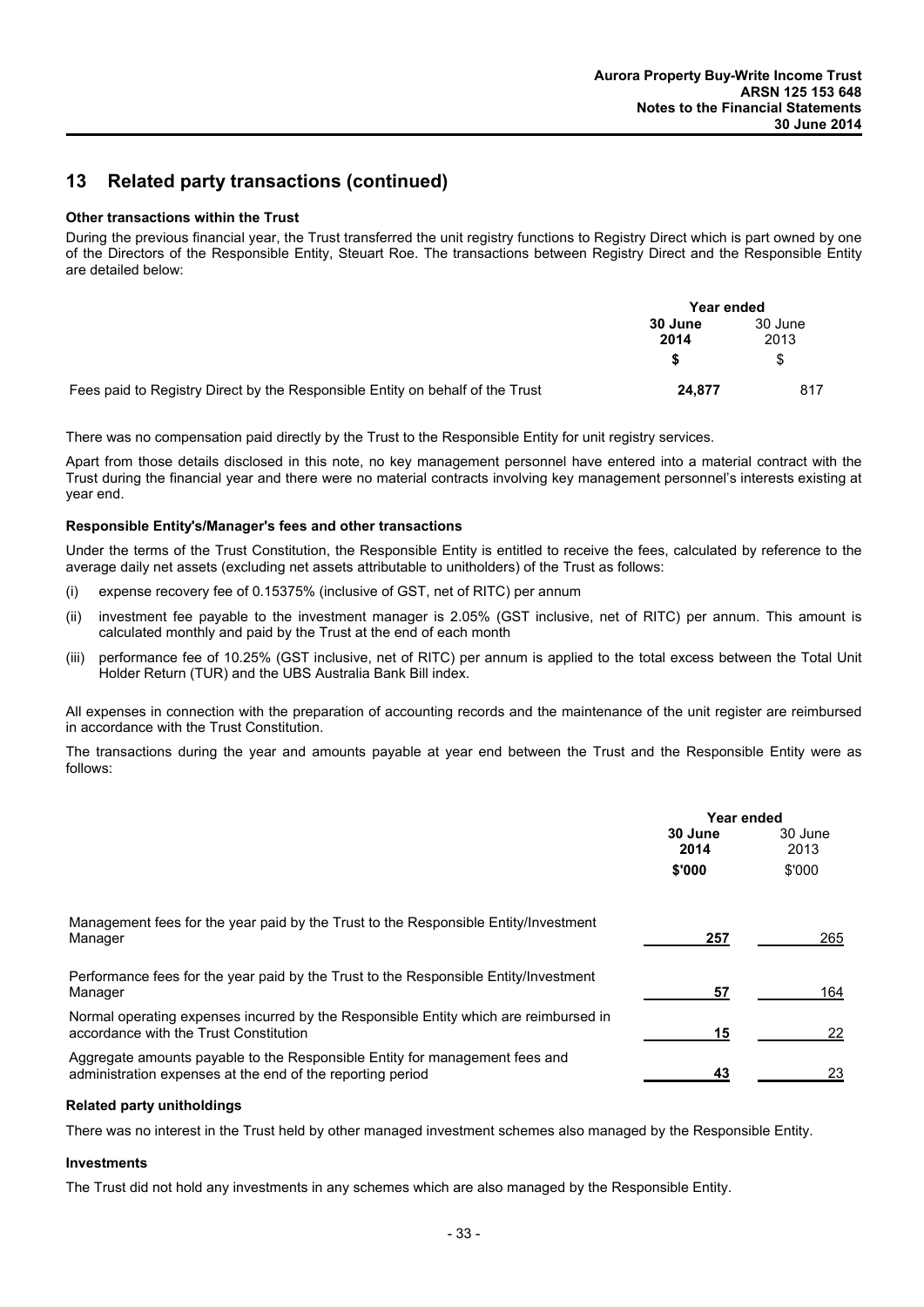## **14 Reconciliation of profit to net cash inflow from operating activities**

|                                                                                                                                       | Year ended                |                           |
|---------------------------------------------------------------------------------------------------------------------------------------|---------------------------|---------------------------|
|                                                                                                                                       | 30 June<br>2014<br>\$'000 | 30 June<br>2013<br>\$'000 |
| (a) Reconciliation of profit to net cash inflow from operating activities                                                             |                           |                           |
| Distributions to unitholders                                                                                                          | 972                       | 1.015                     |
| Increase in net assets attributable to unitholders                                                                                    | 8                         | 697                       |
| Proceeds from sale of financial instruments held at fair value through profit or loss                                                 | 6,088                     | 6,036                     |
| Purchases of financial instruments held at fair value through profit or loss                                                          | (3,207)                   | (4,610)                   |
| Net gains on financial instruments held at fair value through profit or loss                                                          | (737)                     | (1, 456)                  |
| Net change in receivables and other assets                                                                                            | 17                        | 147                       |
| Net change in payables and other liabilities                                                                                          | (94)                      | 166                       |
| Net cash inflow from operating activities                                                                                             | 3,047                     | 1,995                     |
| (b) Non-cash financing activities                                                                                                     |                           |                           |
| During the year, the following distribution payments were satisfied by the issue of units<br>under the distribution reinvestment plan | 101                       | 94                        |

As described in Note 2(i), income not distributed is included in net assets attributable to unitholders. The change in this amount each year (as reported in (a) above) represents a non-cash financing cost as it is not settled in cash until such time as it becomes distributable.

## **15 Events occurring after the reporting period**

No significant events have occurred since the end of the reporting period which would impact on the financial position of the Trust disclosed in the Statement of Financial Position as at 30 June 2014 or on the results and cash flows of the Trust for the year ended on that date.

## **16 Commitments**

There were no commitments for expenditure at 30 June 2014 (2013: Nil).

## **17 Contingent assets and liabilities**

There were no contingent assets and liabilities at 30 June 2014 (2013: Nil).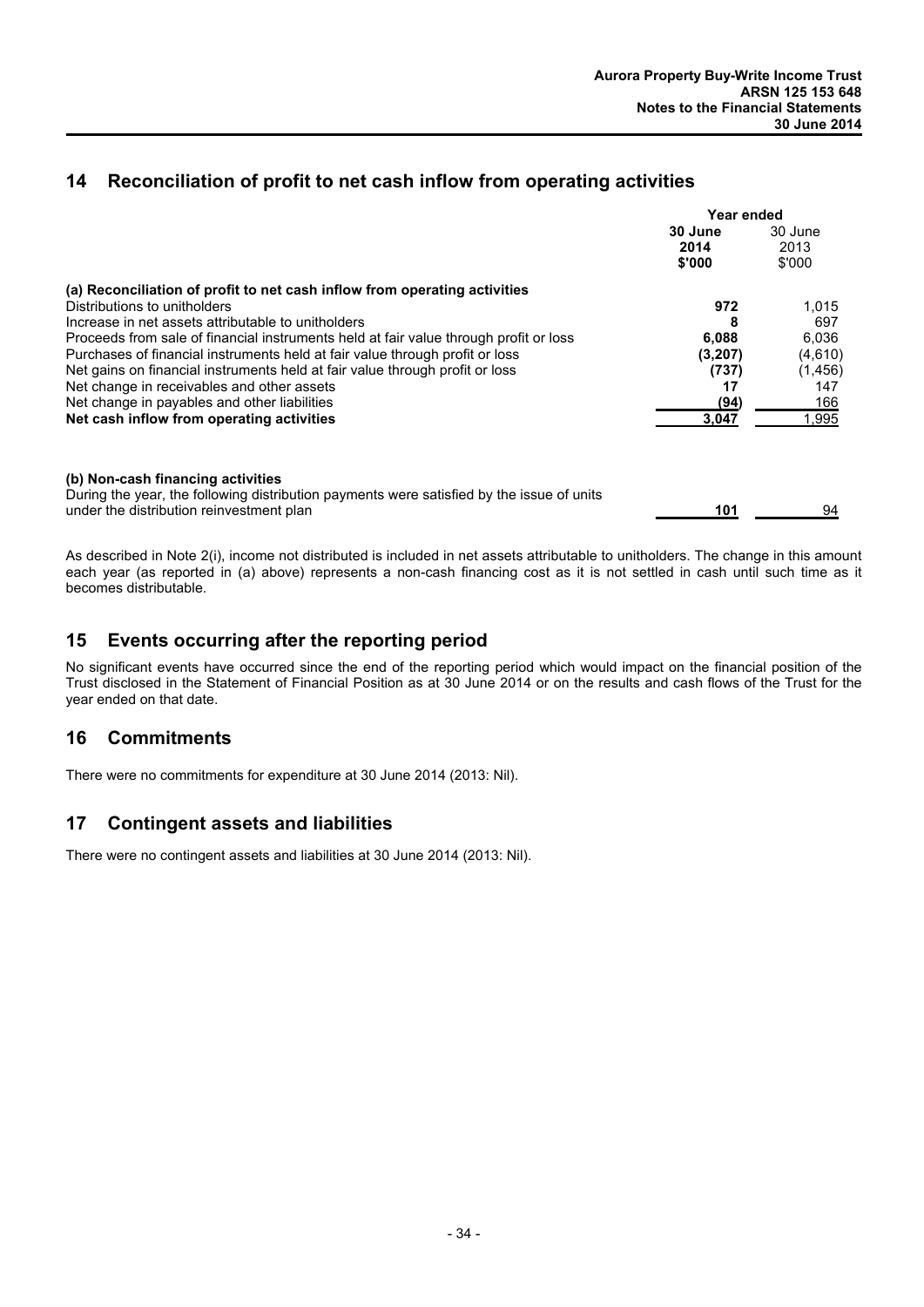## **Directors' declaration**

The directors of the Responsible Entity declare that:

- (a) in the directors opinion, there are reasonable grounds to believe that the Trust will be able to pay its debts as and when they become due and payable;
- (b) in the director's opinion, the attached financial statements are in compliance with International Financial Reporting Standards as stated in Note 2(a) to the financial statements;
- (c) in the directors' opinion, the attached financial statements and notes thereto are in accordance with the *Corporations Act 2001*, including compliance with accounting standards and giving a true and fair view of the financial position and performance of the Trust; and
- (d) the directors have been given the declarations required by s.295A of the *Corporations Act 2001*.

Signed in accordance with a resolution of the directors of the Responsible Entity made pursuant to s.295(5) of the *Corporations Act 2001*.

On behalf of the Directors of the Responsible Entity, Aurora Funds Management Limited.

Stevent Re

Steuart Roe

Director

Sydney, NSW 29 August 2014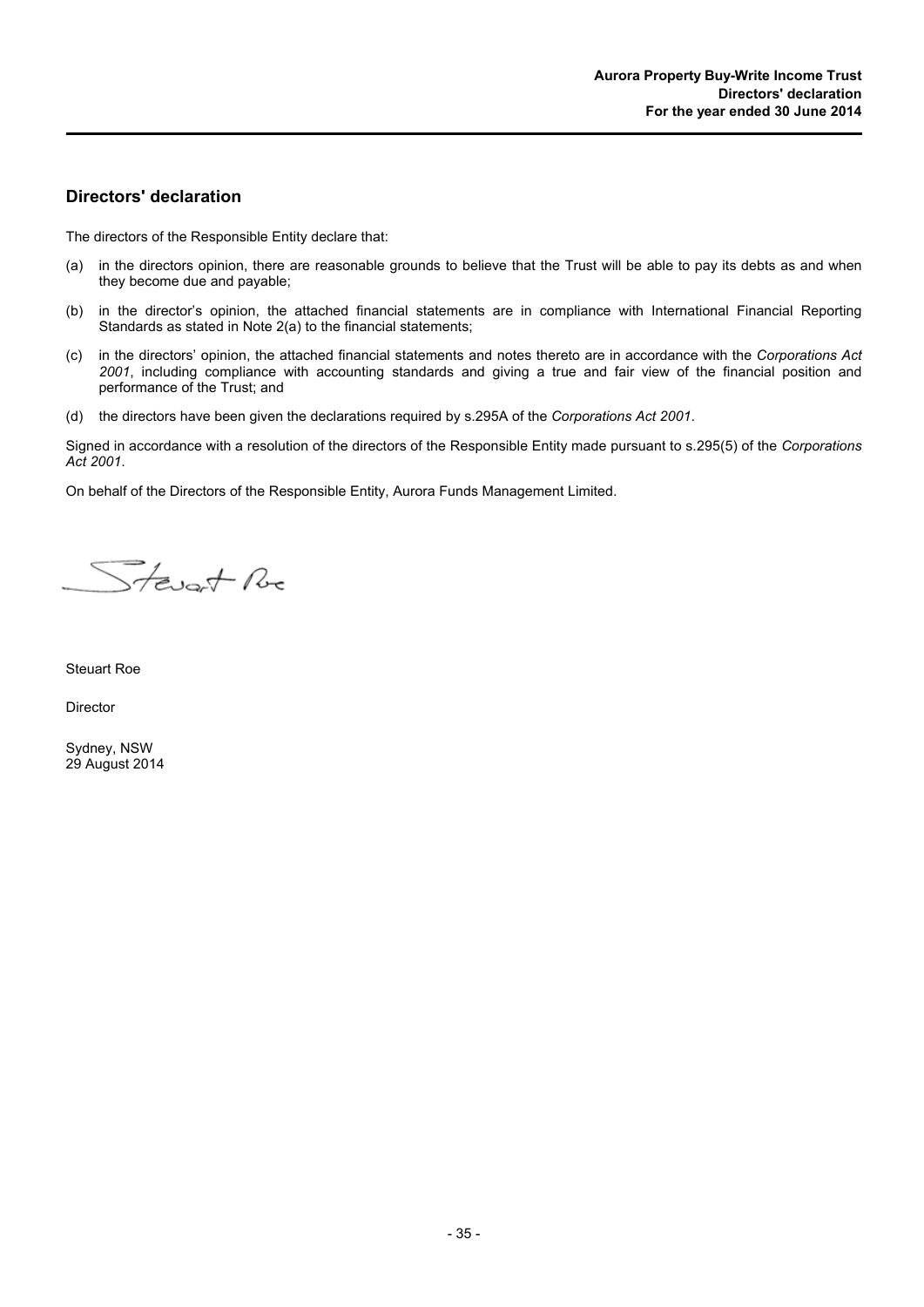## **Additional information**

#### **Investments**

**Investment held within the trust as at 30 June 2014 are listed below:**

Equity Options EQOS CFX Equity Options EQOS CQR Equity Options EQOS DXS Equity Options EQOS FDC Equity Options EQOS IOF Equity Options EQOS MGR Equity Options EQOS SCP Equity Options EQOS GPT Equity Options EQOS S&P/ASX 4875 Equity Options EQOS SCG Equity Options EQOS CGP Equity Options EQOS WFD Futures Deposit Warburg Dillon Listed Property Trust 360 Capital Office Listed Property Trust Abacus Property Group Listed Property Trust ALE Property Group Listed Property Trust Astro Japan Property Listed Property Trust BWP Trust Listed Property Trust Carindale Property Trust Listed Property Trust Cromwell Property Listed Property Trust Generation Healthcare Listed Property Trust GPT Group Listed Property Trust Growthpoint Property Listed Property Trust Industrial REIT Listed Property Trust Scentre Group Listed Property Trust Stockland Listed Property Trust Westfield Corp Listed Property Trust Westfield Group Listed Property Trust Westfield retail trust Listed Equities Asia Pacific data Listed Equities Aurora Property Buy-Write Income Trust Listed Equities BGP Holdings Swaps etrs CFX Swaps etrs CQR Swaps etrs DXS Swaps etrs FDC Swaps etrs IOF Swaps etrs MGR Swaps etrs SCP

#### **(a) Investment transactions**

The total number of contract notes that were issued for transactions in securities during the financial year was 292. The total brokerage paid on these contract notes was \$2,219.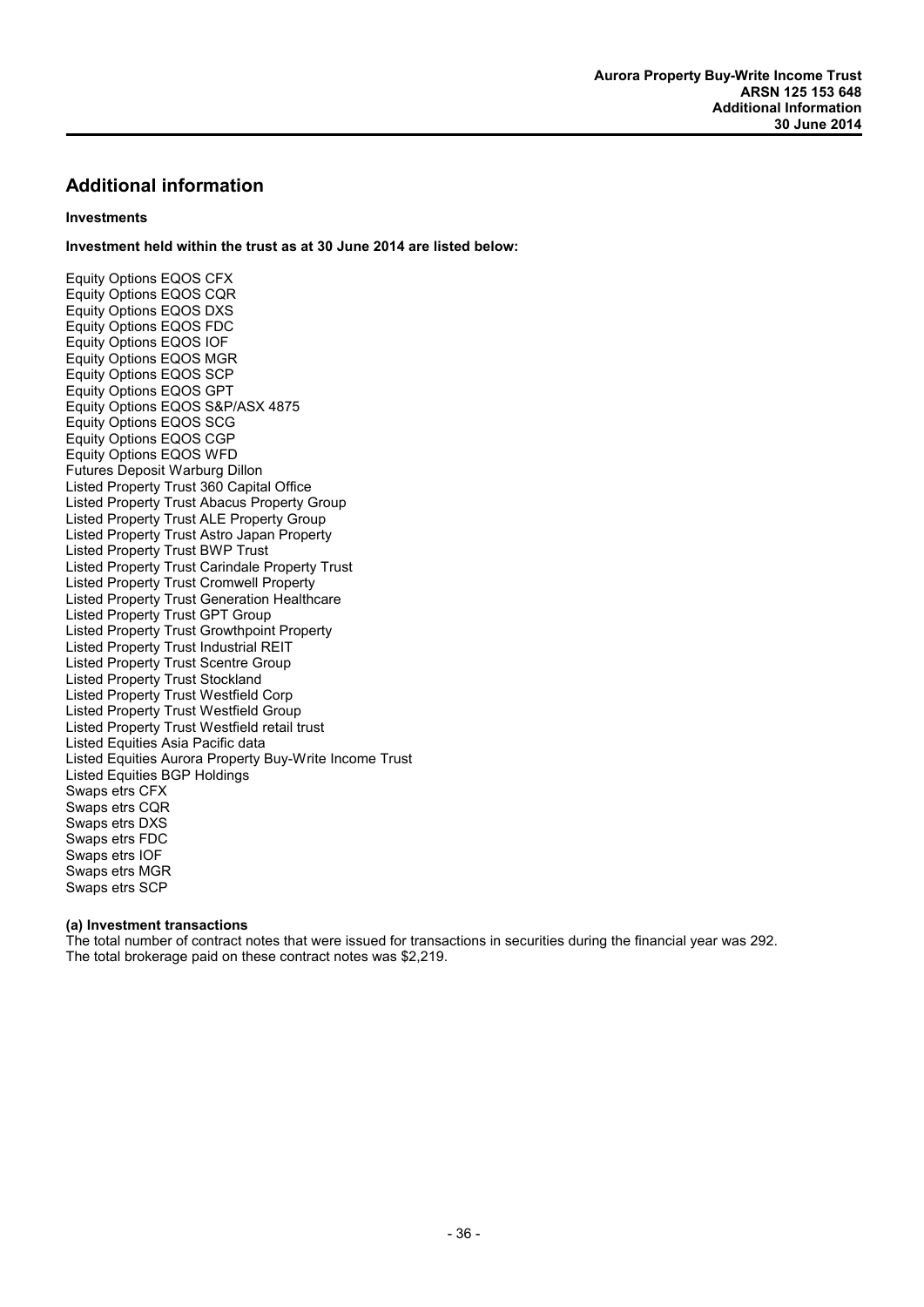## **Unitholder information**

The unitholders' information set out below was applicable as at 30 June 2014.

| Distribution of holdings | Number of unitholders |
|--------------------------|-----------------------|
| $1 - 1,000$              | 169                   |
| $1,001 - 5,000$          | 215                   |
| $5,001 - 10,000$         | 54                    |
| 10,001 - 100,000         | 33                    |
| 100,001 and over         | 2                     |
| Total                    | 473                   |

#### **Top 20 Unitholders**

The names of the largest twenty unitholders in the Trust as at 30 June 2014 are listed below. Note that the table also provides the substantial shareholders in the Trust and the number of equity securities each substantial holder holds (where the holding percentage is greater than 5%).

| <b>Name</b>                                                                                     | <b>Number</b><br>held | Percentage<br>of total |
|-------------------------------------------------------------------------------------------------|-----------------------|------------------------|
| FORSYTH BARR CUSTODIANS LTD <forsyth a="" barr="" c="" ltd-nominee=""></forsyth>                | 277,130               | 11.541                 |
| J P MORGAN NOMINEES AUSTRALIA LIMITED                                                           | 208,002               | 8.662                  |
| FULLFIELD PTY LTD < DL RODD FAMILY A/C>                                                         | 61,393                | 2.557                  |
| CUSTODIAL SERVICES LIMITED <beneficiaries a="" c="" holding=""></beneficiaries>                 | 53,350                | 2.222                  |
| UBS NOMINEES PTY LTD <tp00014 15="" a="" c=""></tp00014>                                        | 51,881                | 2.161                  |
| MESK PTY LTD < K & S PITTS SUPER FUND A/C>                                                      | 50,000                | 2.082                  |
| HEAT SUPER PTY LTD <the a="" c="" fund="" heatley="" super=""></the>                            | 50,000                | 2.082                  |
| HSBC CUSTODY NOMINEES (AUSTRALIA) LIMITED                                                       | 42,664                | 1.777                  |
| VENUS BAY PTY LTD <hagan a="" c="" fund="" super=""></hagan>                                    | 38,426                | 1.600                  |
| MS MARIA PAOLINA STEFANELLI <est a="" antonio="" c="" stefanelli=""></est>                      | 32,174                | 1.341                  |
| MR RICHARD FRANCIS BOYLE & MS BEVERLEY LOIS BOYLE & MR DERMOT                                   |                       |                        |
| JAMES BOYLE <bocal a="" c="" constructions="" f="" s=""></bocal>                                | 25,000                | 1.041                  |
| BRAEBURN PROPERTIES PTY LTD <brae a="" c="" fund="" properties="" s=""></brae>                  | 20,100                | 0.837                  |
| <b>MR EUGENE CHIN</b>                                                                           | 20,000                | 0.833                  |
| W A TRUCK & MACHINERY REPAIRS PTY LTD <the 2="" a="" c="" f="" no="" s="" truck="" wa=""></the> | 20,000                | 0.833                  |
| MR BRETT DAVID SELLARS & MRS JANELLE MARIE SELLARS                                              | 20,000                | 0.833                  |
| DERBY AMBER PTY LTD <franck a="" c="" fund="" super=""></franck>                                | 20,000                | 0.833                  |
| GALE SUPER PTY LTD <gale a="" c="" family="" fund="" super=""></gale>                           | 20,000                | 0.833                  |
| <b>IDP INVESTMENTS PTY LTD <ian a="" c="" fund="" pitts="" super=""></ian></b>                  | 20,000                | 0.833                  |
| <b>SOUSA SMSF PTY LTD</b>                                                                       | 20,000                | 0.833                  |
| BT PORTFOLIO SERVICES LIMITED                                                                   | 20,000                | 0.833                  |
| <b>Total</b>                                                                                    | 1.070.120             | 44.567                 |

The information is summarised from registry information received by the Responsible Entity.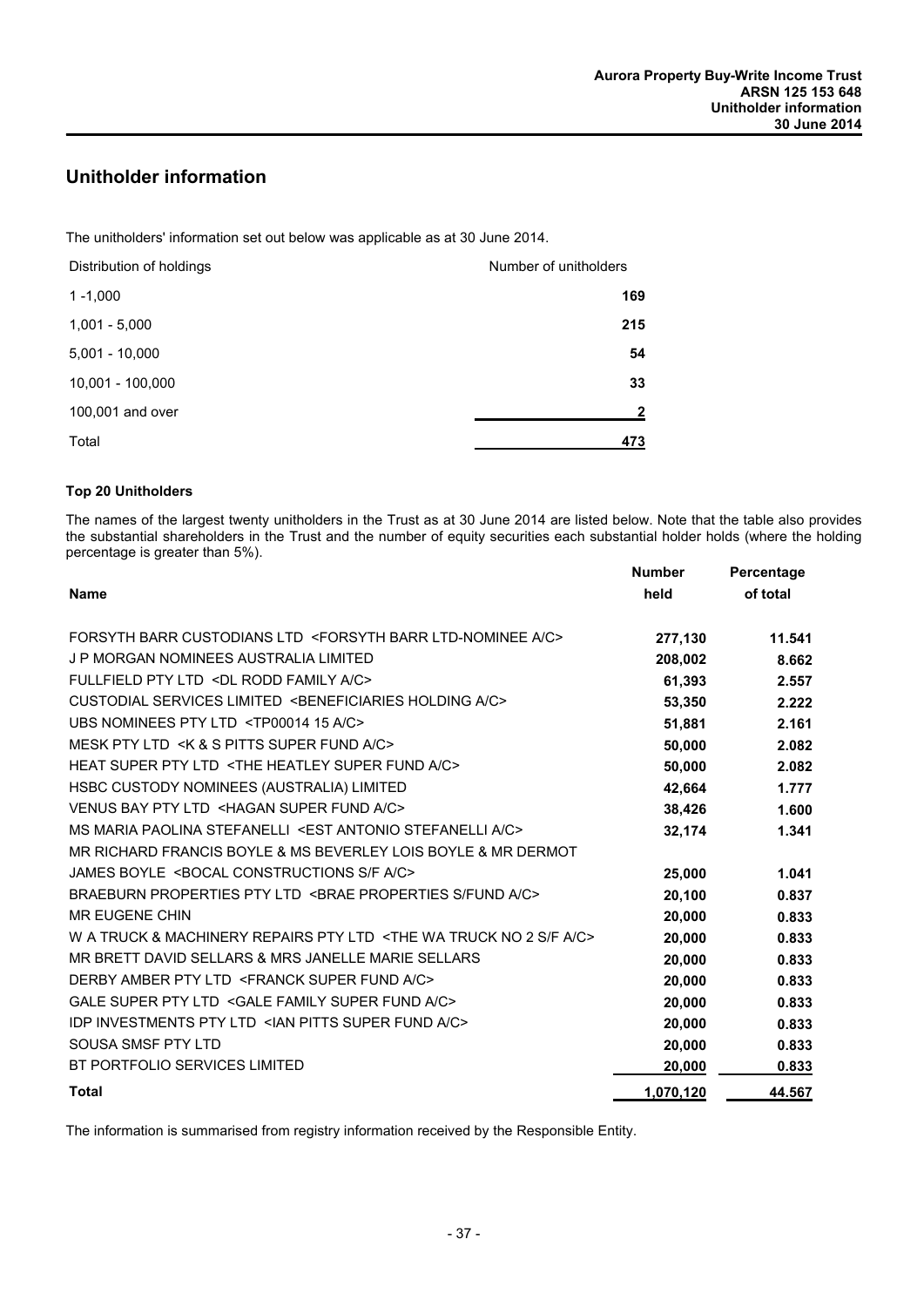# **Deloitte.**

Deloitte Touche Tohmatsu ABN 74 490 121 060

Grosvenor Place 225 George Street Sydney NSW 2000 PO Box N250 Grosvenor Place Sydney NSW 1220 Australia

Tel: +61 2 9322 7000 Fax: +61 9322 7001 www.deloitte.com.au

## **Independent Auditor's Report to the Unitholders of Aurora Property Buy-Write Income Trust**

We have audited the accompanying financial report of Aurora Property Buy-Write Income Trust ("the Trust"), which comprises the statement of financial position as at 30 June 2014, the statement of profit or loss and other comprehensive income, the statement of changes in equity and the statement of cash flows for the year ended on that date, notes comprising a summary of significant accounting policies and other explanatory information, and the directors' declaration of the Trust as set out on pages 10 to 35.

#### *Directors' Responsibility for the Financial Report*

The directors of the Responsible Entity, Aurora Funds Management Limited, are responsible for the preparation of the financial report that gives a true and fair view in accordance with Australian Accounting Standards and the *Corporations Act 2001* and for such internal control as the directors determine is necessary to enable the preparation of the financial report that gives a true and fair view and is free from material misstatement, whether due to fraud or error. In Note 2, the directors of the Responsible Entity also state, in accordance with Accounting Standard AASB 101 *Presentation of Financial Statements*, that the financial statements comply with International Financial Reporting Standards.

#### *Auditor's Responsibility*

Our responsibility is to express an opinion on the financial report based on our audit. We conducted our audit in accordance with Australian Auditing Standards. Those standards require that we comply with relevant ethical requirements relating to audit engagements and plan and perform the audit to obtain reasonable assurance whether the financial report is free from material misstatement.

An audit involves performing procedures to obtain audit evidence about the amounts and disclosures in the financial report. The procedures selected depend on the auditor's judgement, including the assessment of the risks of material misstatement of the financial report, whether due to fraud or error. In making those risk assessments, the auditor considers internal control, relevant to the Trust's preparation of the financial report that gives a true and fair view, in order to design audit procedures that are appropriate in the circumstances, but not for the purpose of expressing an opinion on the effectiveness of the Trust's internal control. An audit also includes evaluating the appropriateness of accounting policies used and the reasonableness of accounting estimates made by the directors, as well as evaluating the overall presentation of the financial report.

We believe that the audit evidence we have obtained is sufficient and appropriate to provide a basis for our audit opinion.